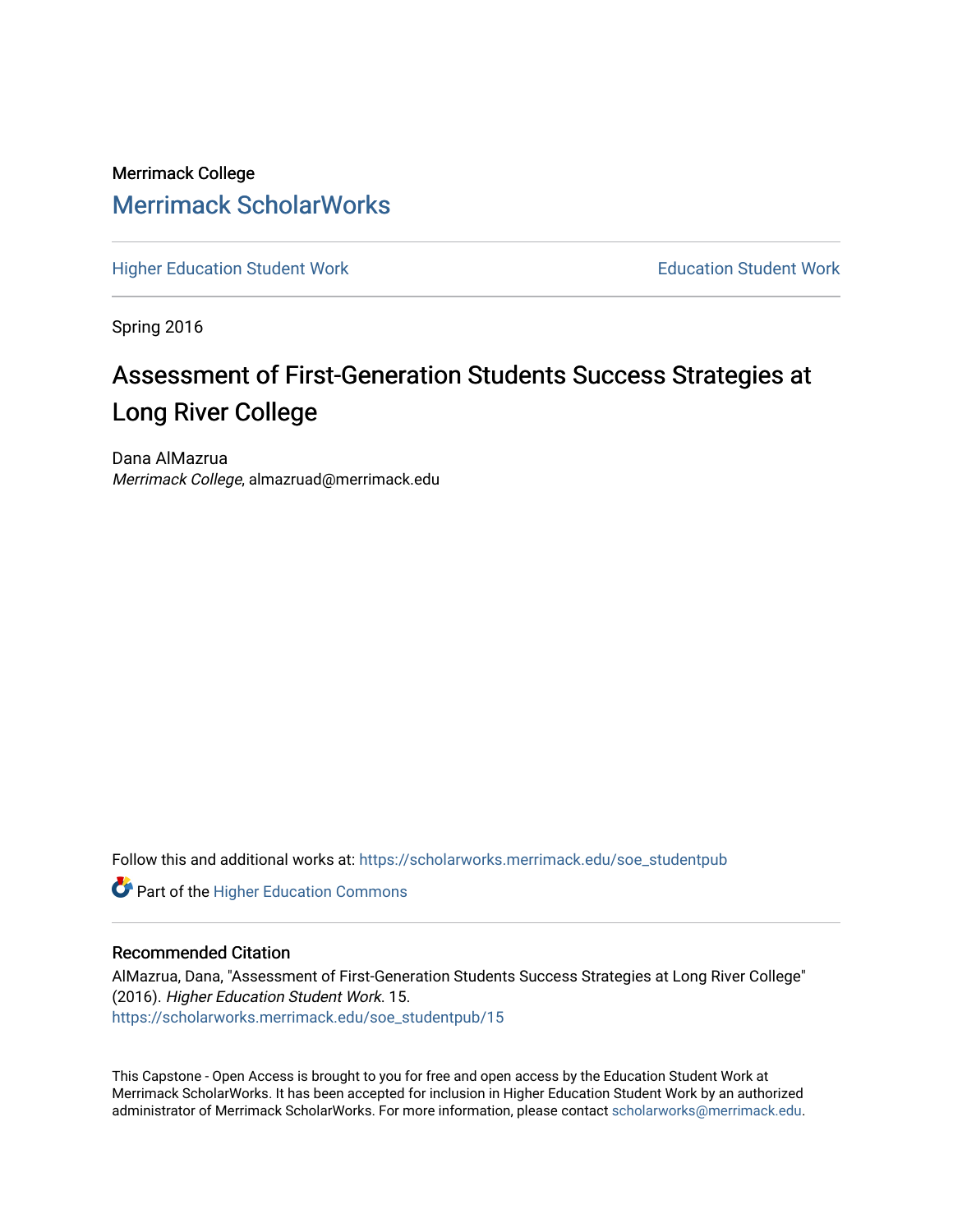Assessment of First-Generation Students Success Strategies at Long River College

Merrimack College

Dana AlMazrua

Capstone Project Submitted in Partial Fulfillment of the Master of Education in Higher Education

Degree, Merrimack College

May 2016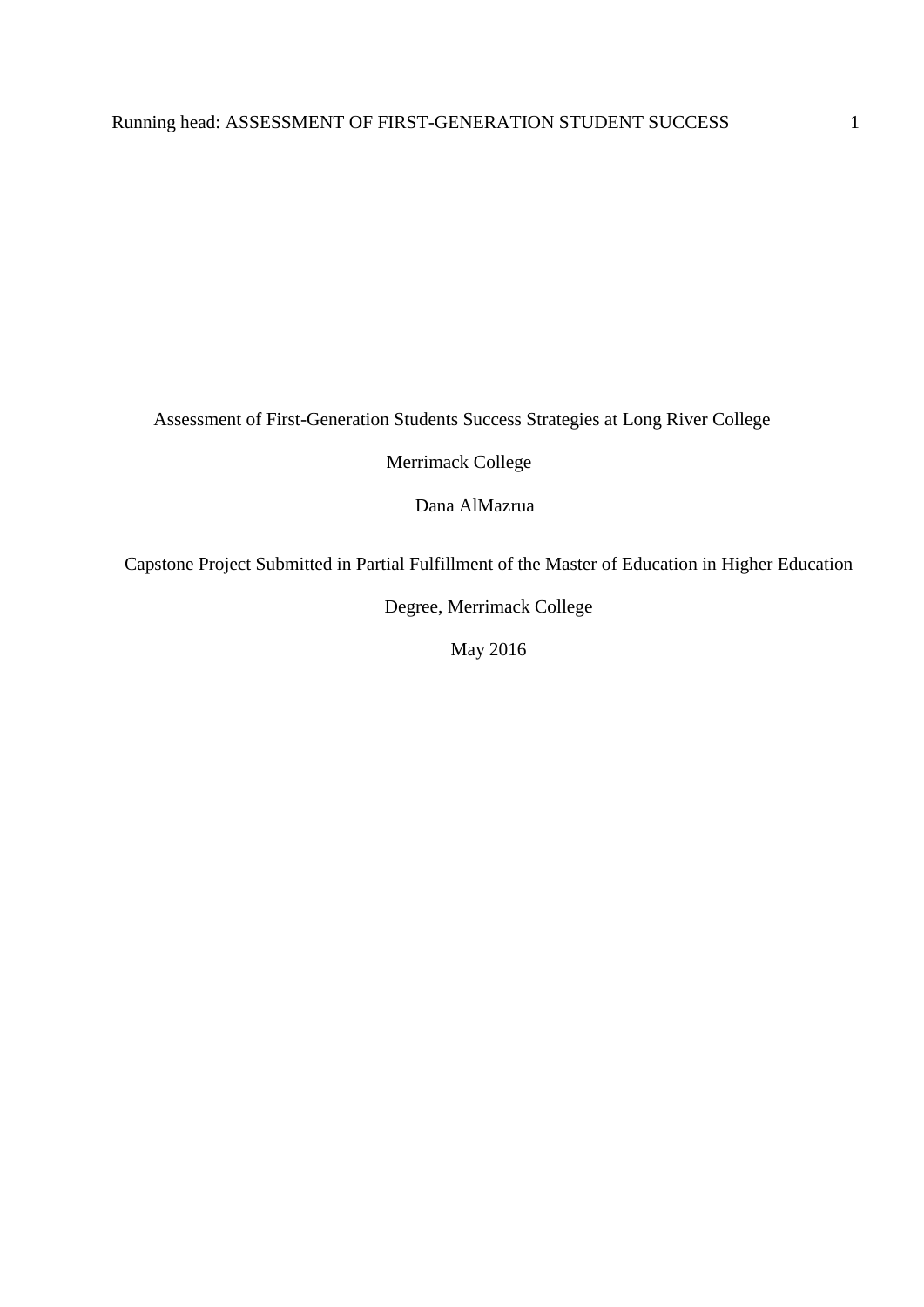#### **Abstract**

Educational establishments have long been working on the development of educational programs for students to enhance their performance and motivation. However, colleges often fail to consider the specific needs and concerns of first-generation students who are often less motivated to enter higher education (Davis, 2010). The purpose of this study was to explore the major challenges of these students in order to enhance their motivation to continue their education. Additionally, the program director of a recently transformed first generation initiative was interviewed for insights about the process. The research was based on a qualitative methodology. It included interviews with first-generation students and a first-generation program director at a small liberal arts college. From the findings, interviewed participants expressed an interest in more contact from faculty and staff, more workshops, connections with alumni, and career development. Recommendations include enhancement of career programs, a summer bridge program, and orientation program for parents, as well as implementation of outings and events, and increasing first-gen student visibility on campus.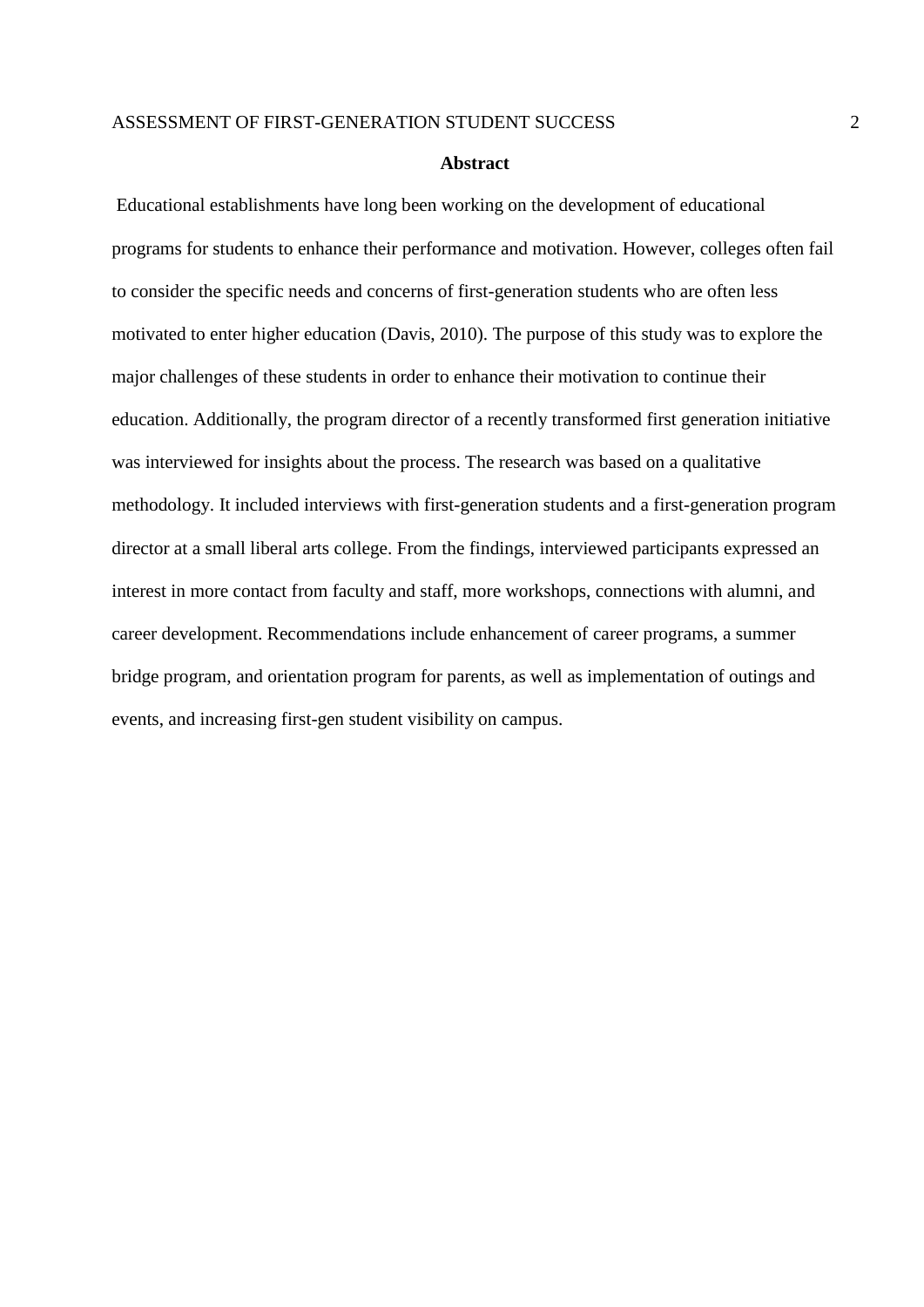## Table of Contents

| Pride in Being a First-Generation College Students20 |
|------------------------------------------------------|
|                                                      |
|                                                      |
|                                                      |
|                                                      |
|                                                      |
|                                                      |
|                                                      |
|                                                      |
|                                                      |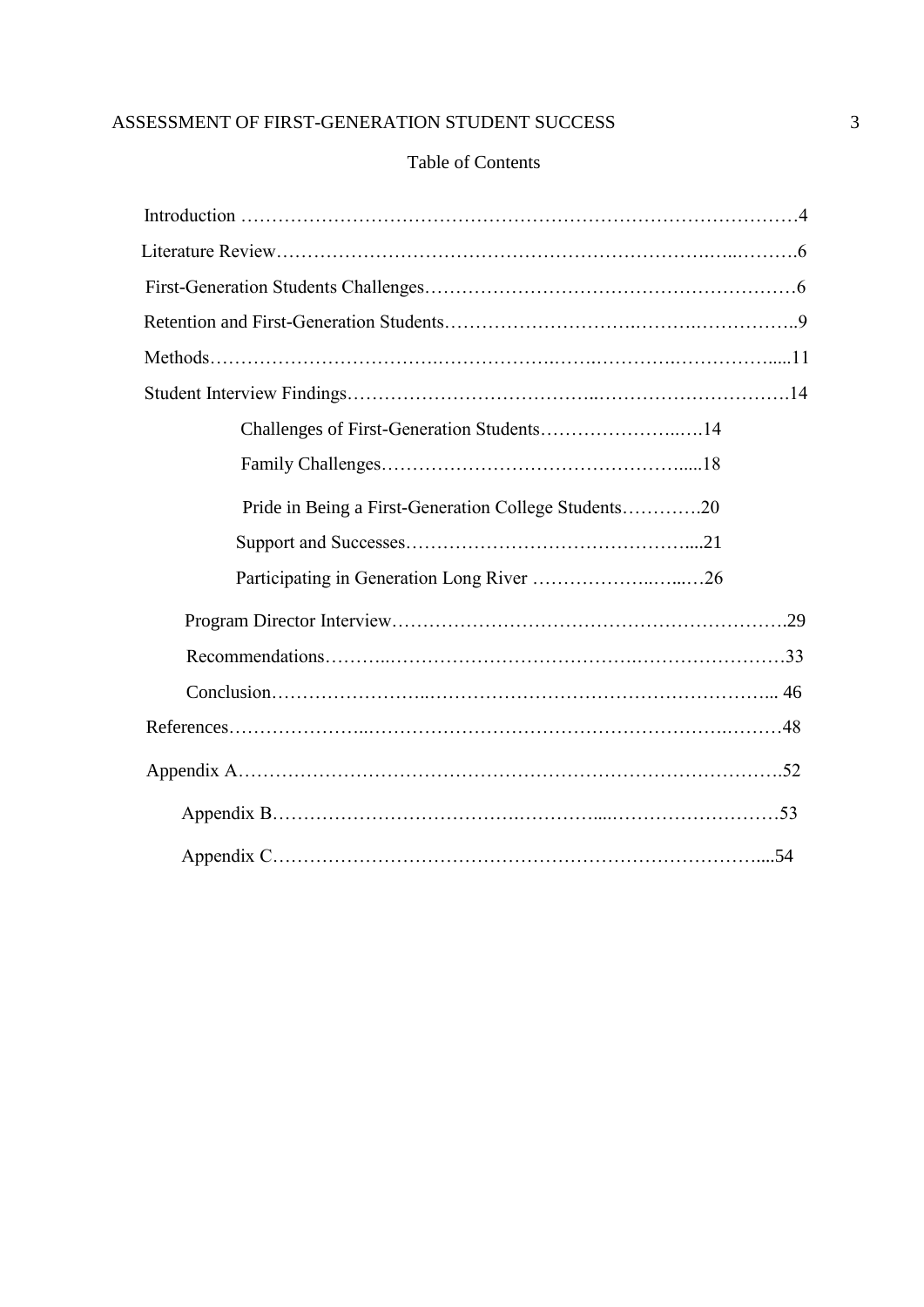#### **Introduction**

The number of first-generation college students is steadily increasing in higher education, and they often lack support and face barriers in their educational journey, which affects their retention. First-generation students are those who enter higher education for the first time in their family among other children (Ward, 2012). First-generation students are entering into an important time in post- secondary education. For the last decade, it has been reported that over 4.5 million first-generation students were enrolled in post-secondary institutions in the United States (Ward, 2012). The problem is that first-generation students are more likely to leave higher educational institutions in comparison to their counterparts. This group of students tend to be older, have children, be married, be full-time workers, and are less involved in educational activities. As Petty (n.d.) stated, "first-generation students face more challenges to graduate from college than students of parents who are college graduates" (p. 258). In this respect, the challenges of first-generation student problems should be explored in more detail.

When compared to continuing generation students, first-generation students experience greater problems in college because of being the first who attend college or university. According to Garcia (2010), "access, attainment, and persistence are some of the challenges firstgeneration students encounter" (p. 46). Due to the fact that first-generation students enroll in college, there are differences between them and other types of students, which are seen in certain social factors. Specifically, first-generation students tend to attend two-year institutions in contrast to four-year institutions, and they are not able to attend them on a full-time basis. Furthermore, co-curricular engagement requires an extra time commitment and, therefore, firstgeneration students need to finish college while attending an educational establishment. These activities can also require additional expenses, which creates a serious obstacle for firstgeneration students from engagement, particularly when financial issues are the major concern.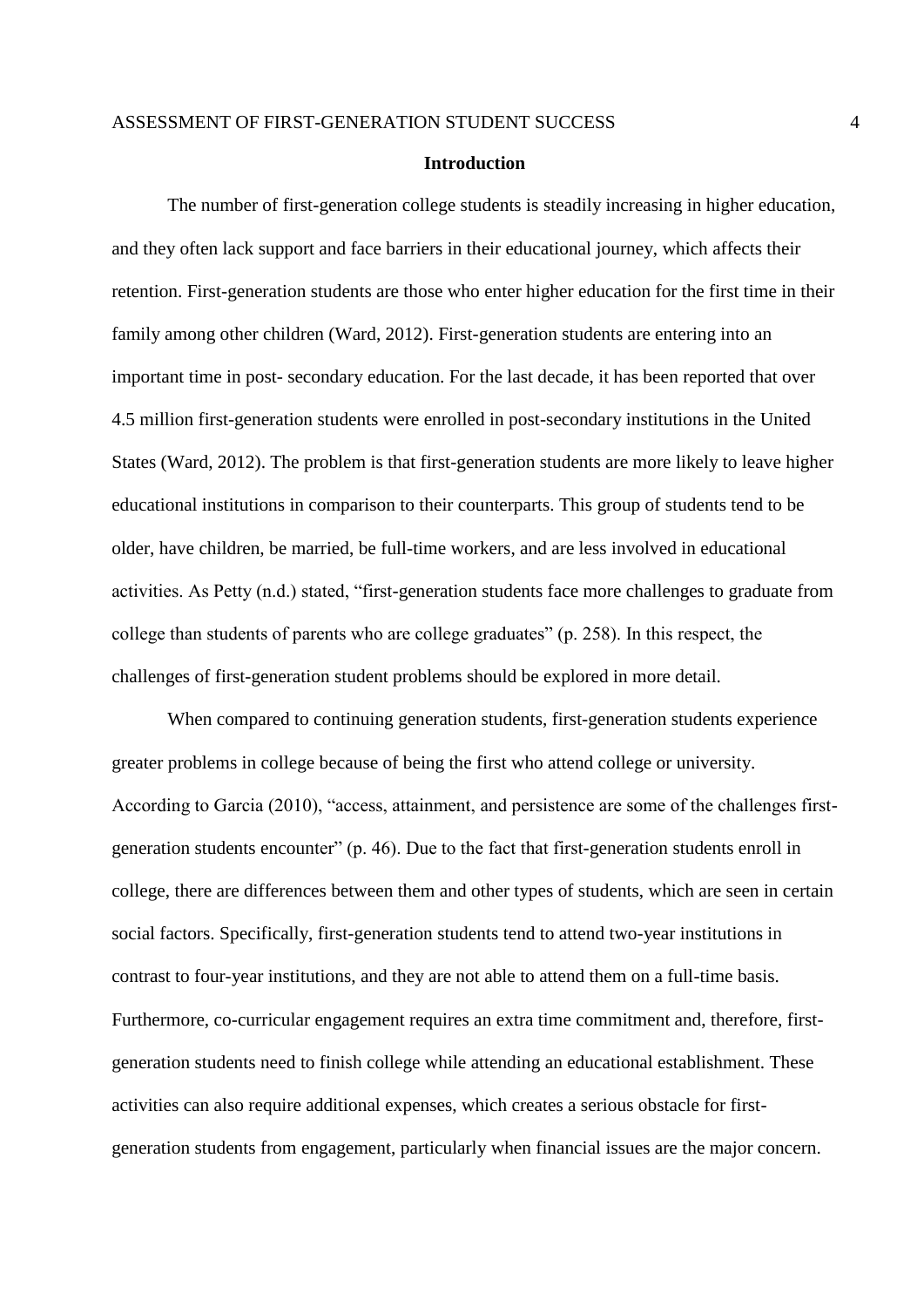#### ASSESSMENT OF FIRST-GENERATION STUDENT SUCCESS  $\qquad \qquad \, \, 5$

Receiving admission is only one of the challenges of first-generation students. Transition from high school is another problem, because it bridges students' home environment with the educational environment which is essential, particularly among students' first year of study. Friends and family of students contribute to this difficult transition when they are planning to enter college, which is perceived as something that disconnects them from their children. Therefore, the presence of these challenges should find reception and reaction on the part of college faculties, and they should be concerned with creating new educational programs and academic techniques to support first-generation students. The findings provides a framework for planning workshops, career preparation and exploration, implementation of a Professional Mentor Exchange, and more interaction between first-generation students and faculty.

 This study sought to answer the following questions: what do first -generation College students feel is important to help them to be successful and reach their educational goals at Long River College? What barriers and support exist for first-generation college students at Long River College? The ultimate goal of this study was to understand learning and teaching techniques for first-generation students at Long River College. Through the interviews, students discussed benefits, academic challenges, family challenges, and support services received by first-generation college students. They also discussed their involvement and experiences in the Generation Long River program and areas for improvement before it turned to a student's organization this year. The study also sought to study the programs that serve first-generation students, including mentoring programs, college advising, and tutoring programs. The data from this study were used to inform recommendations for improved practice relating to supporting the success and retention of first generation students.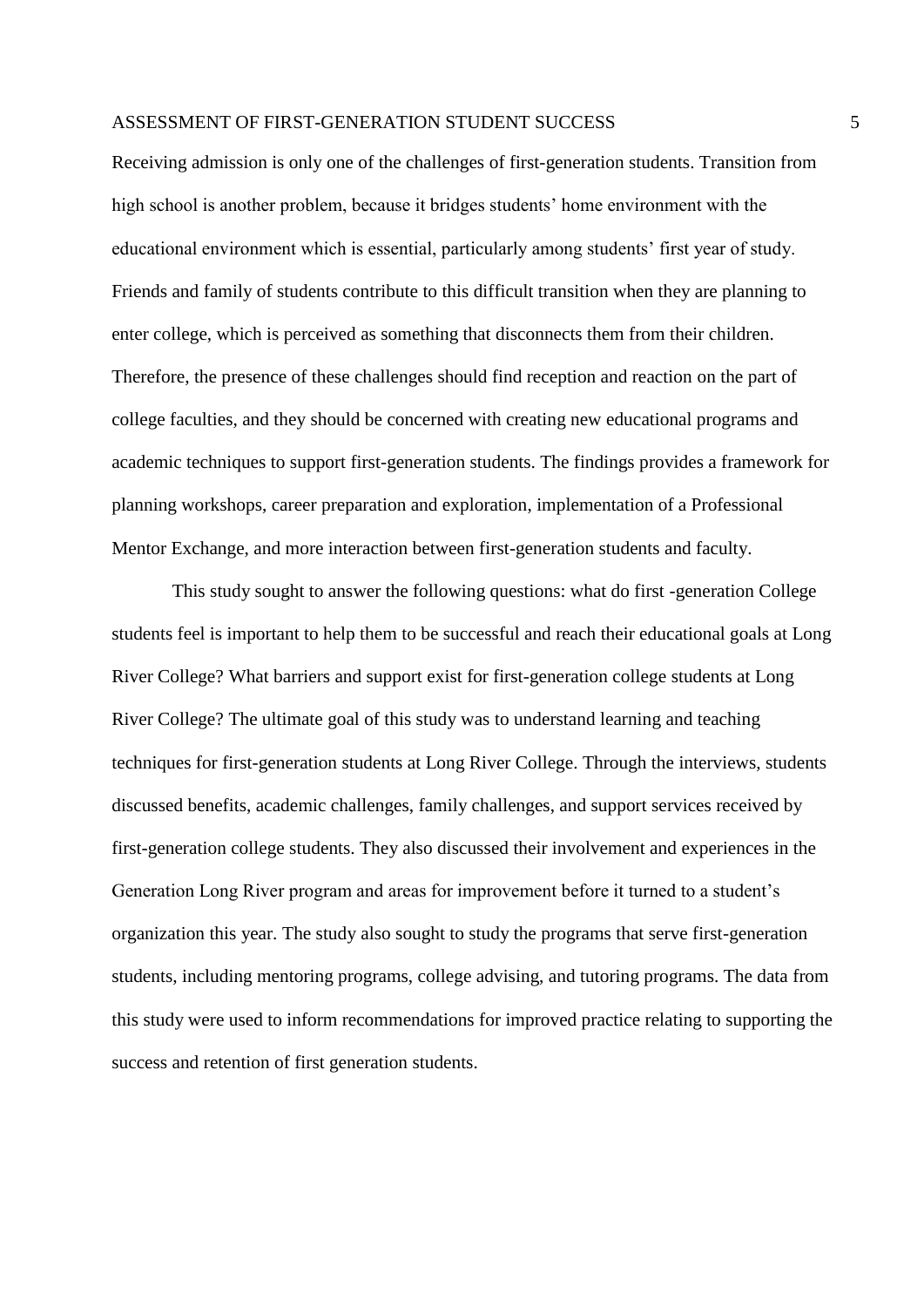#### **Literature Review**

#### **First-Generation Student Challenges**

 First-generation students have encountered challenges while pursuing graduate education. Lunceford (2011) explained his personal experience to prove that he was not able to receive advice from his family and approval from his job supervisor; therefore, it was necessary to gain experience through personal endeavors. Using his own experience, the author focuses on practical advice for introducing a successful transfer from college to graduate education. The study provided conclusions with a range of questions that can be helpful in identifying the major challenges that first-generation students face (Lunceford, 2011).

The study by Cabrera, Miner, and Milem (2013) have focused on the influence of the University of Arizona's New Start Summer Program on students' GPA and retention. Programmatic participation predicts GPA and retention among students, whereas this relationship is insignificant when it concerns first-year college student development and experiences. Programmatic effectiveness is influenced by the way practitioners focus on participants' cognitive abilities. Further, Cabrera et al. (2013) have argued that lack of preparation and knowledge makes it challenging to begin the enrollment process into postsecondary education. As soon as first-generation students enter an educational establishment, they start facing problems, which are often challenging to overcome unless the student is engaged in the academic process. Insufficient research has been carried out on the influence of engagement on first-generation student success. Further, research should rely on the firstgeneration students that attend different educational establishments. Research on non-traditional first-generation students is also important. Discovering if specific types of engagement created different levels of success, which can be beneficial for further learning and development of first-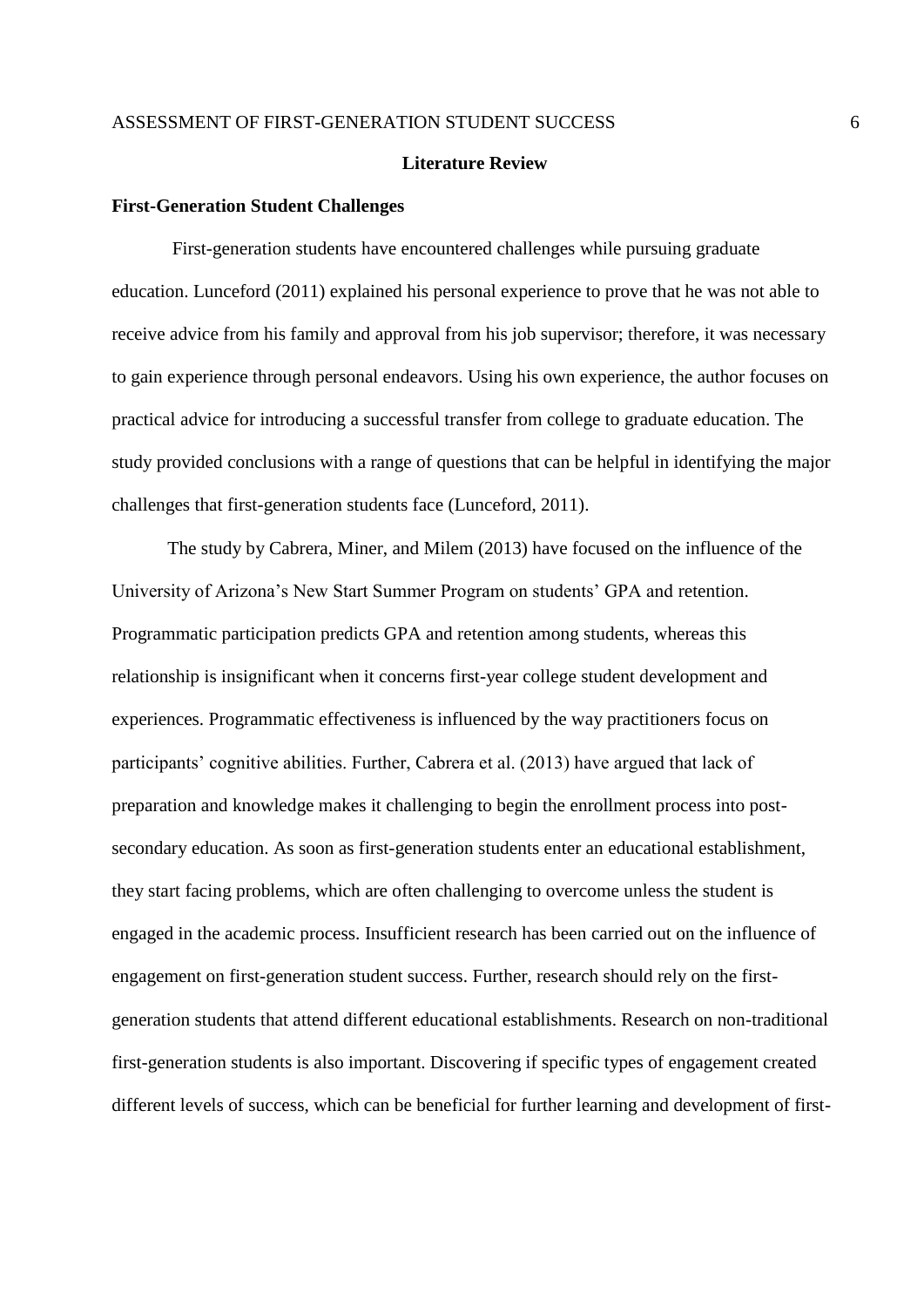#### ASSESSMENT OF FIRST-GENERATION STUDENT SUCCESS  $\overline{7}$

generation students. It is also hopeful that additional research is available with regard to the experience of the student population.

Interestingly, Housel and Harvey (2011) have also explored the problems related to firstgeneration college students who often straddle diverse cultures between home and school. Due to this cultural diversity, students often face barriers to academic performance and demand extra support and resources. Offering additional financial aid, therefore, fails to address emotional and cultural problems that these students encounter. Housel and Harvey (2011) call for the necessity to approve the need to assist college administrators and staff in their endeavors to encourage first-generation students to be more enthusiastic about the academic process.

 Additionally, Inkelas, Daver, Vogt, and Leonard (2007) have focused on the analysis of the influence of parents' educational level on the desire and readiness of first-generation students for full engagement into the educational process. Specifically, Inkelas et al. (2007) have argued, "first generation students tend to be less academically prepared, have lower reading, math and critical thinking skills and be more likely to attend high schools with less rigorous curricular than students who have college attendance in their backgrounds" (pp. 405-406). Furthermore, firstgeneration students are unlikely to take entrance examinations at college, as well as advancement placement tests.

In the studies by Jenkins, Belanger, Londono, Connally, and Duron (2013), attention has been paid to the analysis of sophisticated cross-socioeconomic cultural transitions into college life. The authors have compared first and continuing generation undergraduate students, posttraumatic stress, social support, depression symptoms, and life level. It has been reported that first-generation students experienced less social support from friends and family, and, as a result, they have single-event traumatic stress, more depression, and less life satisfaction as compared to continuing generation students. However, the researchers found a strong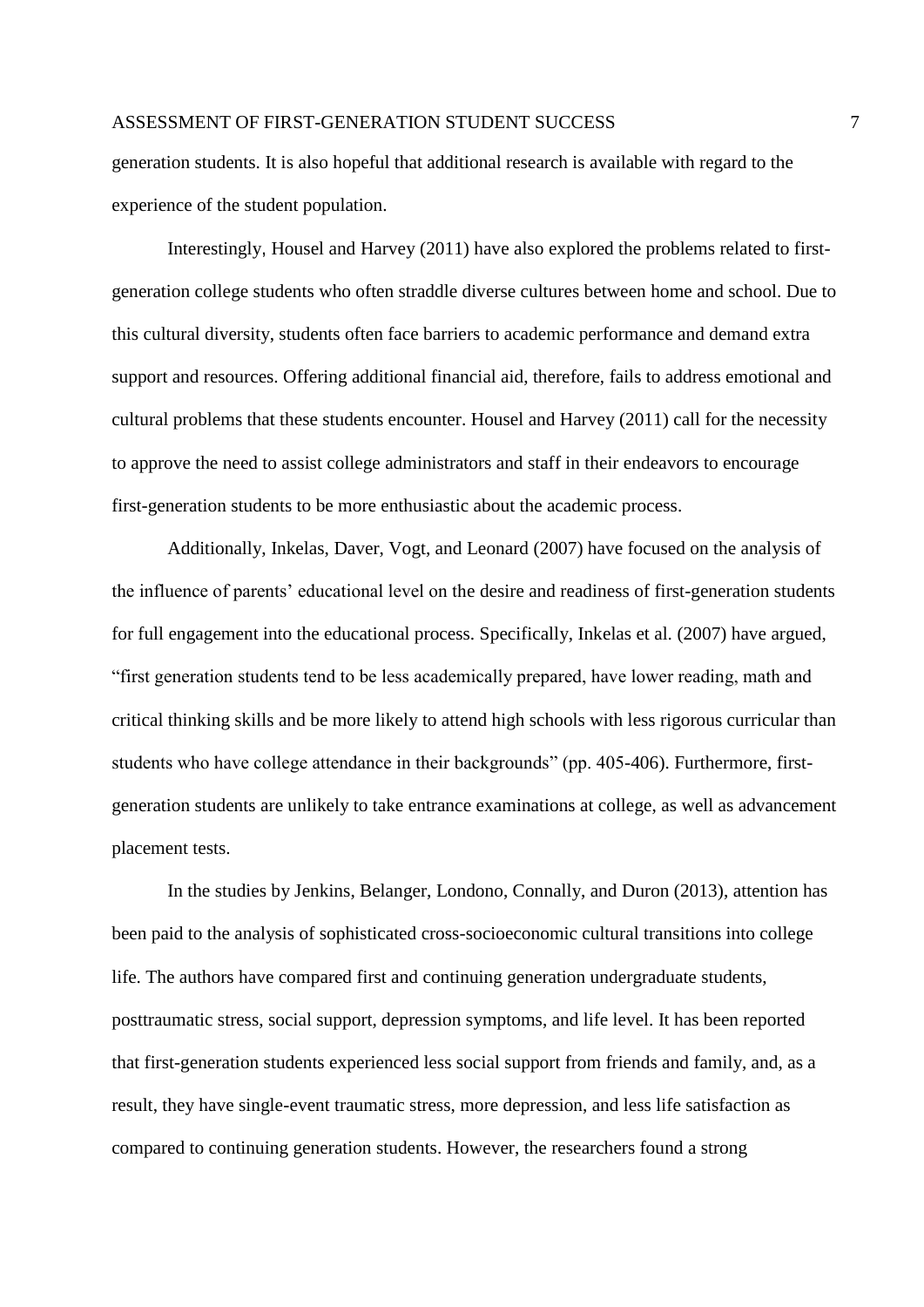intersection between generation and gender. Because of the psychological well-being variables, first-generation female students were shown to do significantly worse than non-first-generation students. Meanwhile, first-generation males do significantly better than their non-first-generation counterparts. In such a manner, it is also possible to define the major obstacles, problems, and the solution which could improve the situation.

McCarron and Inkelas (2006) have analyzed the gap between attainment and educational aspiration, along with the role of parental involvement affecting first-generation students' perceptions. Research on first-generation students is abundant, but the post-college attainments are not investigated enough. The study examines whether family influences are essential among first-generation students' decisions. Additionally, the authors have argued, "the issue of family income or SES is a main factor related to the concept of cultural and social capital for first generation students" (McCarron & Inkelas, 2006, p. 535). The analysis of such an approach could be used for managing economic and financial aspects.

In contrast, the study by Olive (2008) also focused on first-generation college students, particularly the individuals whose parents have not attended college, but who have a negative influence on their children who strive to obtain a higher degree. Their personal academic preparation, cognitive development and first-year performance have all been the focus of the analysis. At the same time, little research has been conducted out in terms of the motivation of these students in seeking higher education. There are few studies targeting academic motivation in Hispanic students. The purpose of the given research is to develop a phenomenological evaluation of the desire and motivation to attend college among first-generation students who participated in academic support programs. The interviews were conducted for volunteer participants who were engaged in the program. During the program, Olive (2008) concluded that there were specific factors contributing to the students' motivation, including the effectiveness of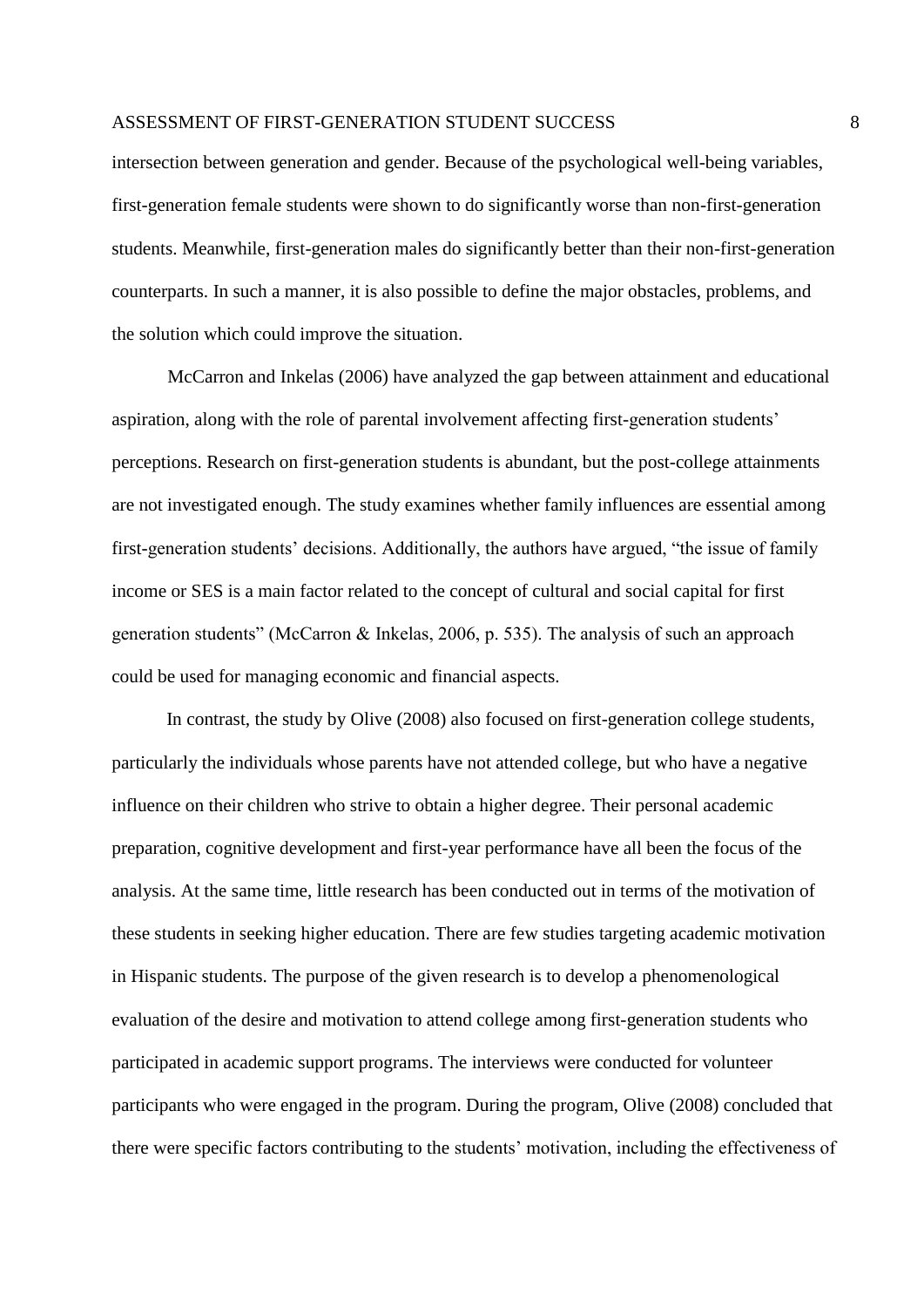academic programming, identity of self-efficacy, desire for approval and advanced socioeconomic status, as well as the necessity to contribute to the well-being of others. This is the influence of respected role models in promoting the motivation for higher education in firstgeneration Hispanic students.

#### **Retention and First-Generation Students**

Pike and Kuh (2005) have also explored the differences between typical students and first-generation students to define future development. Specifically, the authors have argued, "first-generation students' lower persistence and graduation rates, and their lower scores on standardized assessment measures are the result of differences in the precollege characteristics of first- and second-generation students" (Pike & Kuh, 2005, p. 277). In this respect, first-year students are less determined for the success and lower levels of engagement at colleges and schools. What is more problematic is that first-generation students had lower educational motivation as compared to second-generation students. Several aspects of college life can impact first-generation students. For instance, first-generation students do not tend to live on campus or develop relationships with their instructors and faculty members. Therefore, they are less enthusiastic about communicating with their peers, expressing lower levels of motivation to participation in college activities and life.

Though lack of motivation and disapproval from parents are among the most important issues, first-generation students face other difficulties while entering an educational establishment as well. As such, Stebleton, Soria, and Huesman (2014) place an emphasis on students' sense of belonging, use of mental health services, and mental health status as compared to continuing generation students. The authors have reported that first-generation students are more likely to introduce lower degrees of belonging, which are followed by higher levels of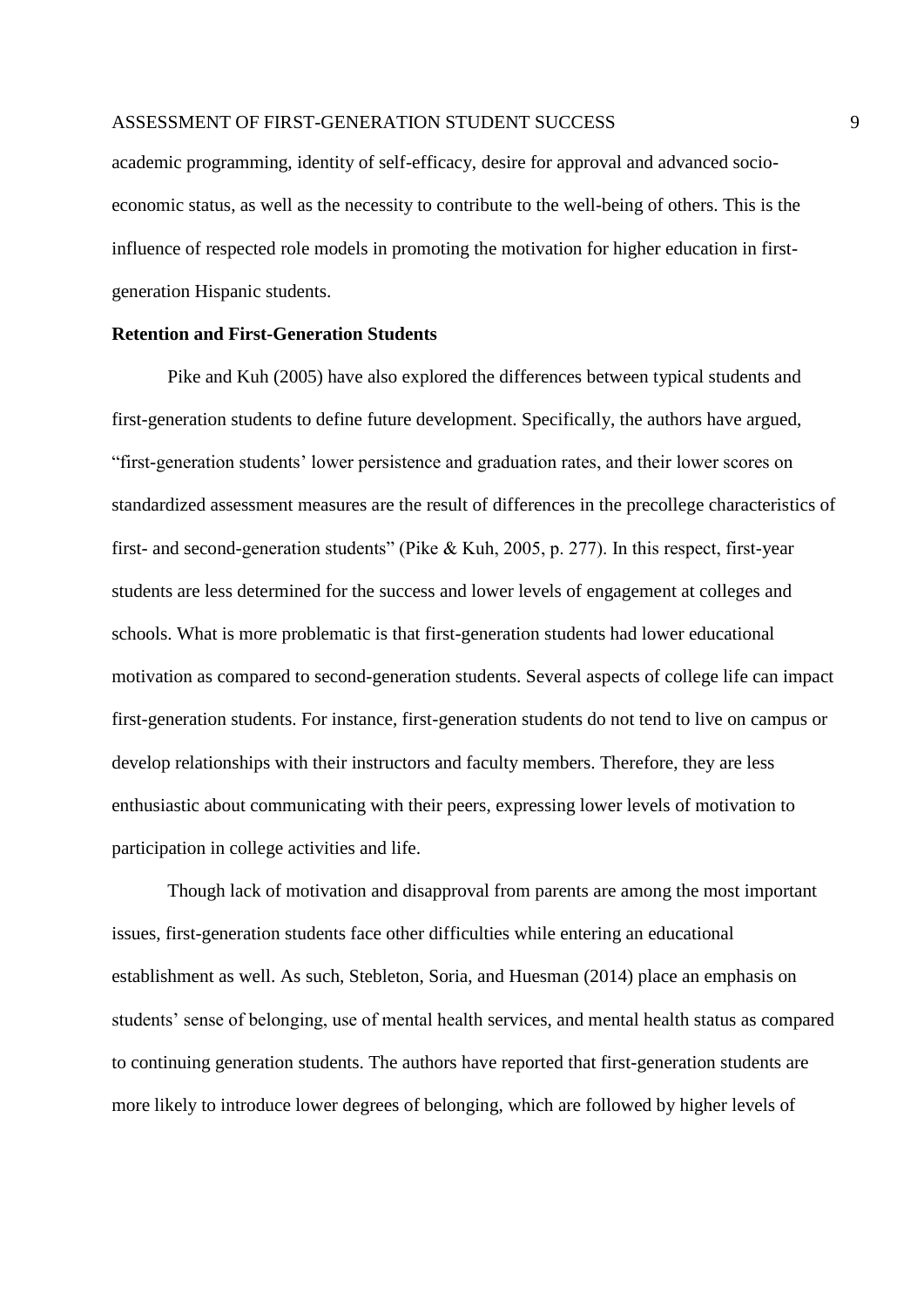stress and depression, as well as lower use of services determined for academic learning and development.

Moreover, a study by McKay and Estrella (2008) focused on the opportunity for firstgeneration students to introduce social and academic integration and academic success. The study explores the quality of interaction between faculty members and first-generation students, as well as reveals new ways in which service learning courses are engaged with first-generation students in community service projects. Combining qualitative and quantitative methods, it is possible to introduce the results which confirm the important role of communication and interaction with first-generation students, as well as the potential it will have for service learning success. Implications for continued research are heavily explored as well.

Additionally, Collier and Morgan (2008) have also introduced that students should master their academic role in order to grasp the instructors' expectations and apply those to their academic skills effectively. The article explores the connection between university faculty members' expectations. The discussions among groups of students define important differences in terms of time management and aspects of coursework. This could be determined by the incongruities between student and faculty perspectives and define differences between firstgeneration and traditional college students. It has been reported that the variations in cultural and educational experiences fit in the important differences in each group. Furthermore, the authors conclude that there are practical and theoretical implications emphasizing the role of cultural capital. The step toward understanding different perspectives of student and faculty explore each groups' perceptions of factors engaged in student success at the level of the university. It has been proposed that there are existing skills which meet those expectations. According to Collier and Morgan (2008), "students from a more traditional background enter the university with a level of cultural capital that makes it easier for them to become 'role experts'" (p. 6). Therefore,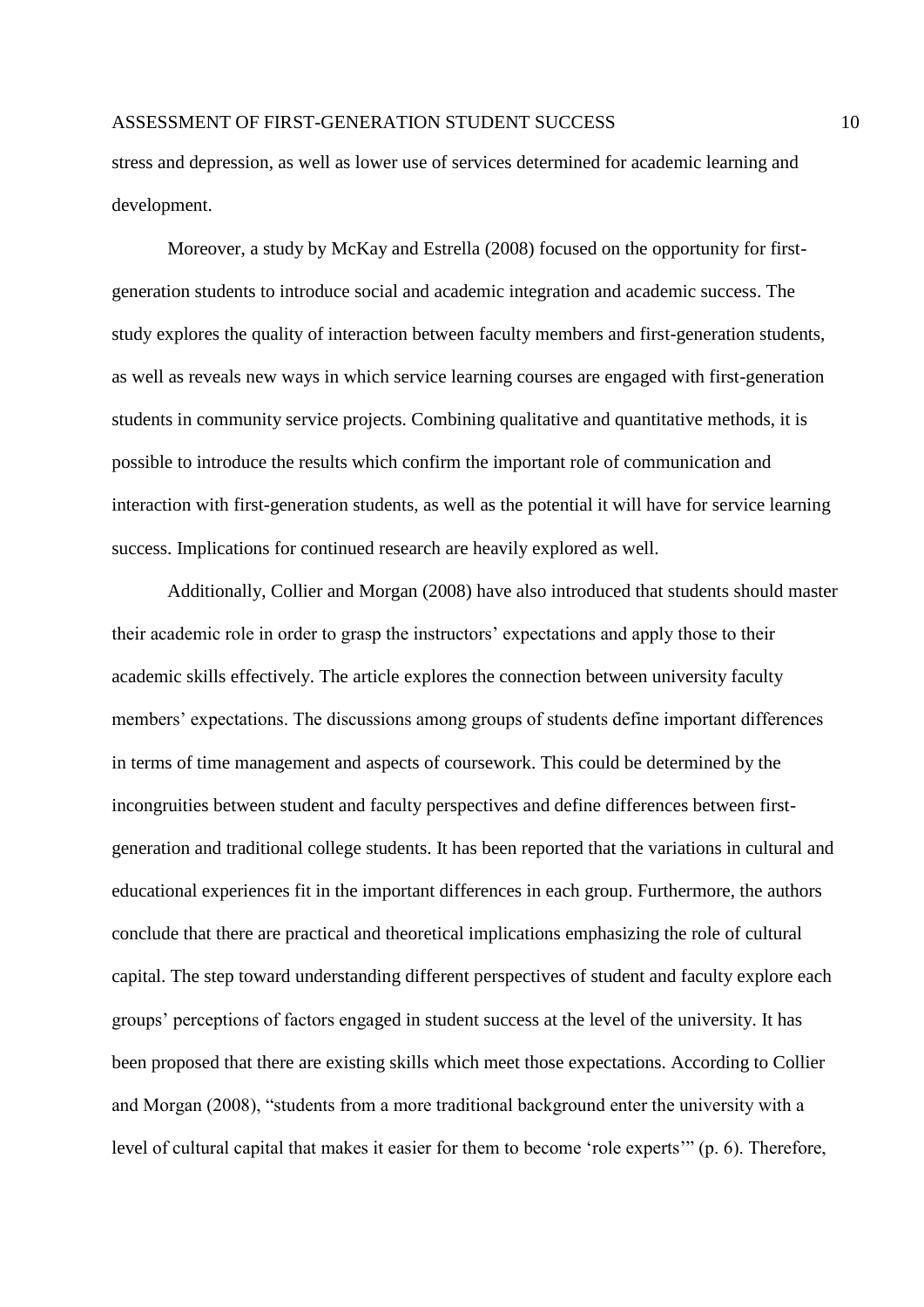it is important for the development of conceptual models for first-generation students because of the importance of role distribution at the educational establishment.

In contrast, a study by Aronson (2008) provides an overview of objective and subjective class differences among first-generation students in post-secondary education. Employing the metaphor of a funnel, the author argues that cumulative disadvantage outcome occurs when firstgeneration college students are disproportionately singled out at each stage of the educational process. Subjective class differences are served to provide the current inequalities, despite the potential for evident transformations. The study focuses on the disparities during the transition from childhood to adulthood, with the subsequent stratification and class differences in postsecondary education attendance, college life, enrollment, as well as attainment and financial aid. There are different methods for understanding how first-generation students could improve their adaptation to an educational environment.

In general, this overview of the resources and analysis of different perspectives provided crucial insight into the new programs and solutions which could be developed for firstgeneration students. Additionally, the review also highlights the evident challenges that firstgeneration students face in their attempt to adjust to an educational environment, regardless of the disapproval of parents and friends, being low-income, and working while going to school. Faculty should be more concerned with this type of student and encourage them to be more proactive regarding their academic pursuits.

#### **Methods**

 In this study, I collected and analyzed the data qualitatively to answer my research questions. The paradigm of this research is transformative due to the population and sample. As Mertens (2009) described, using the transformative paradigm allows the researcher to conduct qualitative research with a marginalized population. The goals are to change the current practices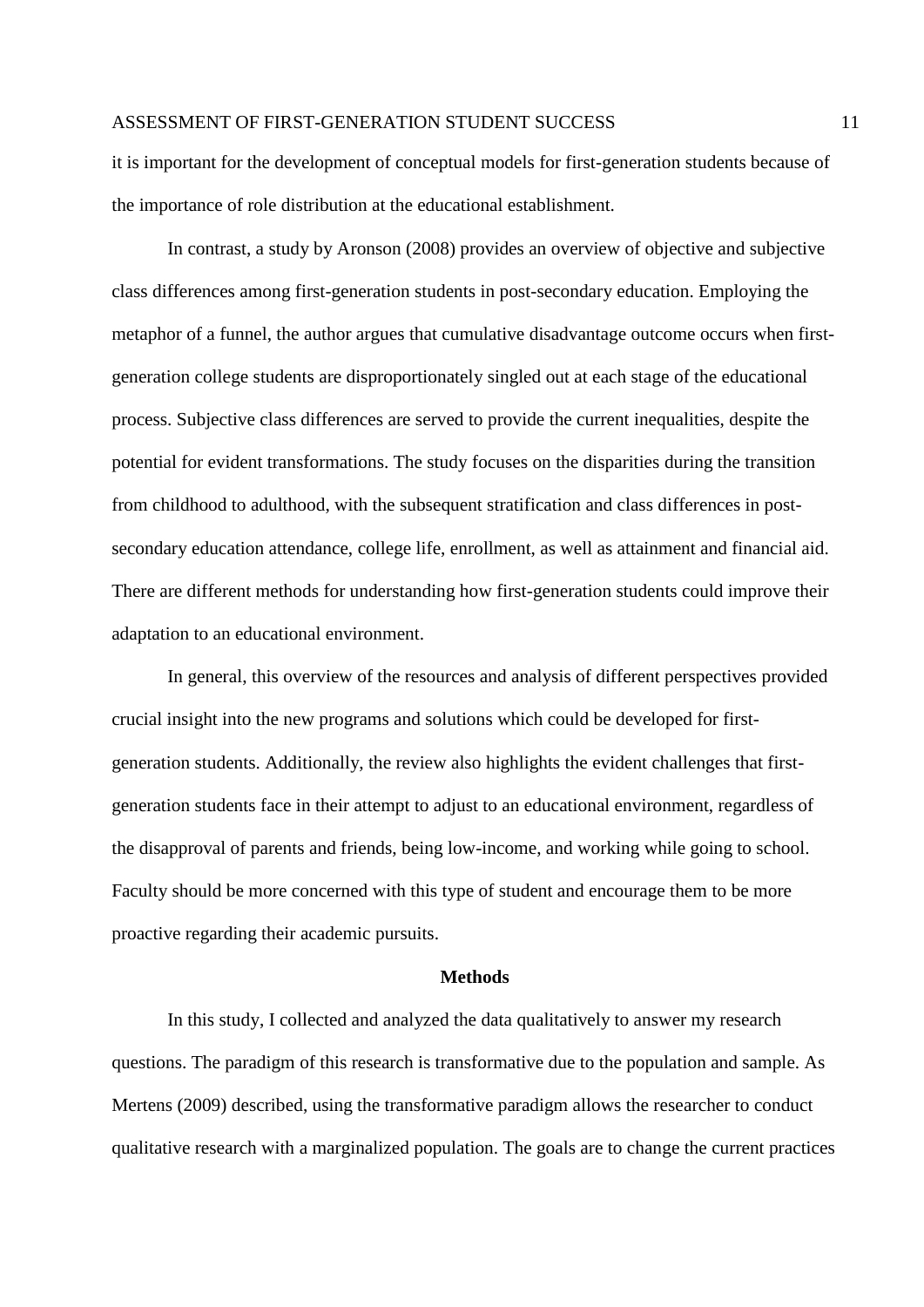to be more supportive of these students, that's what makes it transformative. As first-generation college students are often considered marginalized at college campuses, it is important to consider issues relating to power and trust. Assuming that every first-generation college student is experiencing college life differently, it is important to capture and to understand these differences to implement better resources for these students. For this project, social change was addressed on campus to serve this population in their educational journey. The population I used to conduct my research was first-generation students at Long River College. I used purposive sampling as Mertens (2009) described,

When using a purposive sample the goal is to add to or generate new theories by obtaining new insights or fresh perspectives, purposive schemes are employed by the researcher to choose strategically elite cases or key informants based on the researchers' perception that the selected cases will yield a depth of information or a unique perspective. (p.357)

This method is suitable for this sample. The interviews took about 20 to 25 minutes. The interviews measured the challenges, supports, and student involvement on campus.

For the purpose of better understanding first-generation students at Long River College, I looked at Generation Long River, a student run organization for first-generation students, and I interviewed the founder of Generation Long River, Dr. Rebecca Smith. I also interviewed nine first-generation students, most of whom were involved in the program before it became a student organization. In these interviews, we discussed benefits, challenges, and support services received by first-generation college students. We also discussed their involvement in the program and areas for improvement. After analyzing the data, several trends surfaced related to the students' experiences.

Students often had similar demographic characteristics, challenges, supports, and experiences in the college. At the beginning of the interviews, participants were asked to describe themselves. The participants often described themselves with demographic information.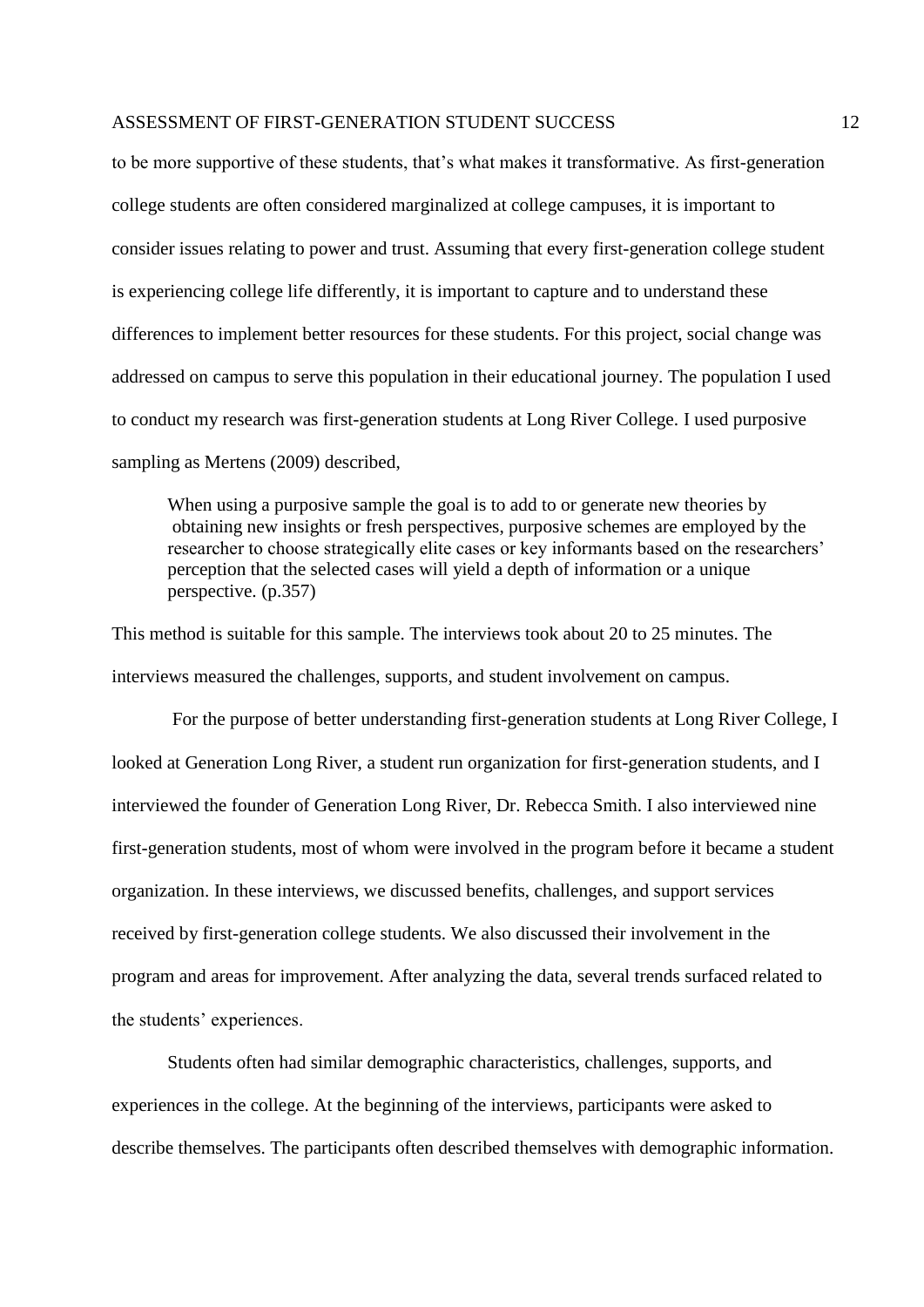Most of my participants were students of color, such as, Asian, Latin and identified as female. The responses of the participants indicated that there was a split of resident and commuter students. Participants also indicated if they were employed while attending college. Most participants indicated that they were employed on campus or off campus.

 There are different approaches to managing the challenges and barriers that firstgeneration students face. Therefore, there should be specific methods for solving those challenges, such as the development of training programs and an organization of polls and surveys for students and their instructors. Therefore, the qualitative aspect of the research design included interviews composed of semi-structured questions. These questions were proposed both to students and to a faculty member to check whether their perceptions and objectives coincide. After the interviews were carried out, the researcher conducted the transcription and coding of all the responses received to create thematic nodes and classified the answers in accordance with the research objectives.

Further, the analysis introduced different approaches to managing students' challenges. Apart from practical considerations, there are also ethical concerns related to the research process. The interviews were carried out separately for each participant to ensure confidentiality for the respondents. Further, the participants were informed about the purpose and objectives of the research, as well as about the necessity of recording the interviews for further detailed analysis and discussion. All the participants were assured about the purpose for asking each question. Also endeavored to conduct careful analysis of students' responses and to construct a meaningful narrative of them.

 In such a way, it will be possible to develop a conceptual framework that connects back to the literature review. In this combination, a new theoretical ground will come forth to contribute to the solutions and improvement of the current situation with first-generation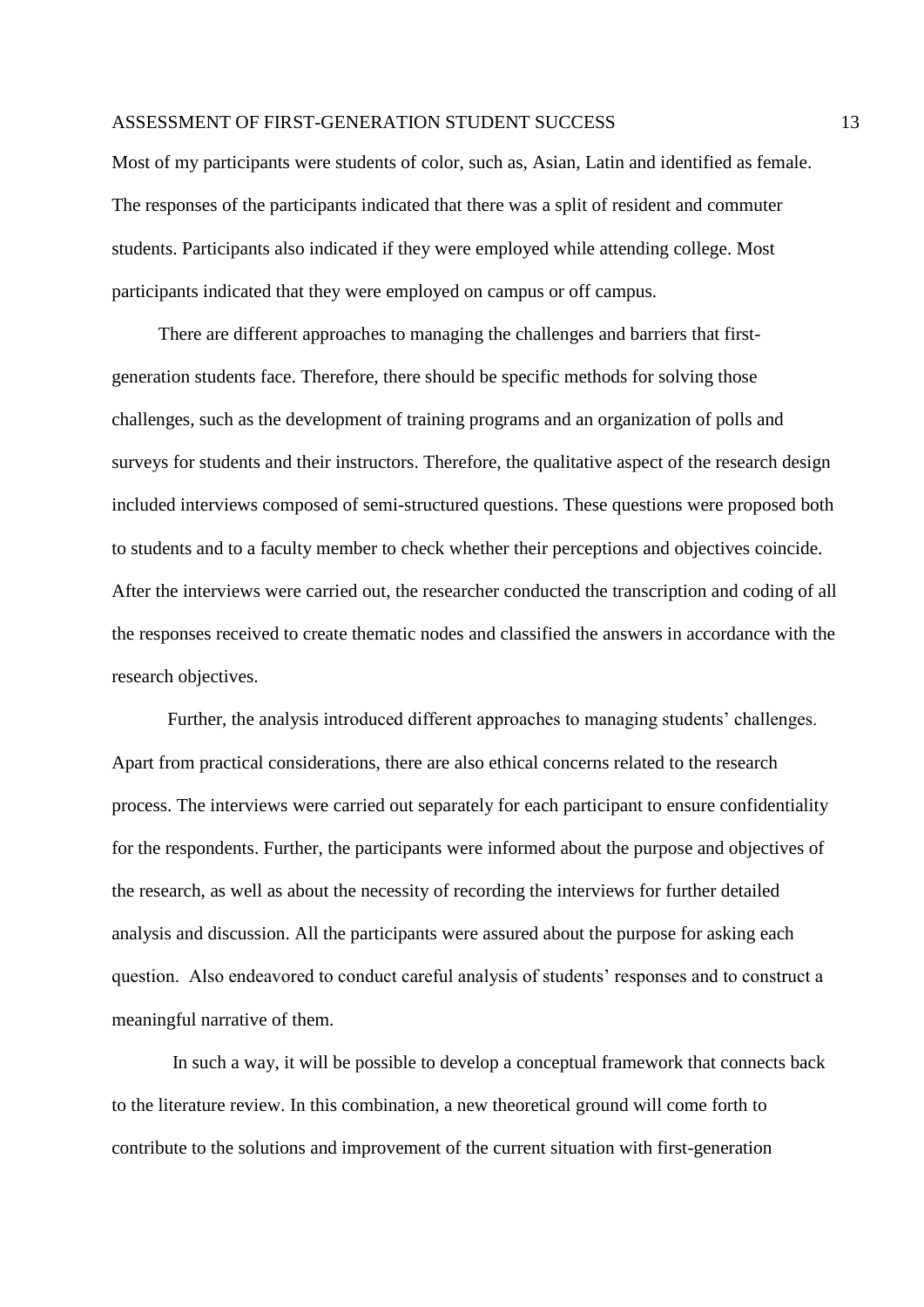students. First-generation students should be approached with greater attention due to the problems and challenges they encounter. In addition, the researcher considered the social and cultural background of the participants in making meaning of the findings.

#### **Student Interview Findings**

### **Challenges of First-Generation Students**

Challenges faced by first-generation college students can overall affect their retention

and success at any institution. Of the many challenges that first-generation college students

face, most participants indicated that financial challenges were the most significant. Kristi

described her financial challenges attending college:

I would say that finance-wise, it's quite difficult for first gen students. It's difficult for anyone, but for us it's a little bit more of a strain on our backs because then we have to worry about "Where's this money going to come from? Do we have to take out these big loans? How are we going to do this?" And our parents don't know exactly what these loans entail, or how is it when you pay back student loans afterwards. They don't know, so it's kind of we're moving forward and we're trying to figure out on our own, with their help in some sense, with the actual finances, but we're the ones who have to be like, "Okay, we have this many years to pay it off and we have to start now."

Other participants also discussed how their financial challenges were also increased by

the lack of support their parents could provide. Bree's experience supported this claim:

The toughest experience was finances in my first year of college; I'm now junior. So two years ago, my father stopped supporting me with paying for college, so that was really, really stressful on me and my mother's back. I had to figure out how I was going to do it; I wasn't sure if I was even going to come here my sophomore year because of finances. And, like I've said before, that's one of the main stresses for first gen students, because their parents don't know. I don't live here, so I don't need to pay for room and board, which is way more... Makes it way more expensive to be here.

This reflects McCarron and Inkelas' (2006) findings that the issue of family income is

a main challenge for first-generation college students.

Being a first-generation student means that students cannot seek out information from

their parents, who are unfamiliar with the process of applying to college and financial aid.

This results in the students feeling less equipped than other students, and having to navigate a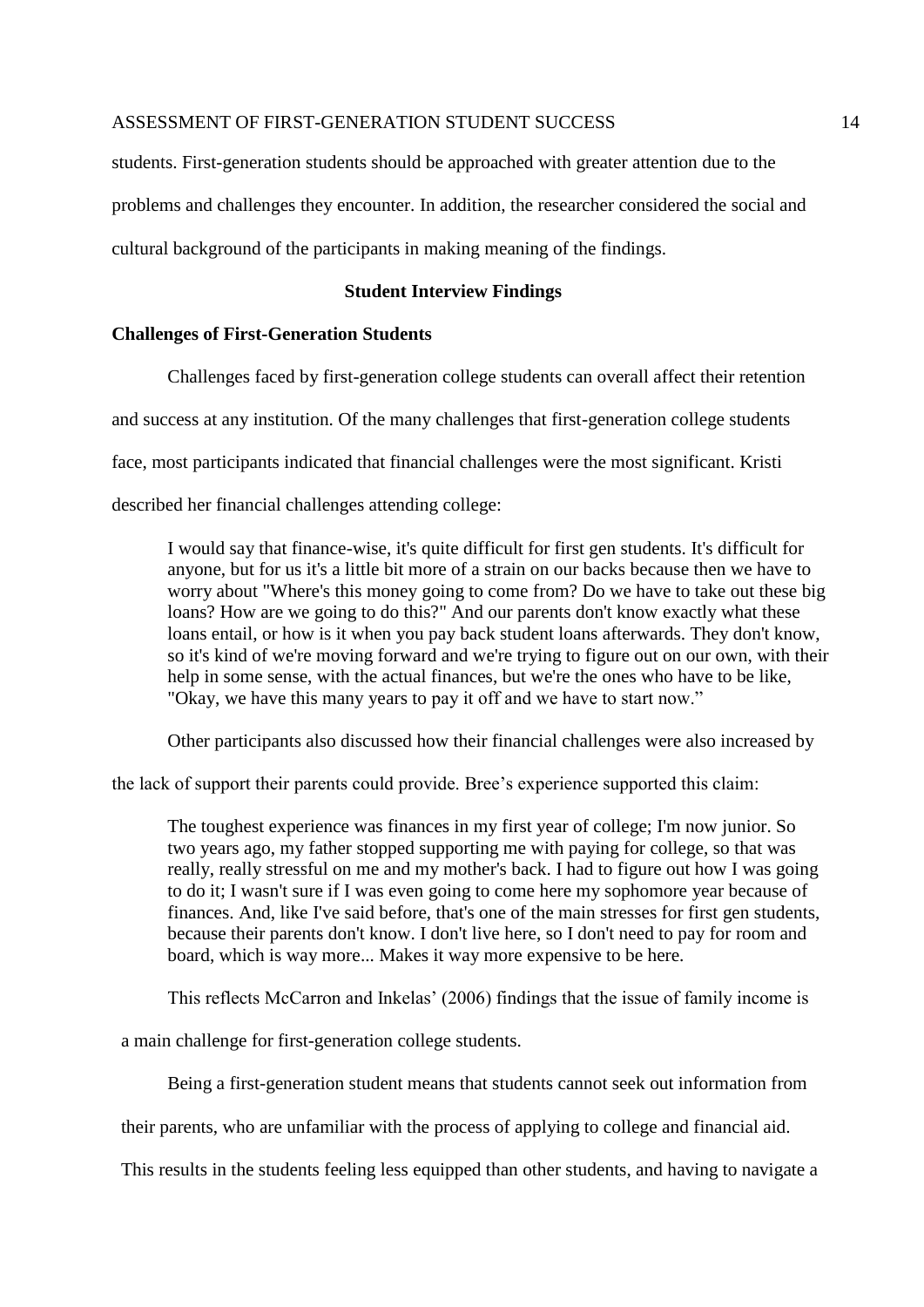difficult process. John also explained his challenges at home and with understanding and

applying for financial aid:

None of my parents have gone to college. They don't know what the challenge is. It's really challenging, especially when you first apply, especially with the FAFSA and the Common App. They really don't know what to expect, so I had to do a lot of research on that, figure out what I needed to do, especially time management, trying to get things in on the deadline. Especially now again that the FAFSA 's coming up again, it's like the same cycle all over again just trying to get some more money to go to school. So it's a very hard experience, especially when your parents haven't done it. And so you really need to learn for yourself how to do things.

While explaining the challenges of students' debts incurred by first-generation students

through financial aid, Edgar noted:

The thing is I'll take it back to being in college you end up in debt or whatever. So knowing exactly how to handle your debt when you're done in college. Because you're the first generation, you have no one to tell you, "Hey, do this, do this." Yeah, your parents do help you out, but they didn't go through the college, so they don't really know.

Time management was also a difficulty experienced in college by half of the first-

generation students in this study. Monica, a freshman, explained her challenges with time

management in the beginning of her college career, and learned to prioritize her time as

years went on:

The most difficult I have to say is time management, some of my classes that have a lot of work. Like I said, I dropped two of them or three of them because they either have a lot of work or they overlap each other. I have two, four or two to four hours of class in one day.

Since they have to take a job in order to earn more money to support themselves

while in college, some participants observed that this is another challenge in the area of

time management. This manifested greatly in their struggle to balance work and study as

John observed:

The most difficult thing was managing the finances and the time because I know that I didn't really want to take out loans, so I just had to find time to go to work and manage all of these activities, so really working around 20, 30 hours a week as well as doing all this homework was very difficult, especially my first semester and it's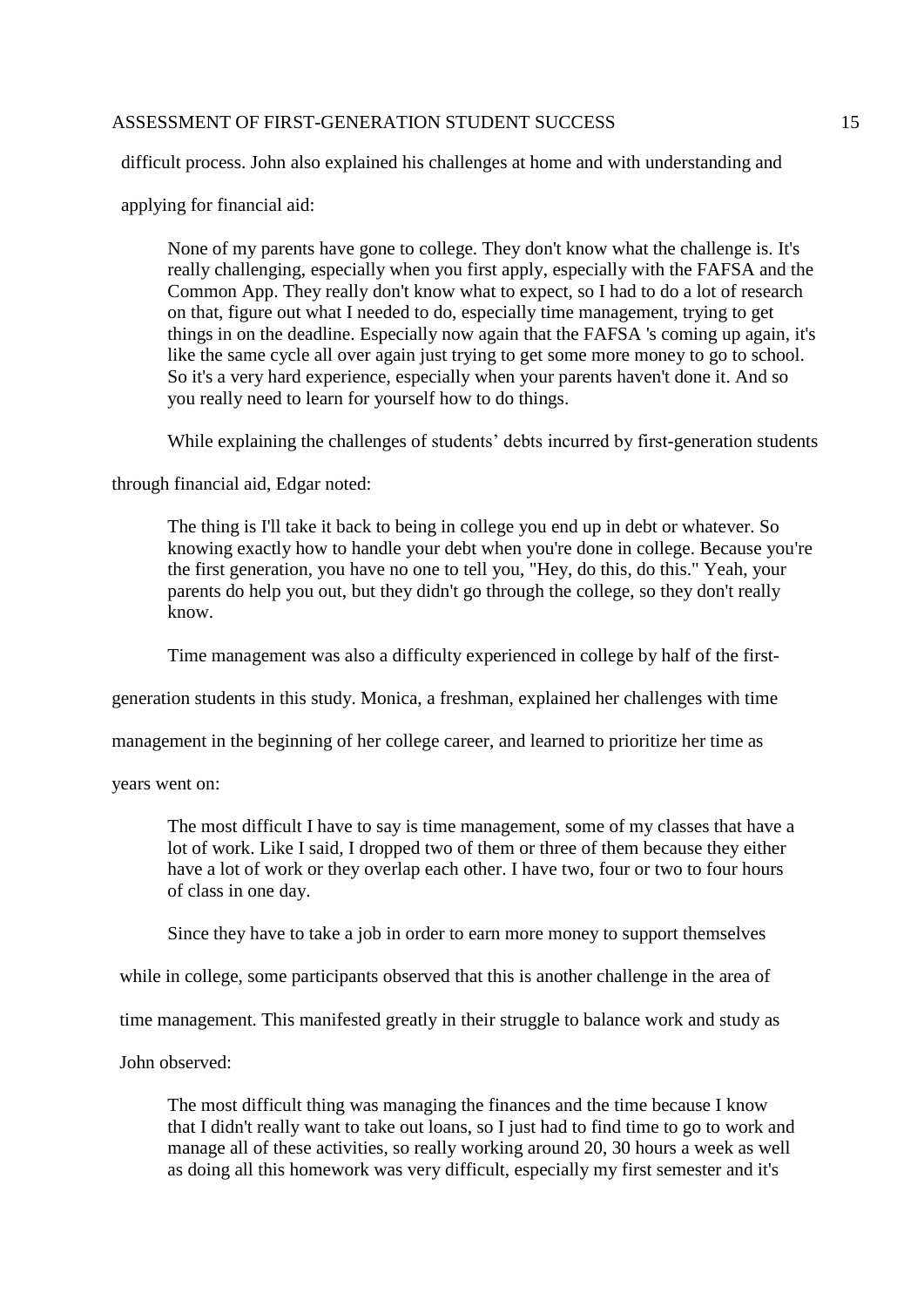just going to get harder and harder here on out. So you know, it's a challenge.

Transitioning to college can often be impacted by students' access to social capital. It is important to be aware that first-generation students are lacking certain forms of social capital. As Mehta, Newbold, and O'Rourke (2011) explained, "Social capital is referred to as familiarity with traditions and norms to be successful in higher education" (p.22). Students may face challenges not encountered by their peers, such as exclusion or lack of knowledge regarding how to navigate campus environments. When Wendy was asked about the most difficult thing she encountered in college, social capital seemed to have the largest impact on her transition to college:

The most difficult thing was transitioning and leaving my high school friends behind because, like I said, I'm from a really small town, I only graduated with 64 kids, and I had been with all of them since kindergarten. So it's people that have been in your life every single day for however many years that you're not seeing anymore. So that was really stressful. And I'm not really a... I'm kind of a shy person, I guess, I am not one to put myself out there right away so that was hard, so I didn't make immediate friends right away.

 As soon as first-generation students enter an educational establishment, they start facing problems, which are often challenging to overcome unless the student is engaged in the academic process. Transitioning from high school and adapting to the college life was seen as one of the largest challenges for the participants. Most of the students in the study noted that a significant challenge was associated with transitioning and adapting to a new environment. As noted by Cabrera, Miner, and Milem (2013) that lack of preparation and knowledge makes it challenging for first-generation students to begin the enrollment process into post-secondary education. Each participant had a different explanation regarding their individual struggle with adaptation and how they adapted to the new environment. As noted by Collier and Morgan (2008) "students from a more traditional background enter the university with a level of cultural capital that makes it easier for them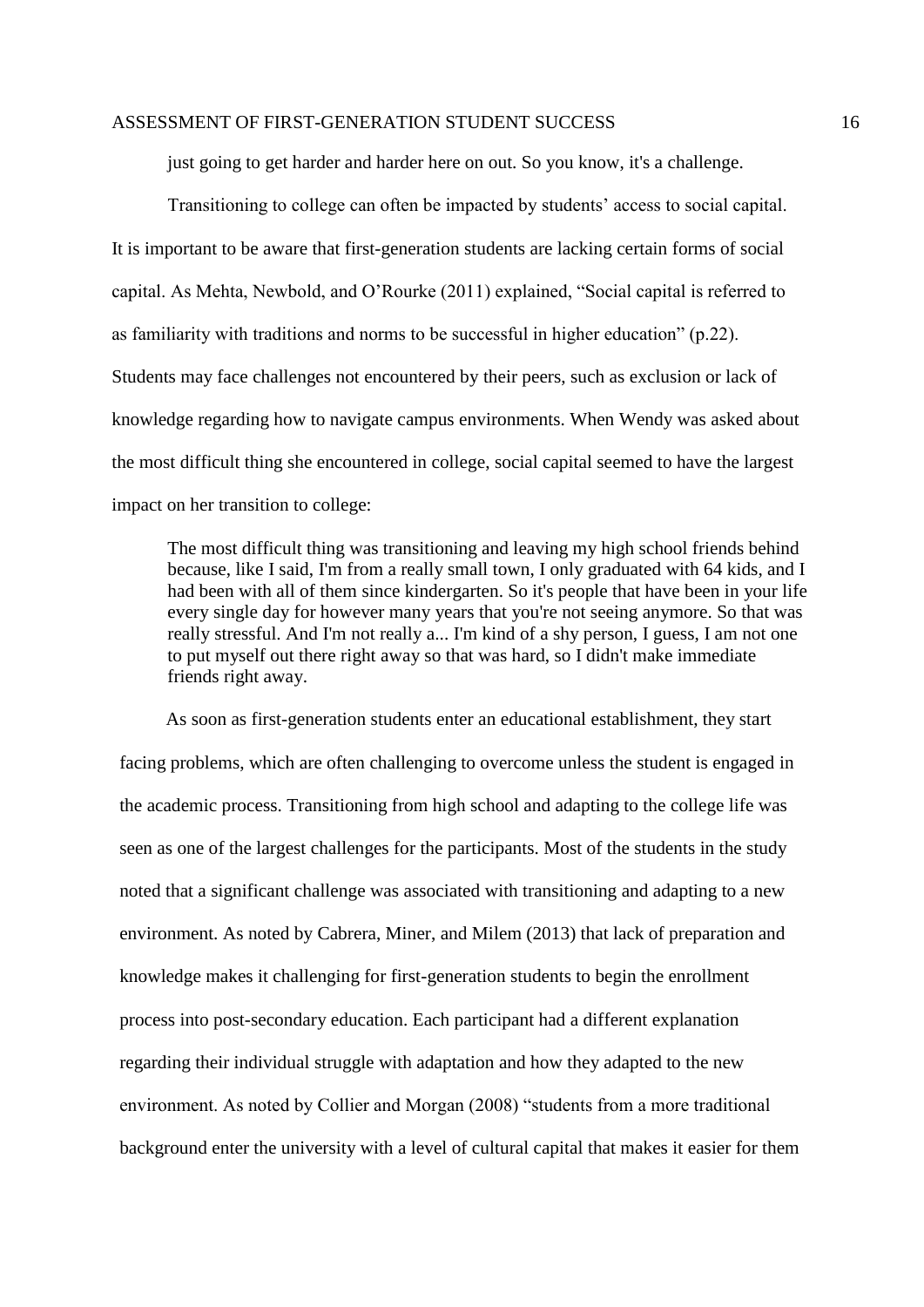to become 'role experts'" (p. 6). Heather briefly explained her adjustment difficulty

especially that she did not have parental background or family experiences related to

college:

The most difficult was coming in to college, because I didn't have that background, or family stories. I just had my cousins. And even my cousins are kind of, I just come from a weird background of a family, so I think coming in I was just really nervous. I didn't know what I was expecting, especially getting accepted into the honors program, I was like, "Okay, do I really qualify for this?" because in high school I didn't take any AP classes, or honors, so how I got into the program here is beyond me, but, I guess just super nervous.

Bree explained her challenge with the scheduling difference between high school and

college and how she managed to adapt to the college:

I think maybe the most difficult thing was to realize the scheduling difference. Going from high school, you have that set schedule. Boom, boom, you go to class, go home, whatever. It took me a little while to figure out the fact that you should probably stay at school and get your work done, you make new friends that way and you just feel more of a part of the school itself. So, it took me a little while, maybe my first semester and then by second semester, I found a little group of friends, and we have lunch together when we can, and I'll sit in the den, have lunch, and then after that, go to the library, do some homework.

Edgar also supported Bree's claim by explaining his experience this past semester

being new and how he adapted himself to be prepared to take exams in college:

The challenging thing was not knowing what I was coming into. I was just like... Cause the high school I went to, we got rid of exams in my senior year, so I couldn't really necessarily prep to be ready for a college exam. So I was really nervous about exams here, but it's been better than I thought.

This finding reflects Housel and Harvey's (2011) study about the problem related to first-

generation college students who often straddle diverse cultures between home and school. Due to

this cultural diversity, students often face barriers to academic performance and demand extra

support and resources.

Colleges need to realize that first-generation students do not easily come forward to seek

help. There is magnificent stigma associated with first-generation status. As a result, some of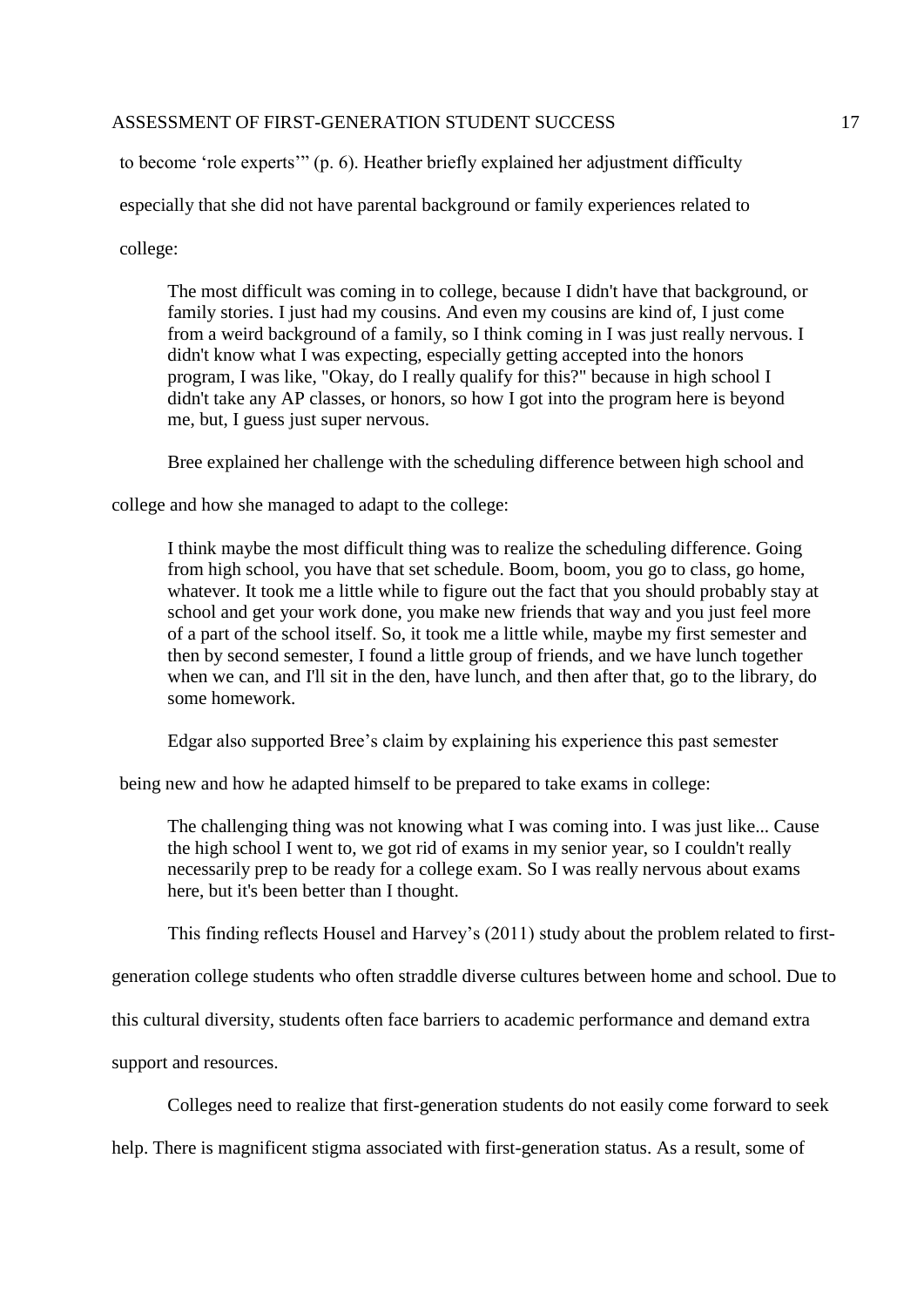these students may choose to remain invisible. Once they identify, they might feel that their academic ability, achievement and performance may be underestimated by others. Their background is viewed as a deficit rather than a strength and they are unnecessarily pitied by others. A few students pointed out how it could be challenging for them just to be stigmatized or categorized as a first-generation student. Heather's experience supported this claim:

Probably the negative stigma and people look at you differently. Like my biggest pet peeve is when you introduce yourself in those circle games and they like step into the circle if you're a first generation student and then everybody claps for you. That just pisses me off. Like I don't want to be clapped for just because I'm a first generation. That really bothers me.

Kristi understood how challenging it is for first-generation students to be stigmatized

after she was a mentor for Generation Long River:

Just because some students don't reach out to us, and we're endlessly reaching out to them and trying to do it in different ways, and meet with them, have lunch or have a dessert night or something and they just don't seem to answer back, cause it's just kind of, in their mind it's like, "Why do I need to do this? I don't want to be categorized as Generation Long River," which is it's not a bad thing. And for those students who think that you're being categorized, yes, but it's a good categorization. It's not a negative.

First generation students might feel intimidated to be stigmatized or categorized as a first-

generation student. The above quote demonstrates the pressured that first-generation students

experienced.

#### **Family Challenges**

When students were asked about the most difficult challenge they experienced, several

themes were mentioned. Disconnection from family due to lack of college experience and family

obligation was a major challenge for most of the participants. Sarah explained the challenges she

experienced this past semester being new to the college:

My family, not really understanding like they always want to come up and see me and I can't... they are always trying to come here and hang out all the time and the problem with that is they like to stay for hours and I have to study. I have five classes and what is worse is because my family lives in Groton, most of our medical based stuff is in that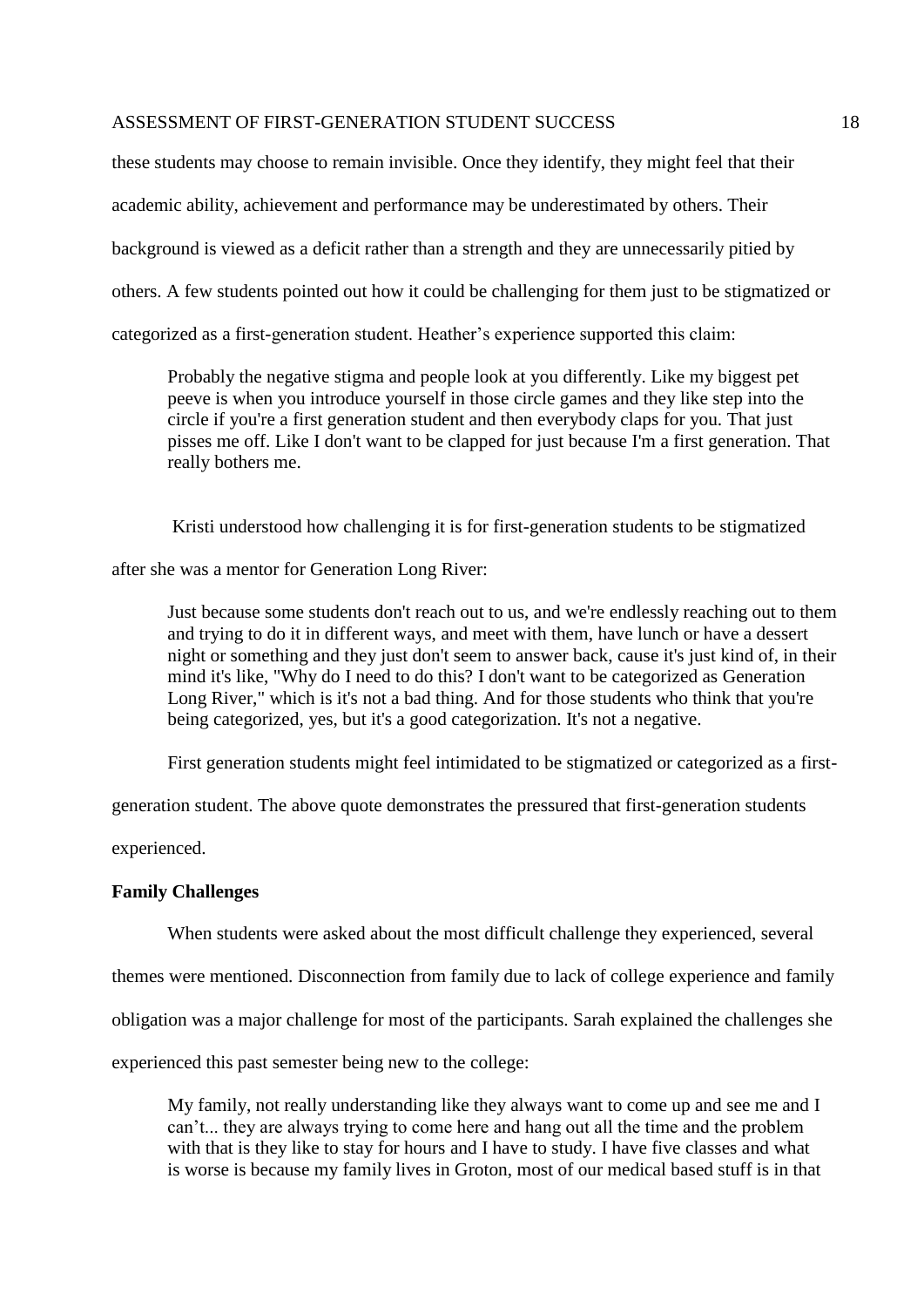area, so they are trying to bring me back there for appointments and it's like the classes that I take are very intense, but higher level classes 3000 range and it is rough for me to leave school and not having the time to study, just to go home and do what I need to do to be healthy, and that's a real struggle.

Other participants also identified that another challenge that first-generation students face

from family is the fact that their families are naive about the whole college life operations and

experience. Bree supported this view in these words:

You couldn't just turn to a family member and be like, "Oh, what is this?" And they don't know, they're just kind of going along for the ride as well as you are, so that's kind of tough. As far as being, once you're in college goes, I think if you're trying to describe to them how it works, they're confused and you're confused too cause you're like, "Well, I think it's like this." And there's no one there to correct you. Or you're trying to tell them, just how grades go and, "What's the registrar's office? How do you add classes?" And they're like, "What? I don't know." So yeah, trying to explain to them, this is a little bit of a disconnect there, cause they're not sure either what you're talking about half the time.

This finding reflects Inkelas et al.'s (2007) study about the influence of parents'

educational level on the desire and readiness of first-generation students for full engagement

into the educational process.

Some participants expressed issues adjusting to campus life due to distance away from

loved ones. Sarah explained her challenge to adjusting to not being with her family:

Adjusting to not being with my family, I have a younger brother who he's really struggling. He just came out as transgender and it's like really awkward for my family and I'm the only person who understands, so me being three, two, three hours away and not being there for him is really rough, and so that kind of hurt when I realized like I wouldn't be able to see him or help him out, and then it's really hard being away from my mom because she kind of has... We're really close and my brother's already moved away, he lives in Texas, and that was really hard for her so watching her go through my brother leaving just made it that much harder for me to want to live on campus, so that was really rough but I feel like if I weren't a first generation student and if they had gone to college like they would understand easier that like, they kind of got to let me go, but it almost feels like they don't want me to, so that's really hard.

Some of the students felt overwhelmed, and they were under pressure from their family

to do well in college. Brianna explained how challenging that is for her:

I think challenges are just like I want myself to do well. So sometimes I'll put extra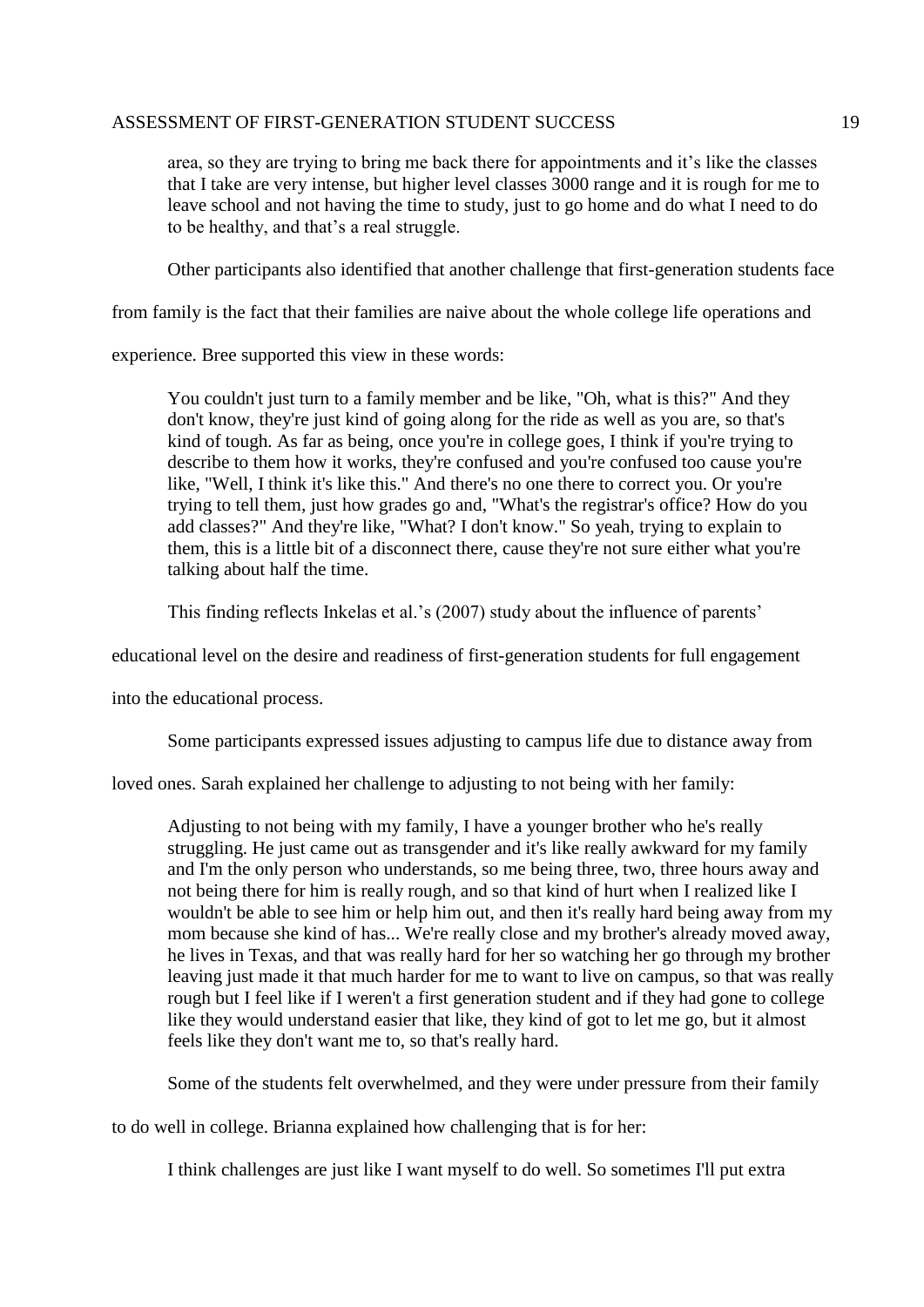pressure on myself, I guess I would say. I just know that my brother... I have an older brother who goes to American International College. He's getting his Master's degree now. And he did super well in college. He was everything and anything. He did sports, he played rugby. He does theater now too. He's a theater director now, as a Master's. And so I guess there's just that little bit of pressure, I'm like "Okay, I got to do as good as he did." But I don't think I kill myself over it. I just remember to work hard.

Monica also had a similar experience being under family pressure as she described it:

I feel like a lot of pressure from my family because I am first-generation. So, they want me to go to grad school after college too and they want me to be more successful than them and then like my brother and stuff because I actually went through college. Yeah, and that's what I'm kind of afraid of. Like getting out of college and finding no job.

First-generation students might feel overwhelmed and pressured from family members to

succeed in college. The above quote demonstrates the anxiety that first-generation students

experienced.

## **Pride in Being a First-Generation College Student**

Participants were asked to describe the benefits, challenges, and supports they had

received as a first-generation students. Most of the participants shared similar experiences being

proud to be a first-generation student because it is an accomplishment that you can share with

others. Sarah affirmed this statement, explaining:

It gives me a lot of strength like if I were be able to do this it will really make my family proud, I would be making the best situation for my parents because I will be the first one to make it through . I think another benefit is people know you are first generation student and they kind of like theirs is no respect for it but it's like "wow you are the first one who make it" and its gives me sense of accomplishment and its feels great.

Bree also indicated that the sense of accomplishment has been motivating for her to continue to

succeed:

I think it's definitely a driving force. I know that my parents, they work hard every day. My dad is a small business owner, my mom also works for him in his office, and he's an auto mechanic. And I see them work hard every day to put me into a good school and put me here. And that's kind of my driving force to do well and be the best student that I can be. Besides the fact that I have internal motivation for doing well, cause I've just always been like that, I want to do well. And I always want to make them proud. They're putting their hard work and effort to see me succeed.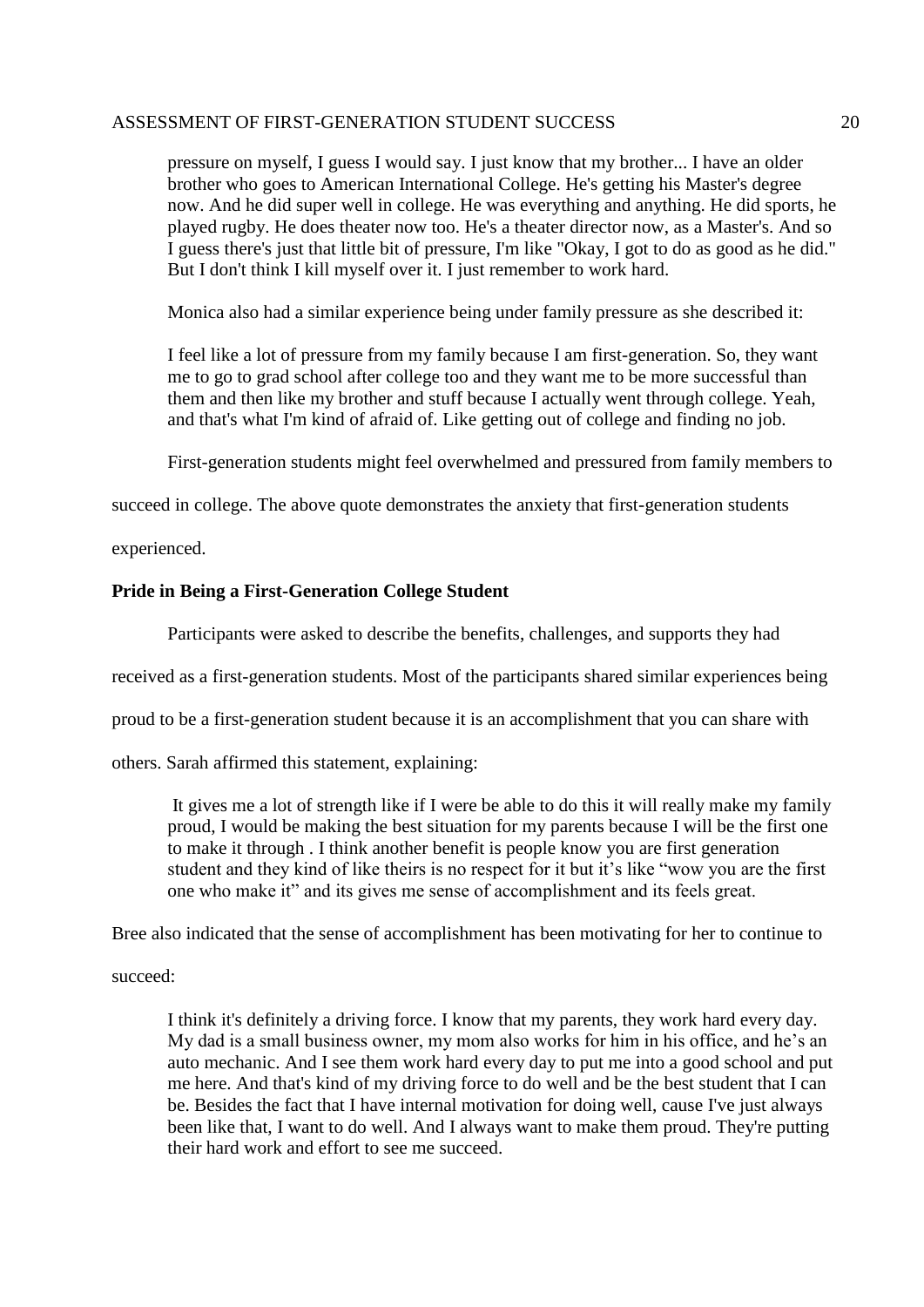A sense of accomplishment and the motivation of first-generation students to seek higher education is reflective of Olive's (2008) research. Olive (2008) found that there are specific factors contributing to the students' motivation, including the effectiveness of academic programming, identity of self-efficacy, desire for approval and advanced socio-economic status, as well as the necessity to contribute to the well-being of others.

Other participants also described the benefits of being first-generation students was to

change people's expectations about how successful they would be in college. Wendy stated:

The benefits of it is looking back on the successes that I've had, and being the student that I am, and getting the grades that I am. I don't think people expect that first-generation college students a lot, but my goal is to just be successful, It's kind of like you prove the people wrong, I guess, they like think that first generation students aren't going to finish college, and they beat the odds and the statistics that they're going to drop out, and obviously I didn't. So, I don't know, I guess that makes me proud.

This finding contradicts Pike and Kuh's (2005) finding that first-generation college

students have lower persistence and graduation rates, and lower educational motivation as

compared to second-generation students.

### **Support and Success for First Generation Students**

Participants were asked about the easiest thing they have encountered in college; most

participants agreed that developing connections and friendships on campus was the easiest.

Sarah explained how the campus community helped her to make connections with other

students:

Actually adjusting. Moving here was rough, but you know being here was just like incredible. Everybody here is so kind and like there's a real like family kind of community. I'm friends with so many people that I wouldn't have thought I'd make friends with and it was all like first day like I knew everybody's names, I had so many friends, I could turn to basically anybody for any help that I need and I think that's really cool, that was probably the easiest part of coming here was making friends.

Edgar also spoke about Long River's sense of community and how it helped him develop

friendships on campus. Edgar explained, "The easiest thing so far in college, especially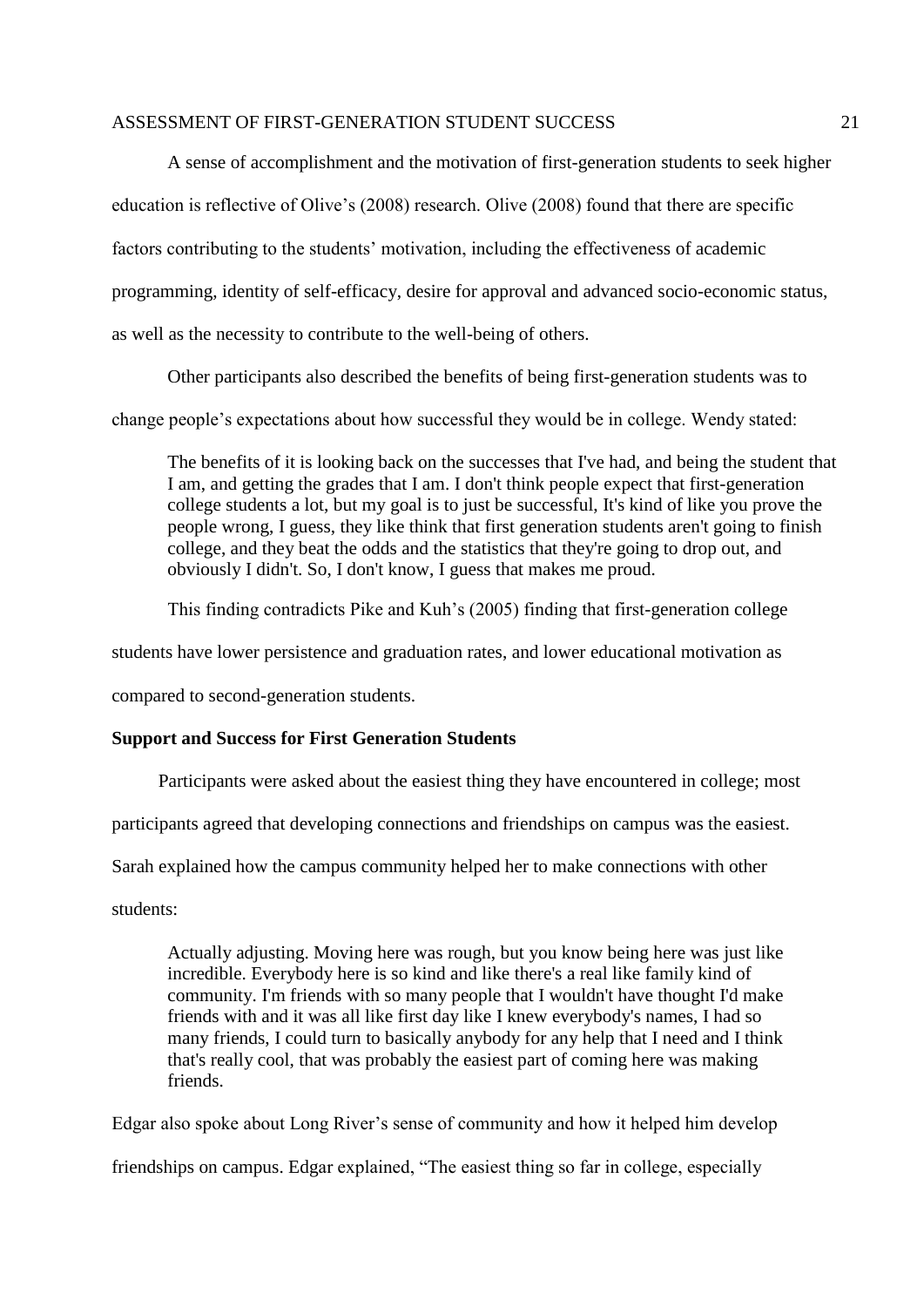here at Long River, is being able to meet people. Because I feel like it was just so easy to

meet people."

Other participants' shared similar experiences about the easiest thing they have

encountered in college. Brianna explained how it was easy for her to get involved in the

campus, describing:

The easiest things was joining things here. It was really simple to sign up my thing with the fairs. It's easy and people aren't... Cause everyone's signing up so, it's just like, "Alright, I can sign up too." And then that's how you get involved. So, I think there's good marketing and ways of joining things.

Kristi also supported Brianna's claims by explaining how easy it was for her to get

involved with different organizations:

I would say the easiest thing would be getting involved with these different organizations that I am in, and making friends within it, within those organizations.

This finding refuted Stebleton et al.'s (2014) study that first-generation students are

more likely to experience lower degrees of belonging, which are followed by higher levels

of stress and depression, as well as lower use of services provided for academic learning

and development.

When participants were asked about the benefits of being a first-generation student,

some participants had similar experiences that being a first-generation student has helped

them to be more independent. John explained how being a first-generation student had

helped him to mature faster:

I think the benefit is that you mature a lot faster. You learn to be dependent on yourself and not really rely on your parents to do the Common App, do the FAFSA, you make sure your deadlines are on time. So I think it would help you in schoolwork wise.

Kristi described a benefit of being a first-generation student, explaining that most

first-generation students that she knows have a tremendous work ethic:

I would say, at least the people I know that are first generation college students, we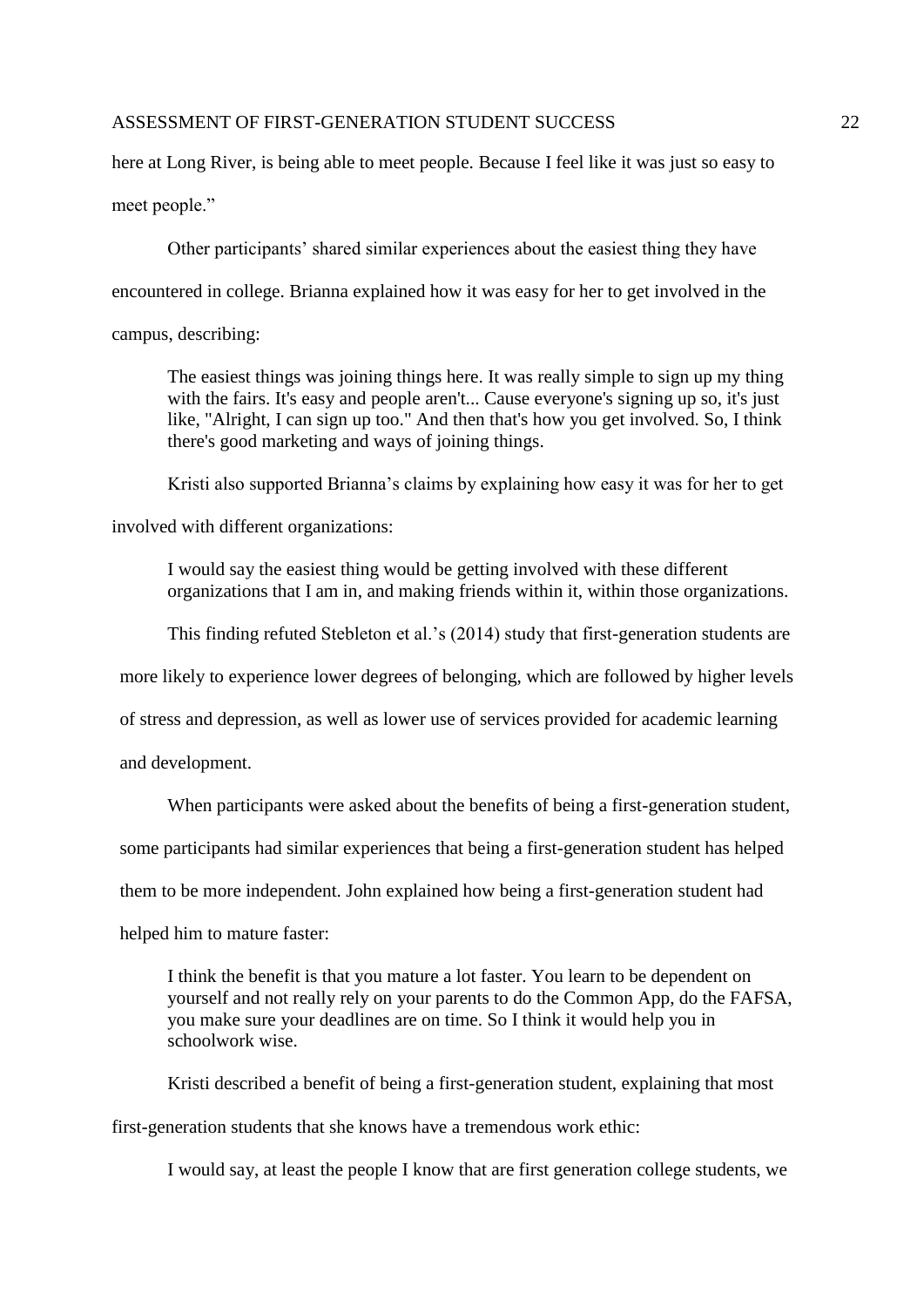have a tremendous work ethic. We work really, really hard. Whether it's studying or actual work in like a field, or we work at a department store or something, we just work really, really hard and we know what it is to struggle in a sense. But I would definitely say that we are continuously motivated by the people around us, and we're very supportive of others that are first generation students.

Developing support systems in college is vital to the success of a first-generation

college student. Support systems can range from programs to individual people.

Participants were asked about what student support services have assisted them in college.

Each participant's answer was unique in the support received. However, half of the

participants agreed that Generation Long River provided the most support in their journey.

Wendy discussed how Generation Long River had helped her through her freshman year:

During my freshman year I got a first generation peer mentor [through Generation Long River]. Her name was Shirley and she helped me, we would have our monthly one-on-one just seeing how we were doing, what we needed help with, if we had any questions, and I guess I didn't really know about that and, like I said, my roommate was first generation college student, so we kind of did it together. I know that a lot of people didn't do it, because they didn't know anyone, or they thought they would be the only one, but we decided to do it together and I'm really glad that we did because I wouldn't have gotten shown and involved into the Generation Long River program if I didn't do it.

Kristi explained how Generation Long River has helped her to realize the important

role of the mentor after her experience being a mentor:

Generation Long River was a huge support for me. At first, I never spoke to my mentor. I emailed back and forth, I never met with him. And now I totally know how he felt with students not meeting with him because I was a junior mentor last year, and many, many, many students did not answer back. And it's a little stressful because we're there for them, and we're there to help them in any type of way that we can, point them in the right direction of people who can help them further. We're there for another face on campus, another support person on campus.

Most participants also described how Transitional Programs helped support them

the most. Transitional Programs provides support and programming for commuter, transfer,

and first-generation college students. Transitional Programs often helped the participants

get involved in Generation Long River. John described how Transitional Programs, the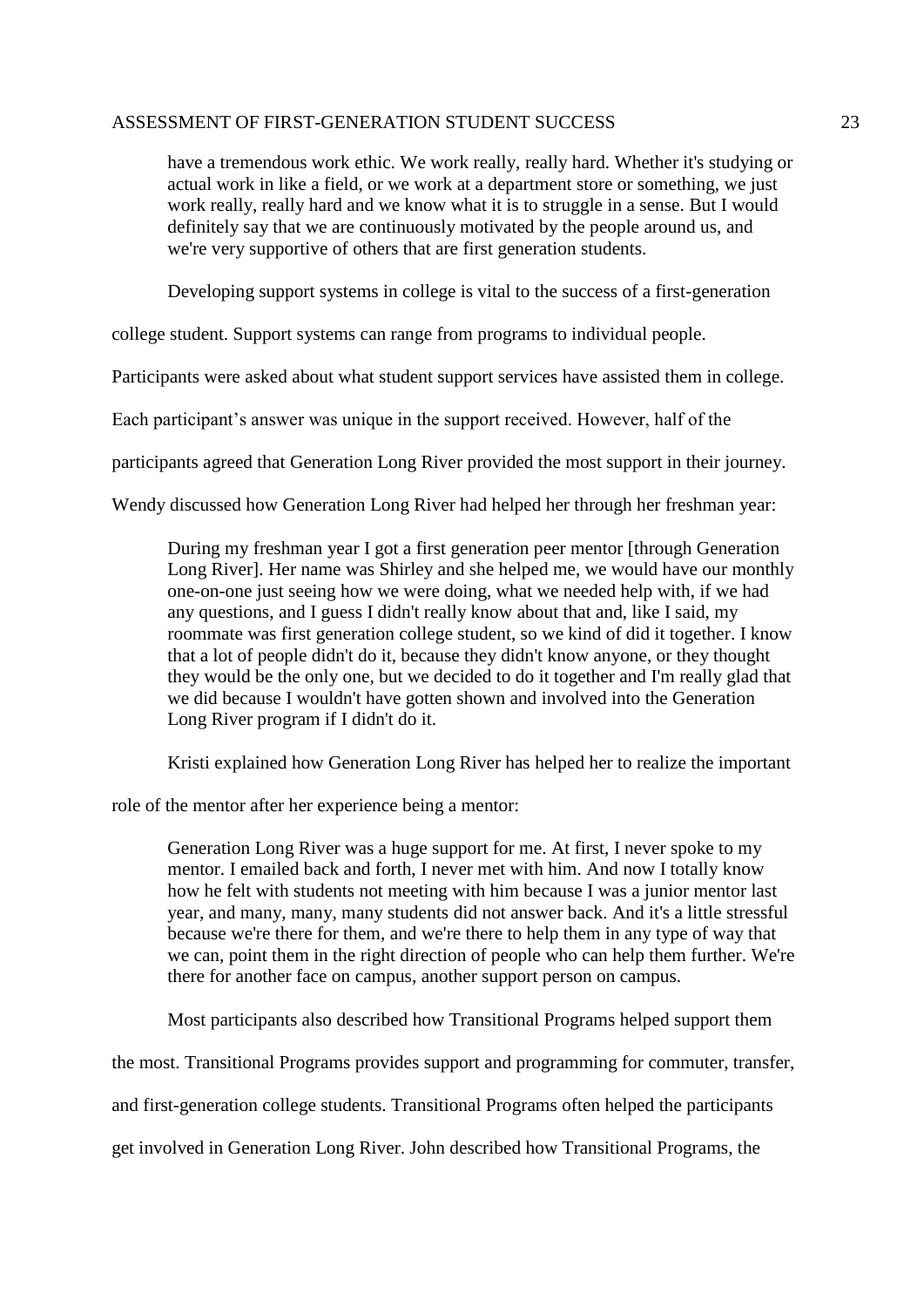First Year Experience, and other offices at Long River have supported him:

I would definitely have to say First Year Experience, the required class. FYE was definitely a very good support system as well as the fellow the students here. Orientation was definitely a big key, too. Coming into college, not really knowing what to expect, but having those orientation leaders really help me out, direct me in the way to go, especially to the O'Brien Center for Success, and we have just so many good places here on campus that are able to support us.

Monica explained how the transitional programs has supported her on campus:

I joined TRIO or GEAR UP or Step Up. So, I was an ambassador in TRIO and the counselor there and everybody there help me apply to college. So, what they do is they take first-generation like us to visit colleges and see what we want and to help us apply for it and help us throughout the process.

Faculty, especially professors and advisors, were also mentioned in response to the

questions about supports. For Sarah, advisors and the library were the most helpful support

she received on campus:

So far mostly the advisors have helped me just because you know when you have to pick classes and stuff, so that's one of the only ones that I've actually really taken advantage of, and the library has like a help desk and I'm constantly there. They know me by name at this point, so they've helped me a lot.

Monica explained that her professor support was her largest support on campus:

I would say my professor support cause I have one professor that really help me a lot and she help me by... After our class, she offer to write my essay. The essay for me and then she offer jobs and interview and stuff for me too.

This finding reflects McKay and Estrella's (2008) data, which focuses on the opportunity for

first-generation students to introduce social and academic integration and academic success.

The study explored the quality of interaction between faculty members and first-generation

students, as well as revealed new ways in which service learning courses are engaged with

first-generation students in community service projects.

Family and friends were one of the main responses to the question of the support

systems the participants received. Wendy described how family and friends were her ultimate

support: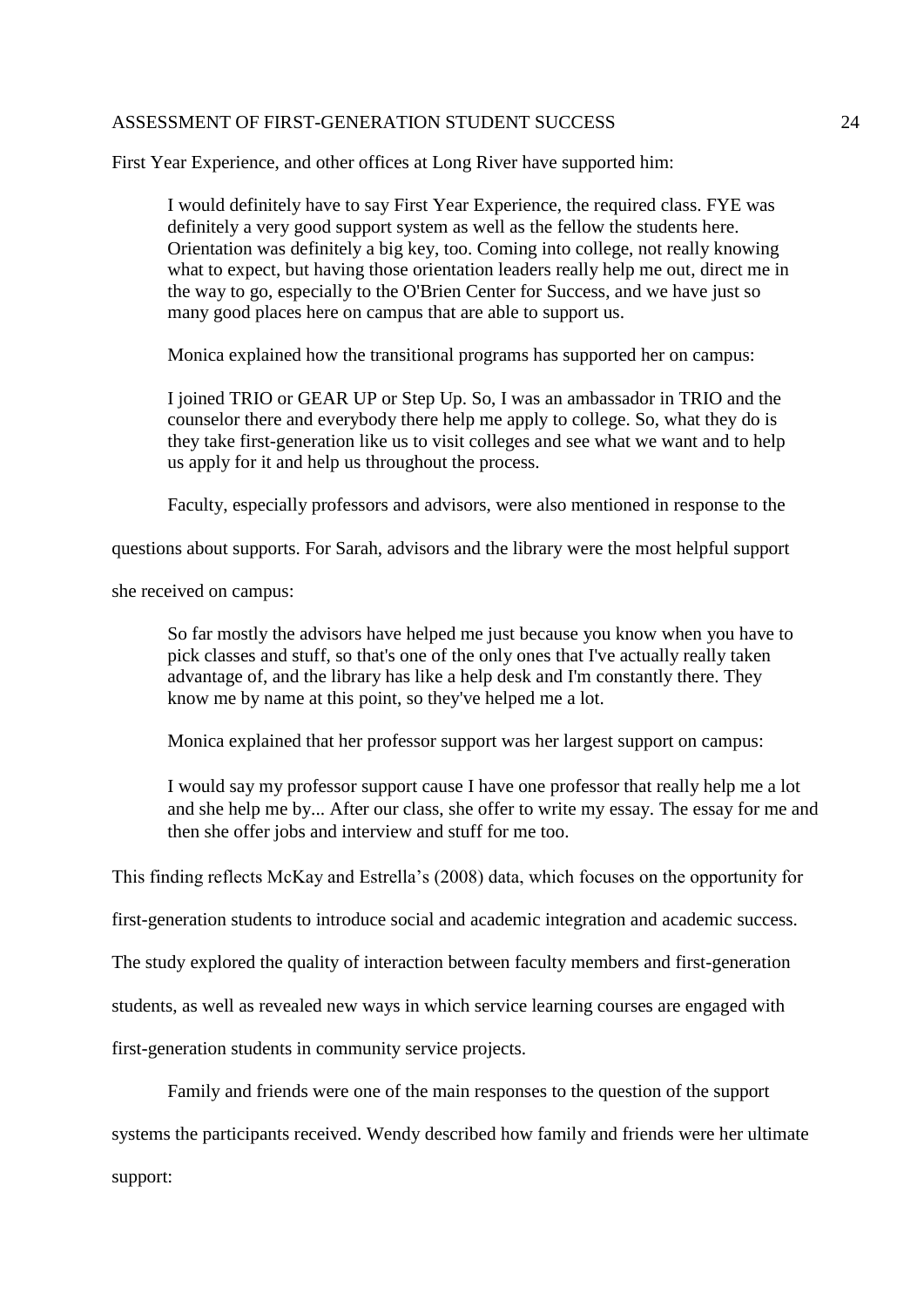Obviously, my family. My family knew... I guess, they kind of felt bad in a way, they were like, "We didn't go to college, so we don't understand, but we support you no matter what. We'll always be there." So, they would come down, during freshman year, when I was having rough days, they would come down and surprise me, on the weekends and just here and there surprise me. And my mom would send me care packages. And my best friends that I went to kindergarten through high school with them. They would reach out to me, and they would come up and see me, because I was having a really hard time adjusting.

Edgar explained how friends and graduate fellows were the biggest support for him on

campus:

Definitely friends and graduate fellows here have really helped. They've really helped. But mostly, you look at your friends and of course you see your friends more, and some of them might have the same class, might have taken the class a previous semester, so I definitely have to say my friends.

This finding refutes Jenkins et al.'s (2013) data that first-generation undergraduate

students have more posttraumatic stress, social support, depression symptoms, and life

level than the continuing generation. It has been reported that first-generation students

experienced less social support from friends and family, and, as a result, they have

single-event traumatic stress, more depression, and less life satisfaction as compared to

continuing generation students.

#### **Participating in Generation Long River**

Participation in Generation Long River was seen as very beneficial by most of the participants in the group. Participating in Generation Long River has helped students develop connections and friendships, as well as supported them in their educational achievements and personal goals. Each participant described their own involvement in the club last year, and the impact that it has on their development as college students. Wendy explained how Generation Long River had motivated her to help other students:

… So, being able to help people that were in my shoes and being able to help... I went and actually did a talk at my high school about what a first generation college student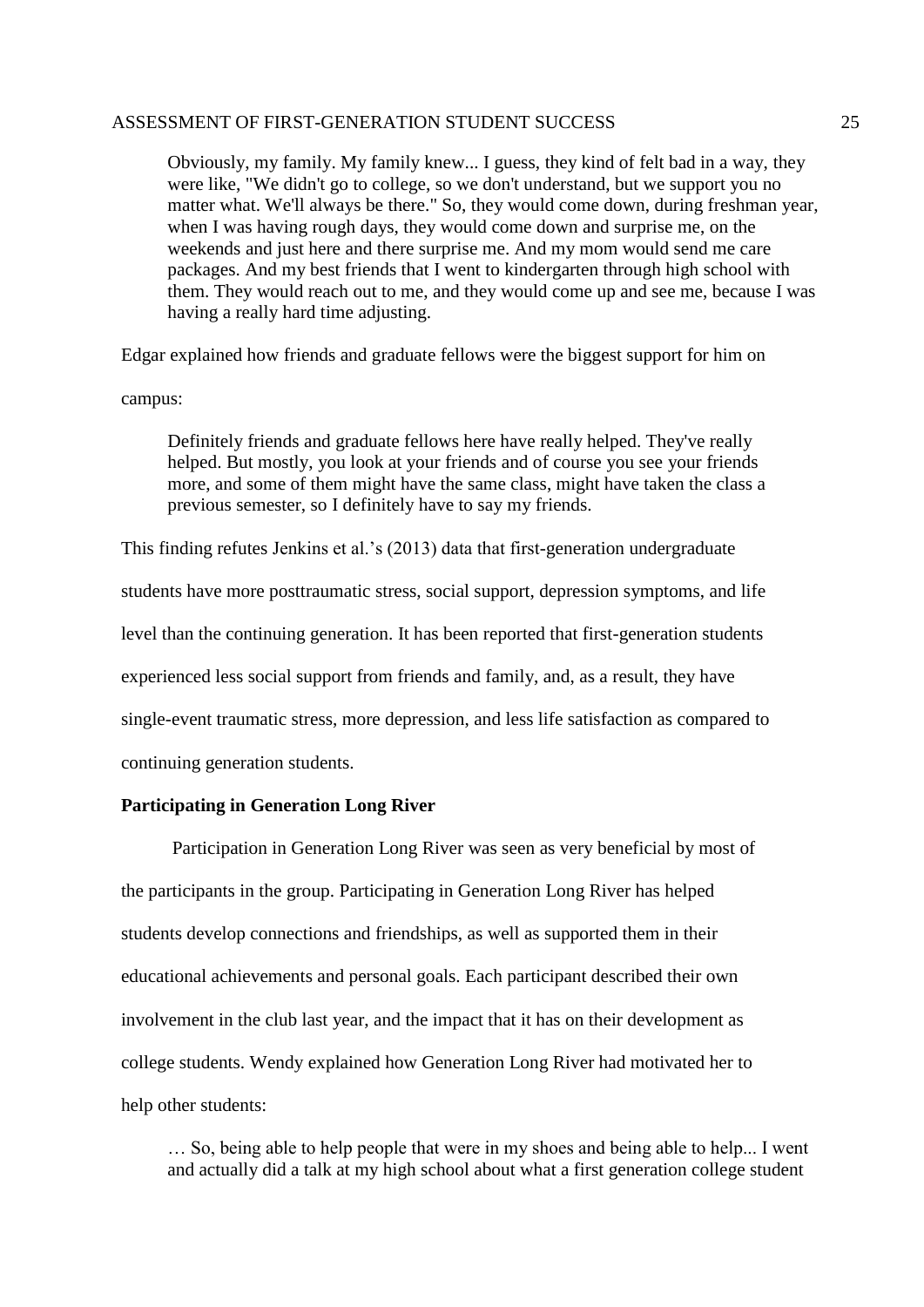is, because a lot of kids at my high school are first generation just because of the town we are. So, going back to talk and, I've had numerous kids that graduated last year reach out to me and are like, "I'm having a really hard time, I don't know how to deal with it." So it's just really benefiting to be able to hear that and help them.

Kristi also described how participating in Generation Long River was beneficial for

her in a way it made her learn from her mistakes:

During my freshman year I never took advantage of it, because I didn't know what it was. And then being a mentor, I got to experience how my mentor felt because I never reached out to them; did through email, but I never met them. And I regret it tremendously, because I probably would have had a different connection and a different awareness of what it is to be a first generation college student. Being a mentor definitely opened my eyes to the people that actually want to have another support system, and those that just didn't care that you're reaching out to them.

Bree also described how participating in Generation Long River had helped her to

change her major:

[my student mentor] was a huge help to me. She helped me change my major when I came to her, I was undeclared for a year, my freshman year. And I said to her in March, I want to say about a year from now, "I think I want to be a health science major." … I had no idea how to do that. I didn't know anything. So she was like, "Don't worry about it. Just make sure you're sure that's what you want to do... And then she hooked me up with Kayla, we met with Kayla and she was great. Kayla showed me how you go on the website, see all the courses you wanted, you could pick a concentration, I had no idea you could do that...So, it's all about that networking. I had a mentor as well, she helped me out through the first gen, a mentor that was good. And they kind of coached me along, they told me exactly who to see to change my major, and that was great because I would've been lost, to be honest. I really wouldn't have known where to go.

Freshman participants indicated that the peer mentors provided the most sense of

support in the program. Having someone to talk to and to check in with helped the

freshman student's transition. Heather explained this in her response that her mentors who

were first-generation helped her in her journey thus far:

I did have a mentor my first year, Aggy Vasquez. And she was super welcoming and always reached out to me. It was like telling me about all the things that I could find if I went up to the office and if I had any questions that was a person my age that has gone through the same thing. She's first generation and if I ever had anything I could reach out to her. So, I definitely think the mentoring is a great thing to have.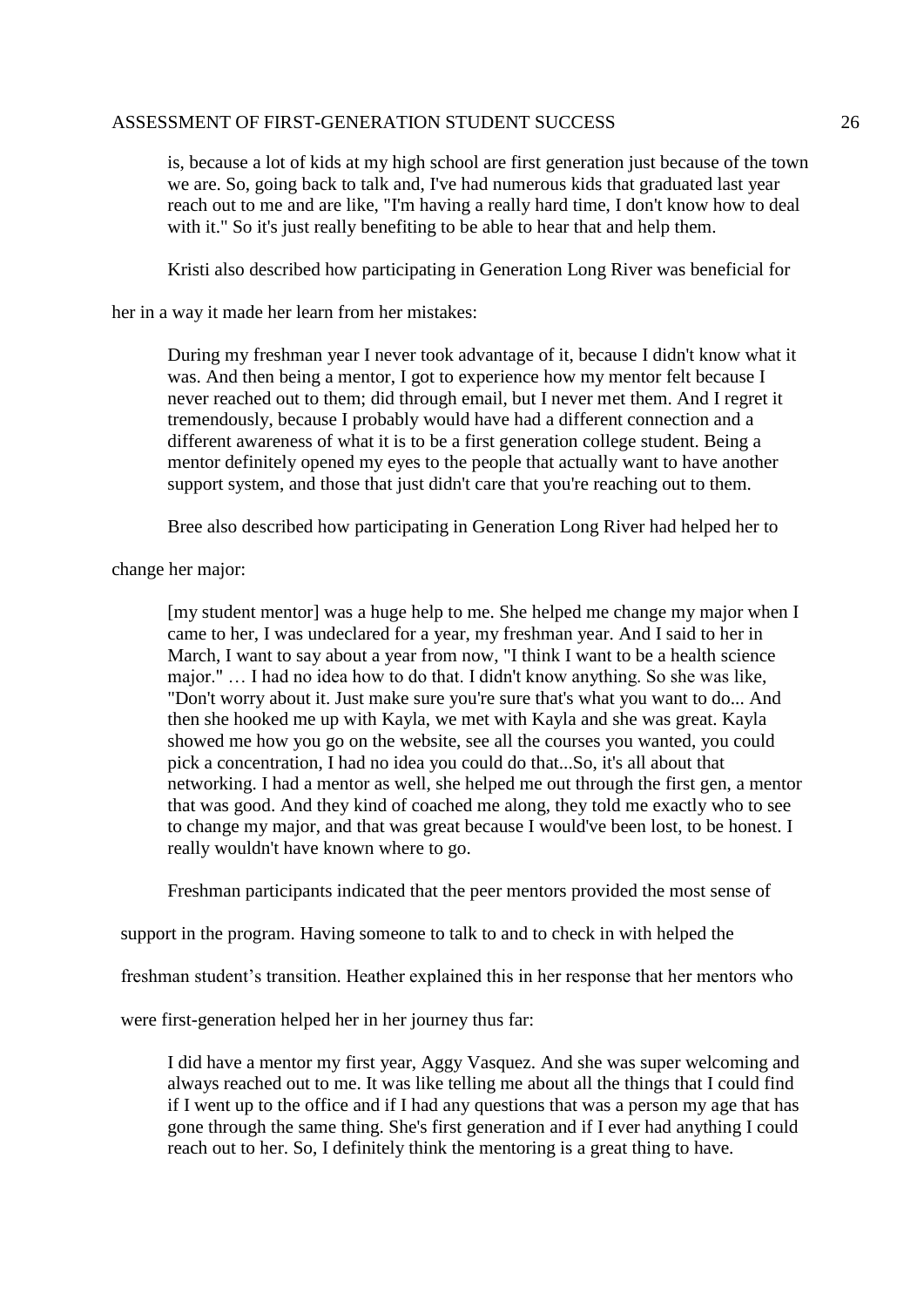Participating in Generation Long River has also been seen to contribute to each student's sense of support. Developing connections and friendships was seen as the greatest value of participating in Generation Long River. Wendy explained how developing friendships and connections helped contribute to her sense of support and belonging on campus and what it means to be a first-generation college student:

I definitely built a relationship with [student mentor] who is basically... She's a cofounder of Generation Long River, she's pretty much why it all started. Definitely built a relationship with her and other peer mentors that I was mentoring with because you just knew these people are like me, they are going through the same struggles, whether you knew it or not. Whether they know it or not, you knew that they were like you.

Some participants indicated that their sense of support from other students was only

provided from the students that they were close to. Bree explained the close bond she has

developed with another member:

I only knew maybe a few of them that were in there just because I don't think the group was very tight knit and put together. We didn't have meetings or anything like that, so it's not like we all knew each other, but I got to know a girl that was also a GM one because she was in a class of mine and then we became friends and she's a year above me. So at some point, she became my mentor too. So I was like... So that was a lot of fun, but she definitely has helped me out in the past and things like that. So... Cause she knew more than I, she was a year older.

When the participants were asked about the benefit of involving alumni, all of the

participants in the study agreed that having connections to alumni would be a great benefit

for them.

Participants reported that alumni would be able to support and connect with students,

be able to share stories, and help students network outside of the Long River community.

Wendy supported having connections with alumni to help benefit her time here at Long River:

…And as a first generation college student I feel that is kind of hard for me sometimes, because I don't have the connections that other people might, because my parents work average jobs. They don't work in big corporations or anything like other parents, or own their own businesses like other parents do, so I don't have those connections, so I kind of have to rely on alumni and events here to network and get connections made.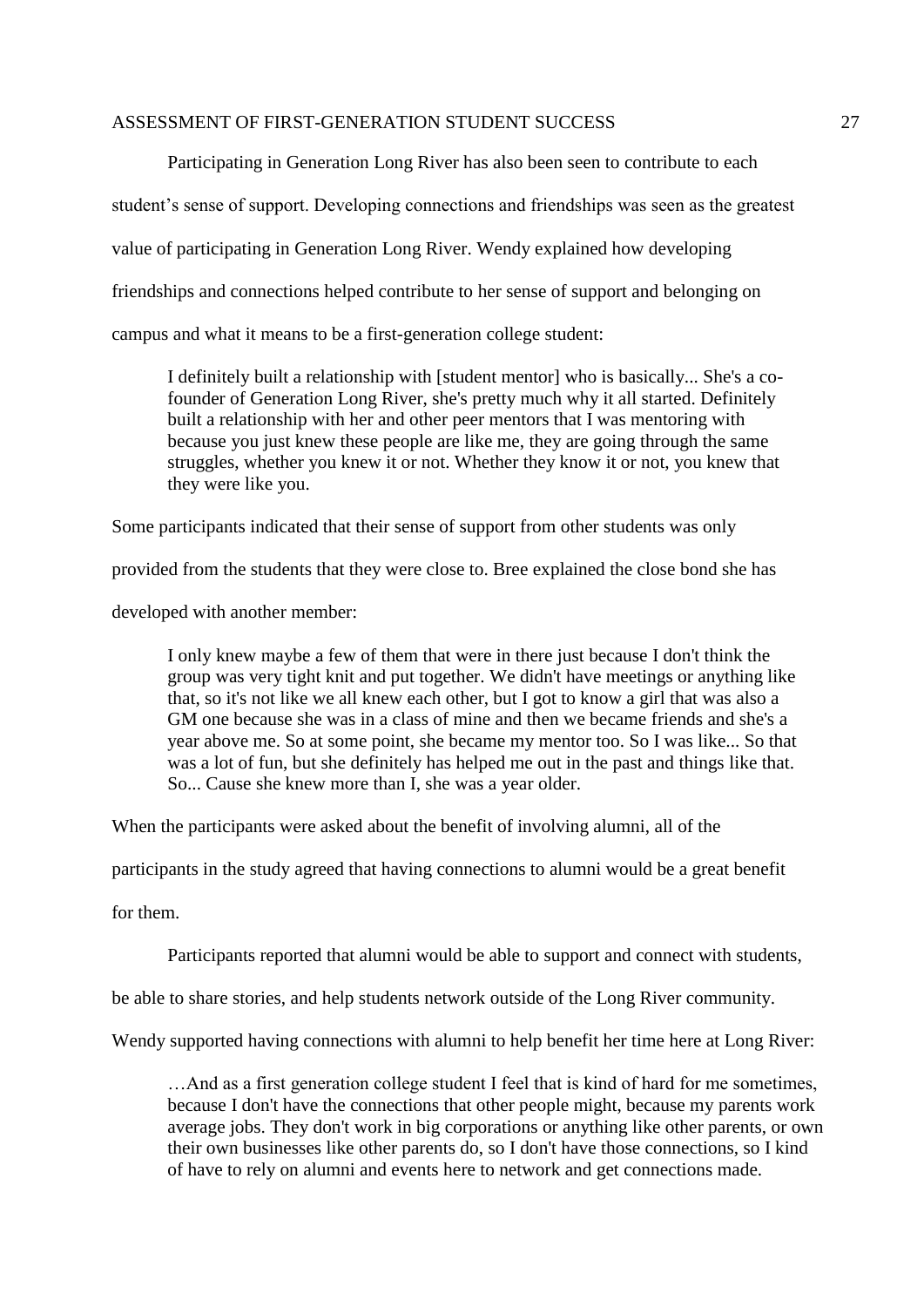Sarah also explained how alumni could answer questions she has about being in the field:

I feel like knowing the courses that they took, the internships that they used, that kind of stuff would really help especially because I know that I've already taken courses that I didn't really need, so like it'd be cool if somebody could tell me like, "Hey, you don't need this course." As much as they say you do, it doesn't do anything. I feel like it would also help me find if this is really what I want to do. If I really want to be a teacher because it's such a... It's not an incredibly successful job because there's so many of us, especially in the English field, that it's like I'm almost nervous that I won't get a job, so I feel like having an alumni be like, "Yeah, no it's possible", would really help.

The last questions asked of the participants were what suggestions they would make to

improve the Generation Long River organization. Most participants agreed that Generation

Long River needs to increase its visibility on campus. John believes that Generation Long

River needs to reach out more with students to help increase involvement:

My suggestions would be to reach out and branch out, just to try to grow as much as possible as a student organization because like I said before, there are a lot of students out there who don't want to reach out. They're afraid or they don't have the time, they don't know about Generation Long River. I mean I just knew about it today, so just trying to reach out, trying to get involved with as many students as possible. Really a peer mentor program or a required orientation program where first generation college students would meet up with people who've done this before just to know that they're being supported.

Wendy expressed that Generation Long River needs to advertise and bring more

awareness to the whole community by engaging more people, such as professors and athletic

teams:

I definitely think advertising is good. I think that we need to get athletic teams on board, because we're such an athletic-based school and community that to see how many first generation athletes there are, that might show other students, "Well, these athletes are going through the same thing as I am and they're playing a sport and doing academics." I think that we need to get more people involved and not just students that are just students ... We try to get more professors involved, and I think that helps, and doing maybe more general talks. I think that not focusing on just Generation Long River students, I think the student body overall just to bring awareness. Because I think that a lot of kids that aren't first generation don't know what it means to be a first generation. So I think that we need to bring more awareness to that.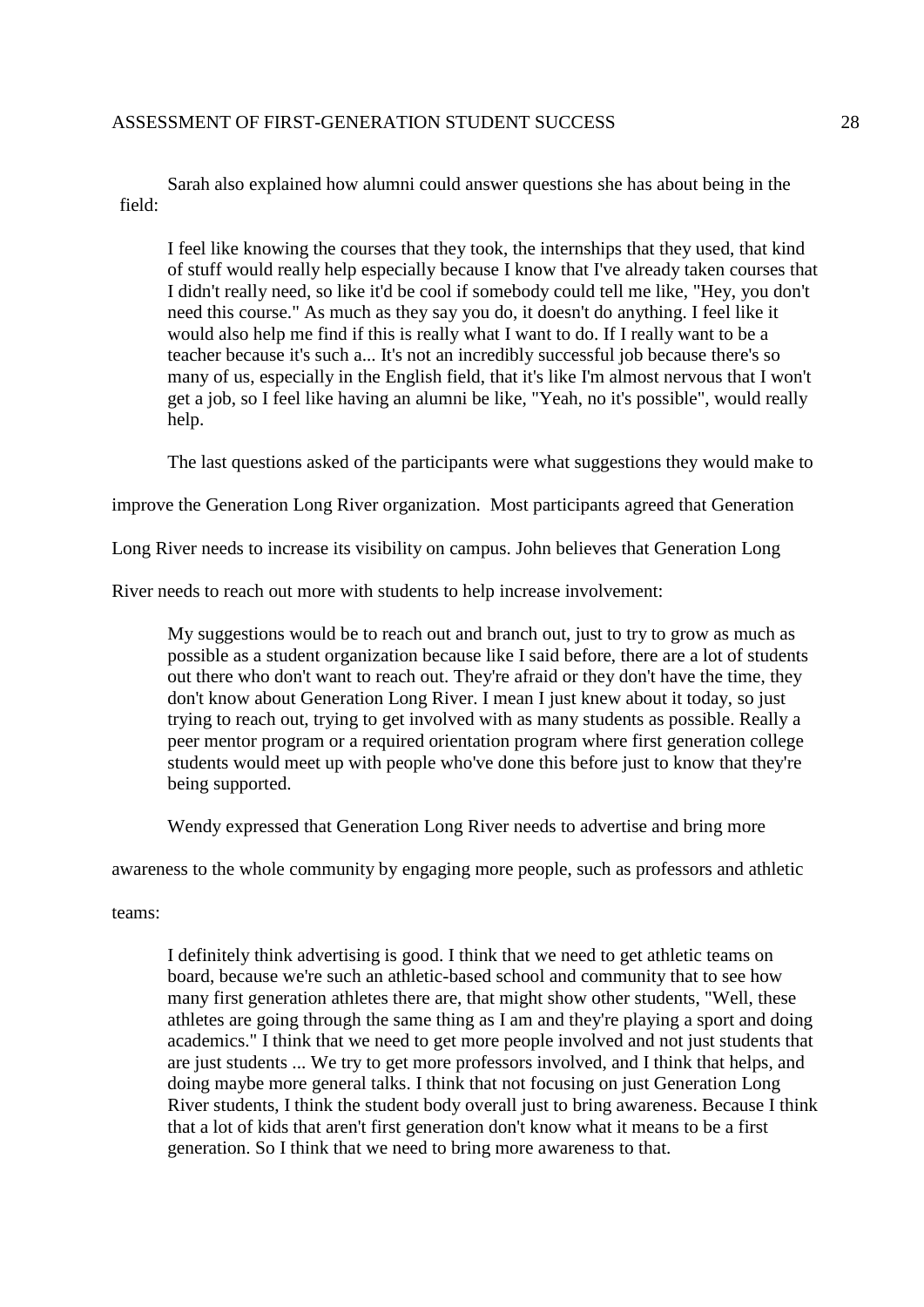Heather also suggested having more activities and meetings where students can bond

and grow together. This could help the student to know what support they can get:

I guess to get people like me more involved would be have some meetings, get to know the office staff because I don't feel like I'm just going to walk up and be like, "Oh hey, I'm Heather. I need the help with this." But I guess to make more things known to people because it is first generation Long River is definitely like a small thing, very inclusive in their little community and I don't think most people know about it. My mom was always like, "Go, Go talk to them." I'm like "Mom, I don't have anything to go talk to them about." So I think if they had meetings or question and answer type things, you could kind of know what support you can actually get from them and how they can help you.

Kristi believed that the changes that happened this year when Generation Long River

became a student organization were a good change, as she stated:

Right now, since we're not in the mentor position, which I actually think is good because there's a lot of mentor positions on campus. We still want to be a student organization type of support group, just so people can come and give their opinions, what they want to see on campus how they want awareness to be spread throughout campus, and make other people aware what a first generation student is and the type of challenges that sometimes we're faced with and that we overcome. And so, like I said, we're kind of in the works of getting that different feel on campus with that organization.

### **Program Director Interview**

In addition to gathering data about the experiences of students in this institution, I also

conducted an interview with Dr. Rebecca Smith, who is the founder of the Generation Long

River program. The program started in 2011 and became a student organization this year. In

the interview, Dr. Smith was asked about the reasons why she created Generation Long River

and if her background had influenced her decision to start Generation Long River. Dr. Smith

stated that her background influenced her decision 100%:

I would say 100%, it did. Well, when I was in my undergraduate, I didn't really know anything; I didn't know how to use the Career Center, I didn't know to talk to my faculty members. I just didn't know anything, and my parents couldn't help me. They were supportive, they were proud of me, but they couldn't answer any questions for me. I didn't know that I had to get those questions answered, I had to seek out help. And so, I just did it... I just tried to figure out on my own, and it took me a long time to graduate, and I took a lot of classes I didn't have to take, and I was confused, and It was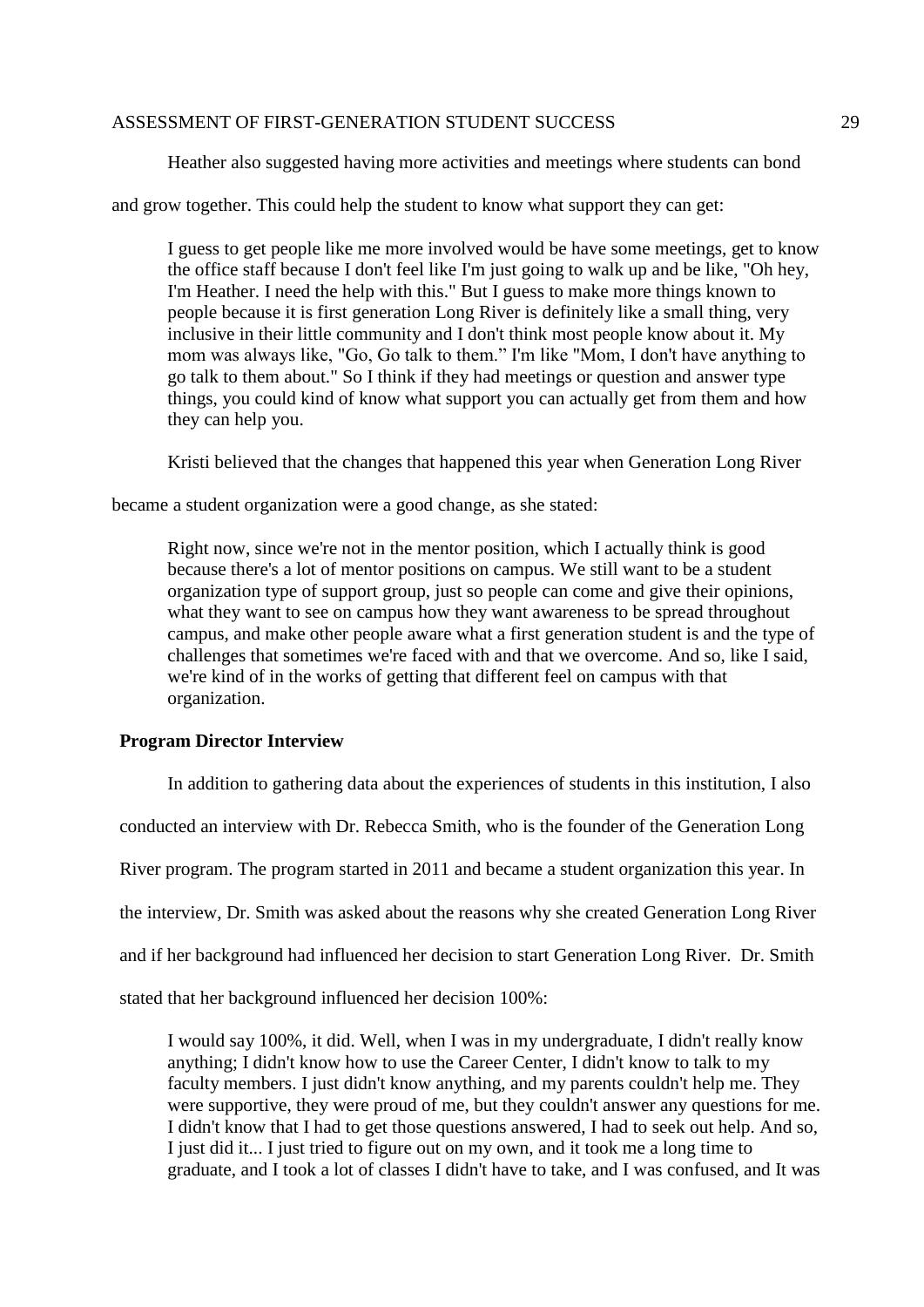just a process that didn't need to happen if I would have known, and if I would have been second-generation college student, that wouldn't have happened; I would have had that knowledge and that support before I went to college.

When I asked her about the reasons that motivated her to create Generation Long River, she pointed out that 40% of Long River's student population were first-generation students which is considered to be high rate of students who need help.

Career development is one of the biggest challenges that face first-generation students. She also stated that it made sense that they would start an initiative out of the career center, focusing on that career-development piece. Dr. Smith said "first-generation college students are not retained at an institution at levels as high as second-generation students, so it was also a retention effort on our part to help the admissions and the enrollment management department with keeping the students there."

Getting support from the family depends on a lot of reasons and circumstances. The level of support from the first-generation students' families or second-generation families varies from one family to the next. Second-generation students' families have more knowledge. As Dr. Smith talked about variation in getting support from first-generation student families and second-generation student families, she explained that:

The level of support, certainly, varies family to family for a lot of different reasons and circumstances, but I wouldn't say that second-generation families are more proud of first-generation. I would say that they just have more knowledge to help their students. I have an eight and a six-year-old, and we talk about college right now at our dinner table. And so, they're going to kind of grow up with that language. It's like learning a new language; you had to learn English and it's really difficult to do that and it takes a long time, and if you kind of don't grow up with that language, then it's really foreign to you when you get into an environment where you need to use it, and I like that. That's exactly how college is for first-generation students.

 Deciding on and pursuing a career is a big challenge for first-generation students. When I asked Dr. Smith about challenges that first-generation students experience, she said that a lot of times students are low-income, so they work more than one job in addition to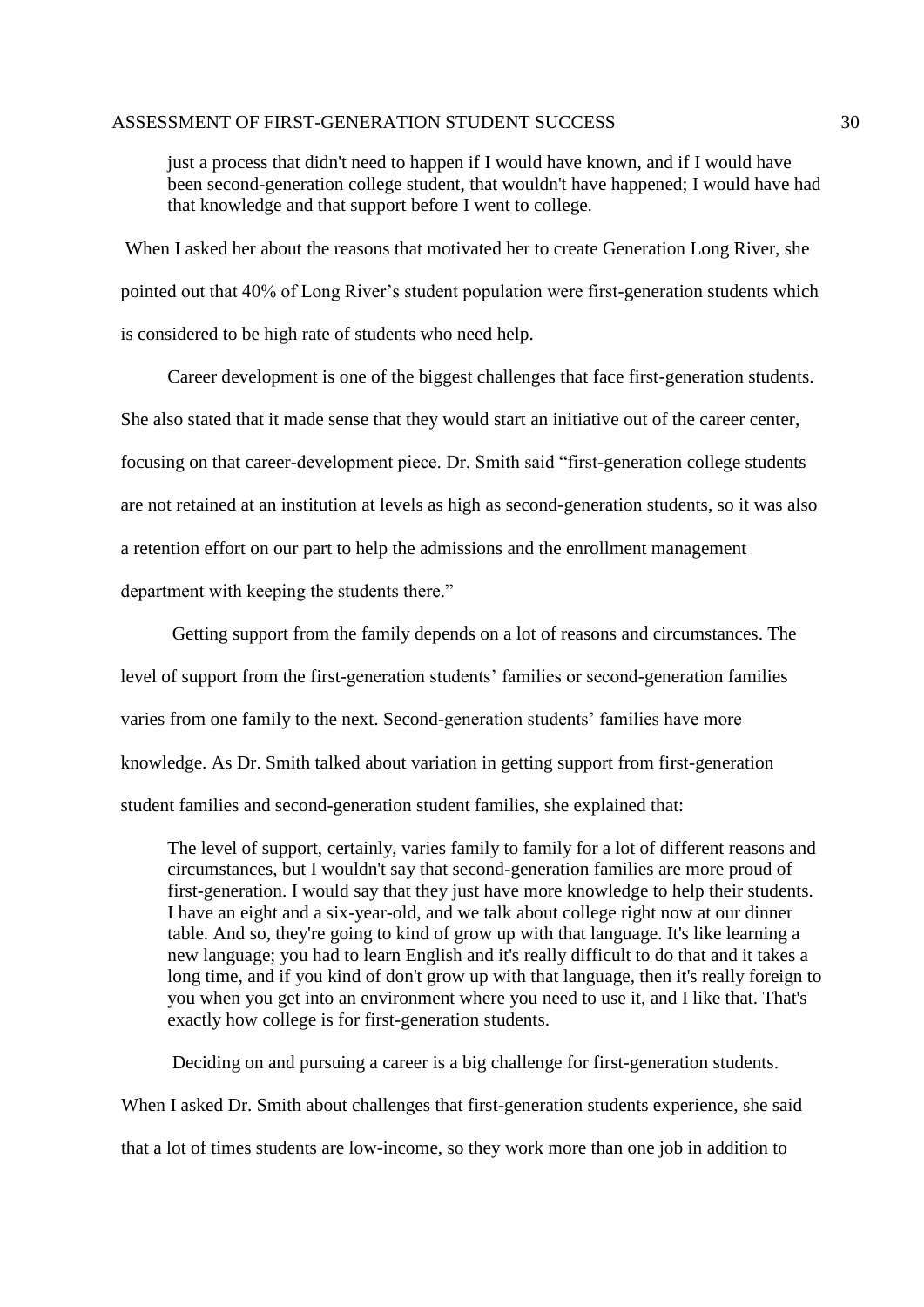attending college. As a result, first-generation students often choose jobs they believe are lucrative, rather than ones that interest them.

 In order to overcome those challenges, Generation Long River created a cohort of peer advisors who were trained on the challenges and needs of first-generation college students. They paired them up with groups of students, so that in addition to their professionals in the office, they would also get support from someone who was a college student like them. Dr. Smith stated:

We built a model on a peer review, a peer-to-peer model. So a lot of times, firstgeneration students will gravitate towards their faculty members, but most of the time, and especially with this younger generation, peers are a really big influence on what it is that you do. So it's really about getting whoever the students will listen to in front of them to get them the most support that they need

When I asked her about the strategies that work best for freshman students to get them to be more involved during their freshman year, she said that, "it's really hard to get them engaged with the campus because they go to campus for classes, and then they leave" (alluding to the fact that many first-generation students are commuter students and live at home). Trying a lot of different things to get them to gravitate more towards campus was the primary way the program was structured, in its early years. Dr. Smith explained that from her

own experience:

For first-generation students, I look at that as, 'How can we let them know early how their major translates into a career?' Because if they have motivation, say, 'Okay, I'm going to take this major, finance or whatnot because I want to be an investment banker and I know what that means,' then you have that motivation to keep going to spend the time and energy to do it. And then, they're more apt to engage with the college. Getting those professional mentors in their area of interest, so finding a few... Finance, as an example, an investment banker who maybe wasn't a Long River alum or not, and pairing them up with the first-generation students because then, they see a professional in the field who did make it through the classes, and then, did go on to be successful in their career. That's not something that oftentimes we grow up with. My father was a truck driver. So I didn't even know what a professional position was. And had I had a mentor that was in a professional position, I would have had a broader outlook on careers and what my potential was.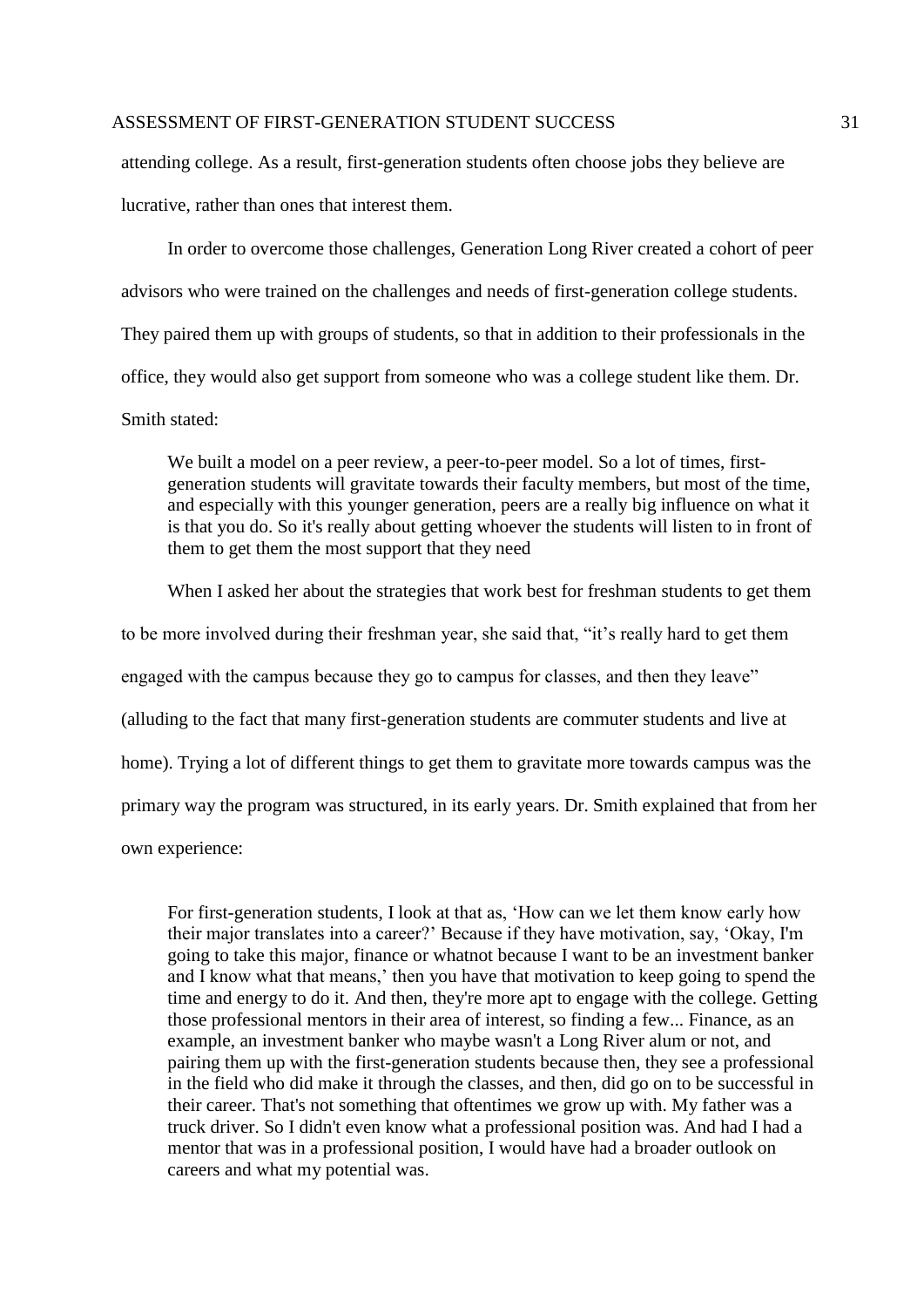From the feedback that Generation Long River has gotten, and the extensive outreach they did to the students they realized that the most effective way that worked for the students was mostly through peer to peer interaction. First-generation students did not respond as the program hoped. As a result, Generation Long River decided to convert the program to be a student organization. This also allowed for the peer to peer relationship to be maximized. Dr. Smith explained the reason why Generation Long River became a student organization and how it is serving the students now:

So because of the feedback that we had gotten the first three years of running the program, the thing that worked the most to get the students into the career center, to get them engaged without programming, to get them the career-related support that they needed, it was mostly through peer-to-peer interaction. So for us, it was a strategy where we said. "If we turn this into a student organization, it's going to be studentdriven." So the students are helping each other motivate as opposed to me saying, "This is just one more program that you need to go to." And so, we just made the decision that the biggest outcomes that we had gained from the program were that peer-to-peer interaction and to utilize the peers more to engage the first generation college student. Student organizations are as good as their leaders, and they change frequently. And I would say the probably, the one downfall of any student organization and certainly, Generation Long River, is that every couple of years, you get a new President, you get a new Vice President, you have new leaders. And so if the leaders are motivated... You met [students mentor], she was extremely motivated. Then, the organization works out fantastic. Other times, you don't have those motivated leaders. So I would say that it's really always going to depend on the leadership and what capabilities they have.

At the end of the interview, Dr. Smith shared the biggest win of the program was

raising the campus awareness for faculty and staff to pay attention to this population. It does

not have to do with students directly. From her own experience as an administrator who cares a

lot about first-generation students, she said:

For me, if administrators and faculty members know that first-generation college students have different needs than second-generation college students, they're going to end up being mindful of that when they look at their programming, and they do their advising, and they spend their class time in their out-of-class time. And so, that was the biggest win for me, was that awareness.

She also shared that she had done a lot of presentations on first-generation college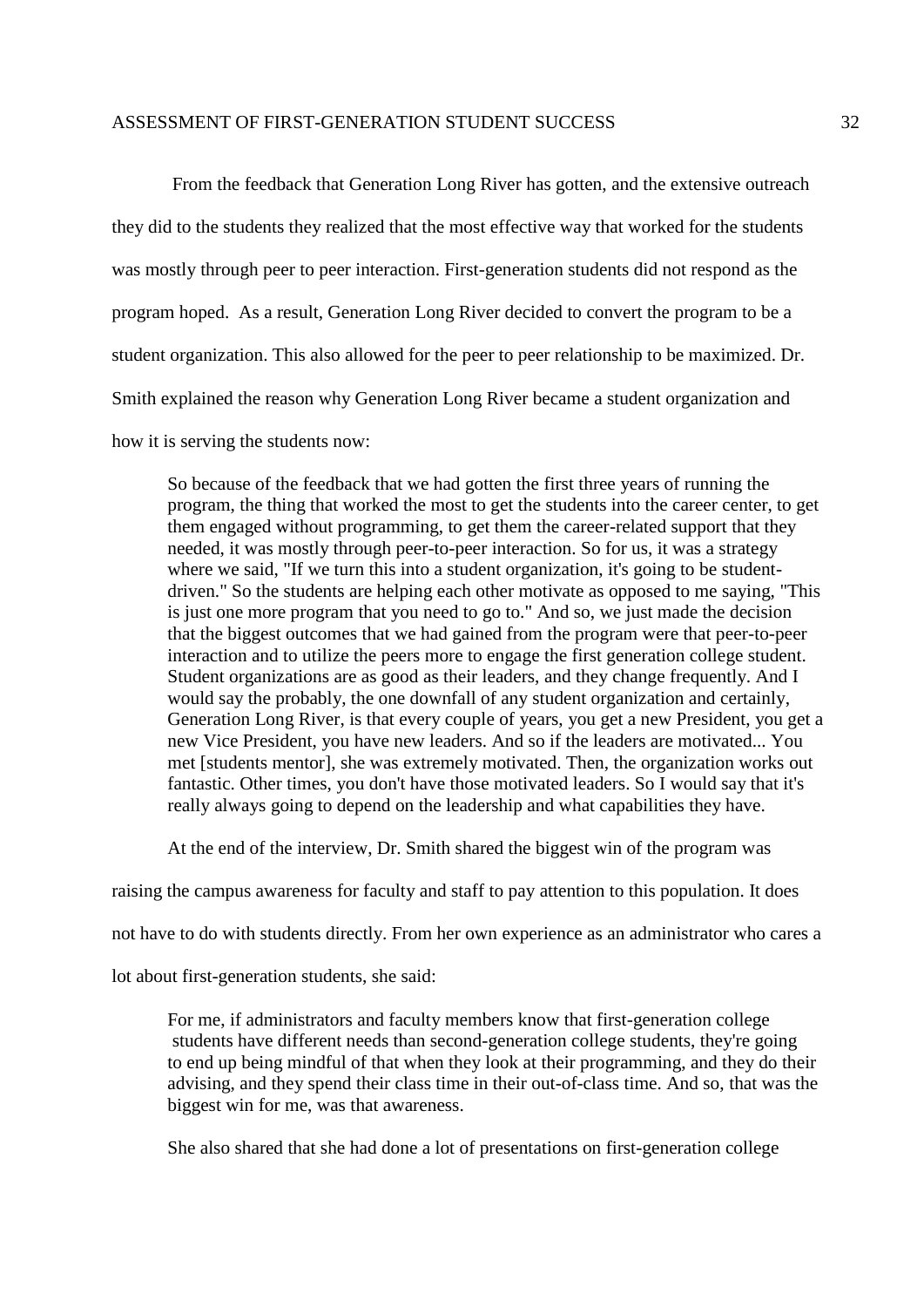students at regional and national conferences, and a lot of schools were looking at the Generation Long River program as great model for programming. Dr. Smith supported that claim when she stated:

It is really inspiring when Brown University calls up, and says, "Hey, we heard about your program. We would like to mirror a program based on yours." And you're like, "Wow, that's really awesome." Brown's a really good school, Williams is a really good school. So those things really showcase the success of the program.

Generation Long River had a significant impact on first-generation college student's experiences, by raising the campus awareness for faculty and staff to pay attention to this population. It also helped the students to develop connections and friendships as well as supported them in their educational achievement and personal goals. In 2015, Generation Long River transformed to become a student organization, which means it is now entirely led by the students. Therefore, the success of Generation Long River depends on the leadership's motivations and the capabilities.

#### **Recommendations**

For the purpose of better understanding Generation Long River and the support it provides to first-generation college students, I have interviewed the founder of Generation Long River, Dr. Rebecca Smith. I also interviewed nine first-generation students, most of them used to be involved in the program before it turned into a student organization. In these interviews, we discussed benefits, challenges, and supports received by first-generation college students. We also discussed their involvement in the program and areas for improvement.

After analyzing the data, several trends surfaced related to the students' experiences. From the interviews and literature review, I got a first-hand grasp of the students' needs and concerns. In this section, I offer recommendations for the offices of Student Success and Academic Support pertaining to the manner in which the offices can prevent distraction from parents/family, parental pressure to succeed, prepare for the challenge of lack of parental role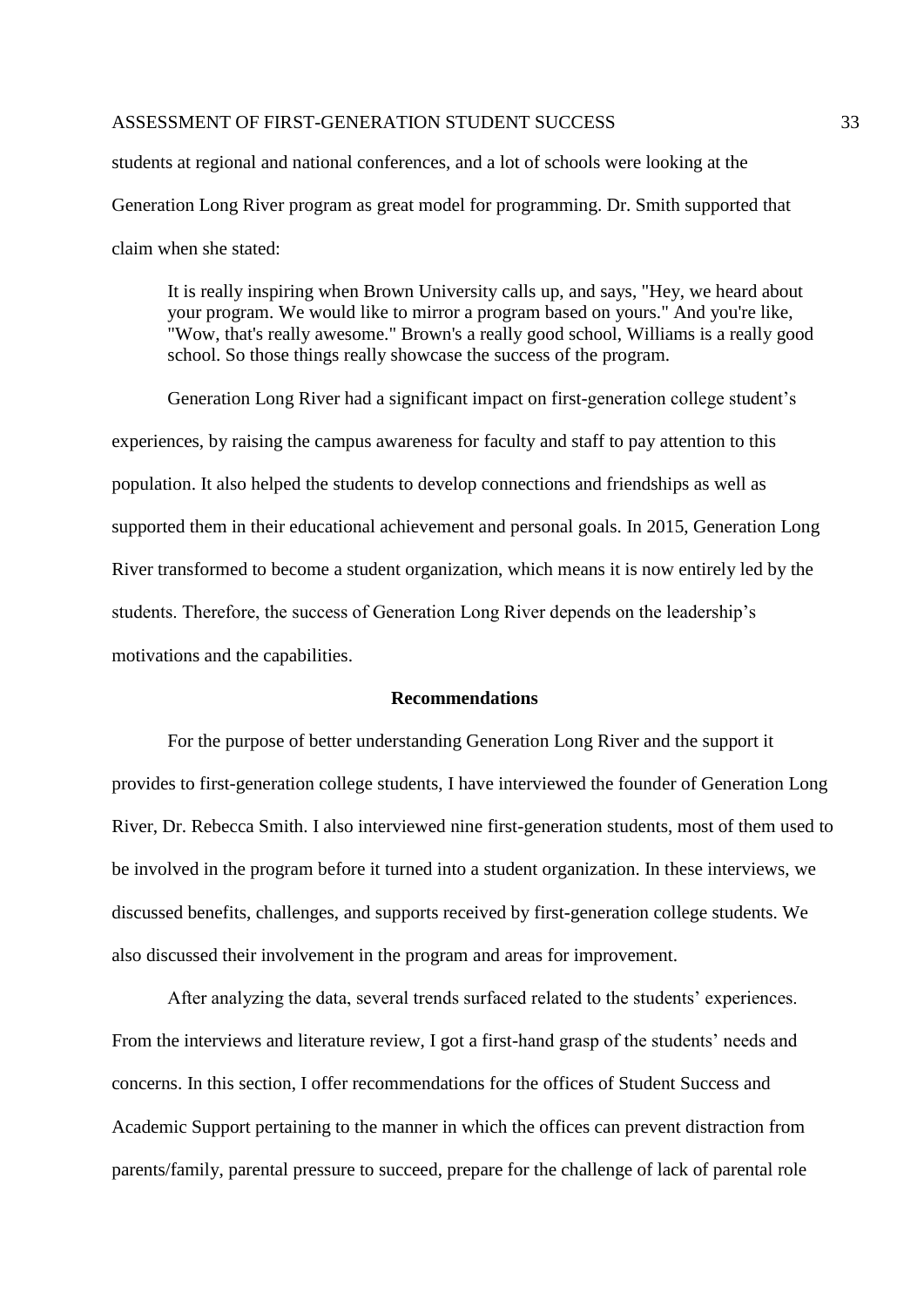models, time management, increase access to social capital and reduce stigmatization for firstgeneration college students. The recommendations offered here will go a long way in helping Long River College improve its practice as well as be a model for other post-secondary institutions which envision having a similar program. By improving the services of the offices of Student Success and Academic Support, freshman students at Long River College who become members and carry high the flag of the organization will have extensive benefits throughout their college career.

# *Recommendation 1: Long River College should improve the offices of Student Success and Academic Support's services during the students' first year to foster career enhancement and inspire students.*

Based on the findings of this research from the interviews that were conducted, involving students and the campus director, as well as the information received from the literature review, I recommend that Long River College first concentrate on establishing first generation studentspecific career development and advising. This would pertain to helping first-generation college students prepare for future jobs. A good number of the students who were interviewed stated that they did not receive advice from their parents. Others discussed that their parents did not go to college and do not understand what goes on in college. Students at Long River College should therefore take initiative by getting guidance offered by the Student Success and Academic Support. According to Dr. Smith, the previous program director, the challenges that she went through while in her freshman year, thus inspired her creating the Generation Long River program.

This is reinforced by Lunceford's study, which is also an account of the challenges that he went through while pursuing graduate education. Lunceford (2011) explained his personal experience to prove that he was not able to receive advice from his family and approval from his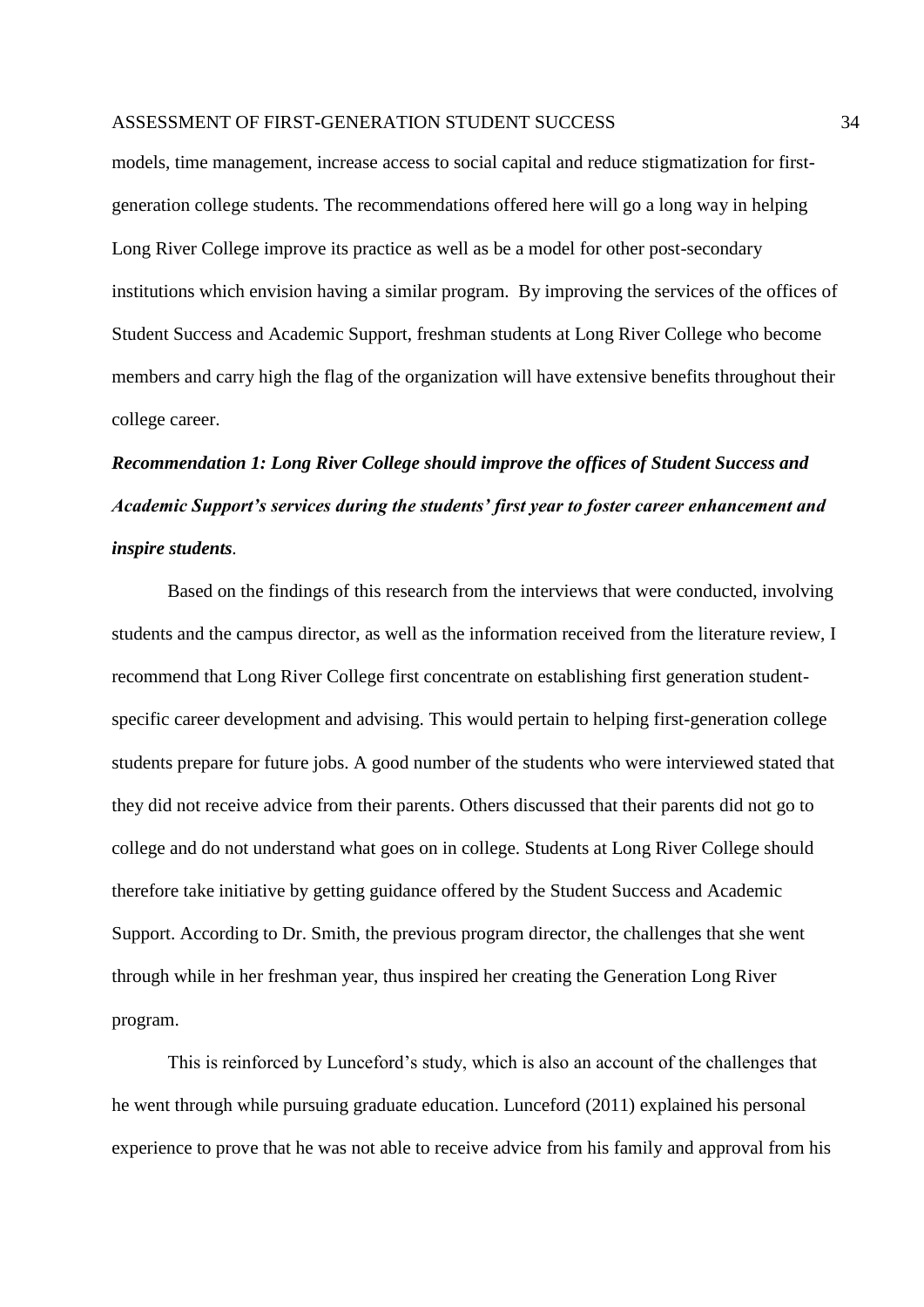job supervisor. Therefore, it was necessary to gain experience through personal endeavors. Using his own experience, the author focused on practical advice for introducing a successful transfer from college to graduate education.

Moreover, Long River College can also borrow a page from the study by Olive (2008), which centered on first-generation college students, particularly the individuals whose parents have not attended college, who strive to obtain a higher degree. Olive's (2008) study concluded that there are specific factors contributing to the students' motivation, including the effectiveness of academic programming, identity of self-efficacy, desire for approval and advanced socioeconomic status, as well as the necessity to contribute to the well-being of others. In order to support Long River first-generation students with developing careers that will help them be successful, the issue of guidance needs to be addressed. The issue of poor guidance was also echoed by the Program Director who stated that, although her parents were supportive, they did not guide her in various ways. According to her, when she first joined college, she did not know anything, and her parents could not help her. They were supportive and proud of her, but they were not in a position to answer any questions for her.

I recommend that Long River College should arrange a career fair for first-generation students and encourage all departments to reach out to their partner organizations, who are offering internships or job opportunities to invite them to the Long River Career Fair. Therefore, first-generation students from all majors can find different career opportunities and options. This will motivate students to focus on starting their career development. Instructors should emphasize on the role of O'Brien Center for student success in helping first-generation students with creating and editing their resume, by incorporating a resume makeover, graded assignment in one of their senior year courses. The instructors should recommend that first-generation students to start working on improving their resume during their senior year. Visits for resume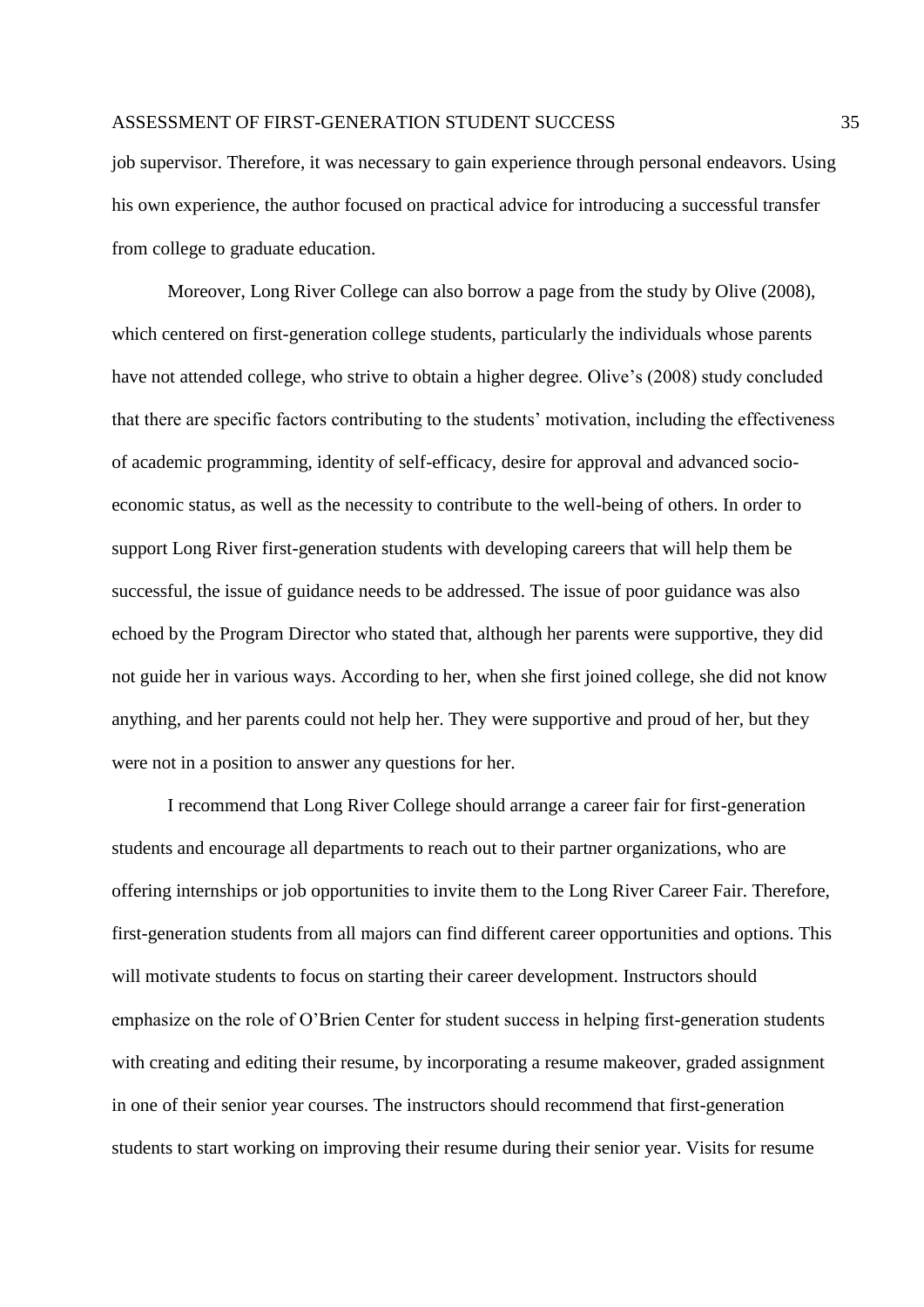editing should be mandatory to get the full grade. This will help introduce first-generation students more effectively to the services offered by the O'Brien Center. This activity will motivate students to attend the career fair to hand out their professional resumes to the organization's representatives.

Chapman University in Orange County, California hosts the promising futures mentoring program to get first generation student connected to faculty and staff. Faculty and staff mentors at Chapman use this as a source of support, especially for freshman first generation college students to help their transition into the university (Chapman University, 2015). The goals of the mentoring program were to guide, support, and help first-generation college students to feel connected to the university by matching them with faculty and staff, as well as helping the students to develop and achieve their academic goals. The program had a significant impact on first-generation college students. As a result from the feedback they received, students felt more confident to make it through college. They felt very comfortable to reach out to their mentors to help them to utilize the resources available on campus. They also loved the idea of having the connections and resources to further aid in their college career. Mentors and mentees were required to meet three times in the semester and attend group activities designated for all mentors and mentees relationships. Mentors and mentees were agree to a yearlong commitment, as well as providing feedback on their experiences evaluation of the mentoring program (Chapman University, 2015).

 I recommend Long River College should create a faculty and staff mentoring program for first-generation students to enhance their career development and college experiences. The program could be provided by the offices of student success and academic support. Each firstgeneration student will be assigned to a faculty or staff member to help them through their educational path. The program will serve first-generation college students at Long River College.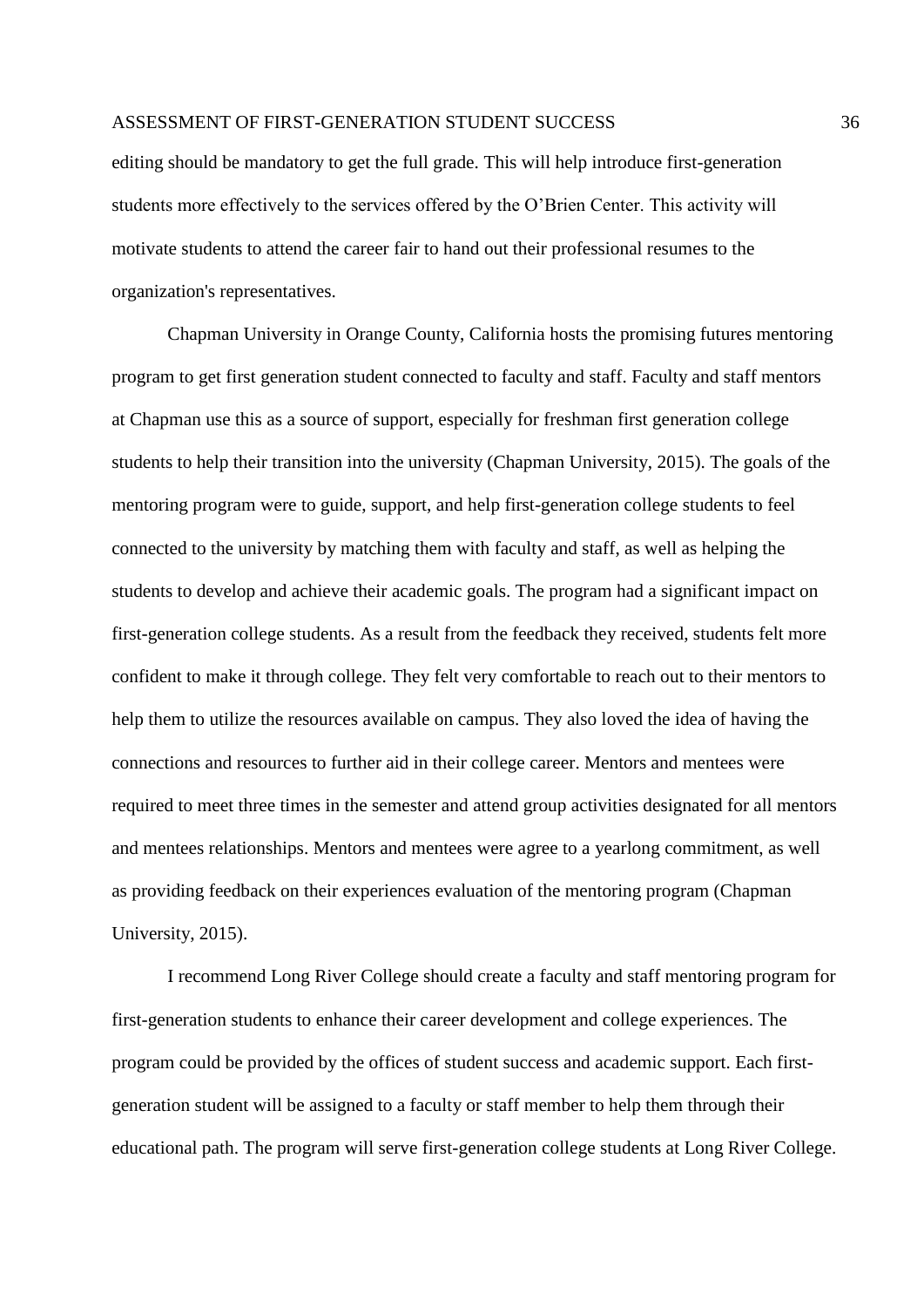Faculty and staff are required to attend a workshop offered by the offices of student success to learn more about the need and the challenges of this population. The duration of this program will take one year. Mentors and mentees will meet four times each semester. Starting from the fall semester, a required, formal dinner will be held on the first week of the semester. Faculty and staff are expected to arrive earlier on that day and form a panel on the entrance where students will sign their name to insure their attendance. Faculty and staff are also expected to obtain other information from the student through a questionnaire that will be handed to the student upon their arrival and collected after the meeting. That will enable them to identify the needs of every student. The program will be funded through the welcoming center or the student government association at Long River College.

This program is a social and academic support strategy that will aim to foster and strengthen social networking, academic motivation, self-confidence and school connectedness for first-generation students. In addition, they will have the chance to talk to their mentors about their struggles, asked unanswered question, or how they could improve their career aspiration and academic performance. The faculty and staff mentors are the most accessible college members for the first-generation students, and are the primary source of in-class and out-of-class learning experience for students who are new to college life (Atherton, 2014).

Therefore, instituting a career development program, as well as building capacity for mentoring and inspiring students, would go a long way in helping students who come from backgrounds where their parents do not have a college education or those whose parents have gone to college, but are busy or do not find it necessary to guide or offer social support to their first-generation sons and daughters.

*Recommendation 2: The offices of Student Success and Academic Support should institute a department where students who face parental or family interference can engage parents or*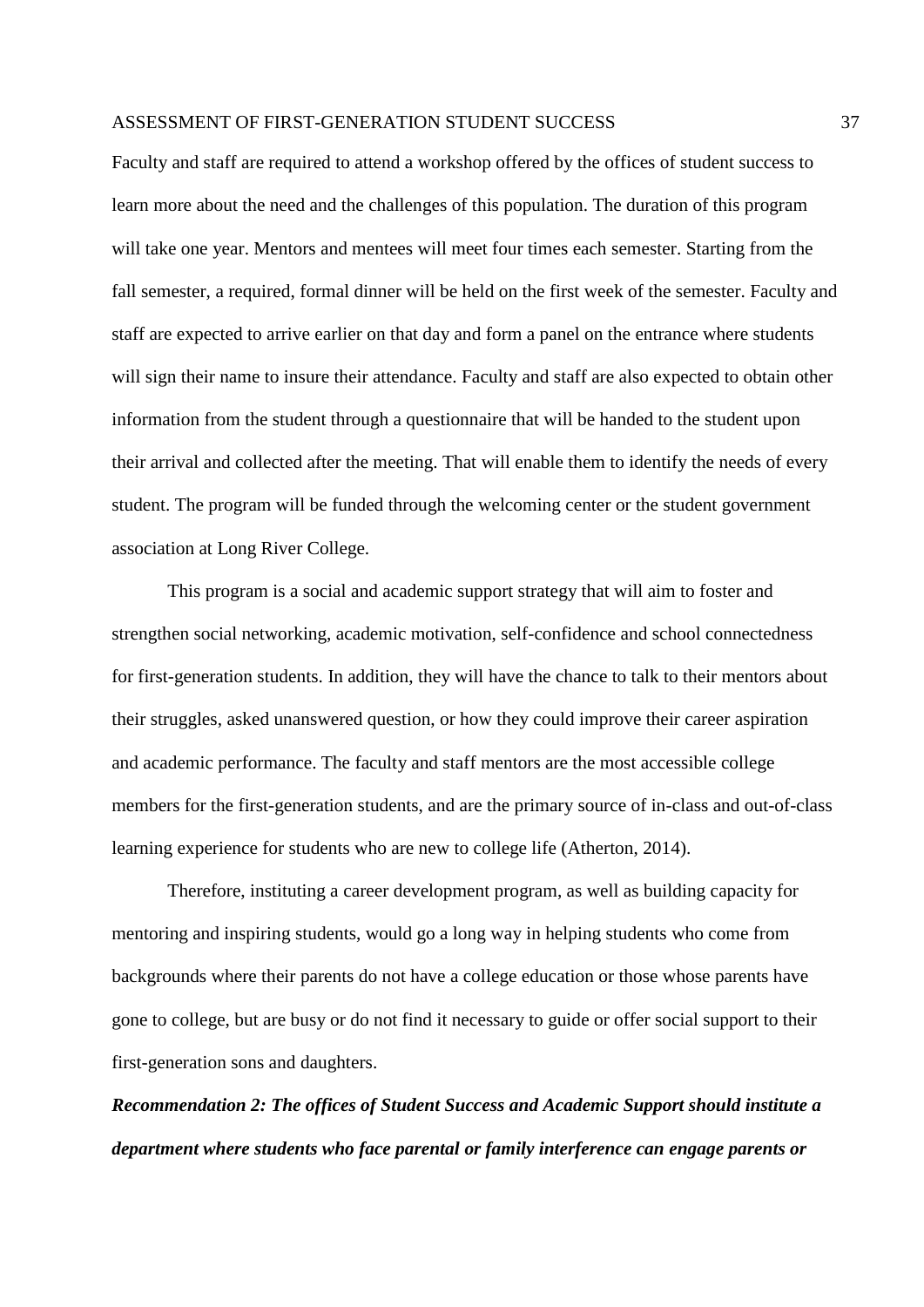## *family in parental orientation day to eliminate such distractions that have detrimental effects on student's performance.*

When participants were asked about the challenges they faced which could have a negative impact of their education performance and career development, parental interference was among the issues that topped the list. To this end, Long River College should focus on expanding its Generation Long River to encompass a department which can aid in advising the students and parents who have this concern. This is supported by McCarron and Inkelas (2006), which centered on identifying the gap between attainment and educational aspiration, along with the role of parental involvement affecting first-generation students' perceptions. Additionally, McCarron and Inkelas (2006) have argued, "the issue of family income or SES is a main factor related to the concept of cultural and social capital for first generation students" (p. 535). Kristi, a participant in the interview I conducted, had an experience which supported this claim. According to her, the toughest challenge she ever went through during her first year in college was finances. Her father abruptly stopped paying her college fees and she was forced to find a way of meeting the financial obligation.

Another participant by the name Sarah also explained the challenges she experienced this past semester being new to the college. Unlike Kristi, she is facing a different type of family interference in that her family is overly concerned about her welfare in college. She is always distracted from her academic work since her family members always go to school and stay with her for long hours despite the fact that her course is time intensive; she has to attend five classes. Moreover, she has to go to her parents' hometown to receive her medications and attend medical appointments. Therefore, she finds it hard to leave school, skip classes, and go home for her medical appointments. Another student also faced parental interference since she has a brother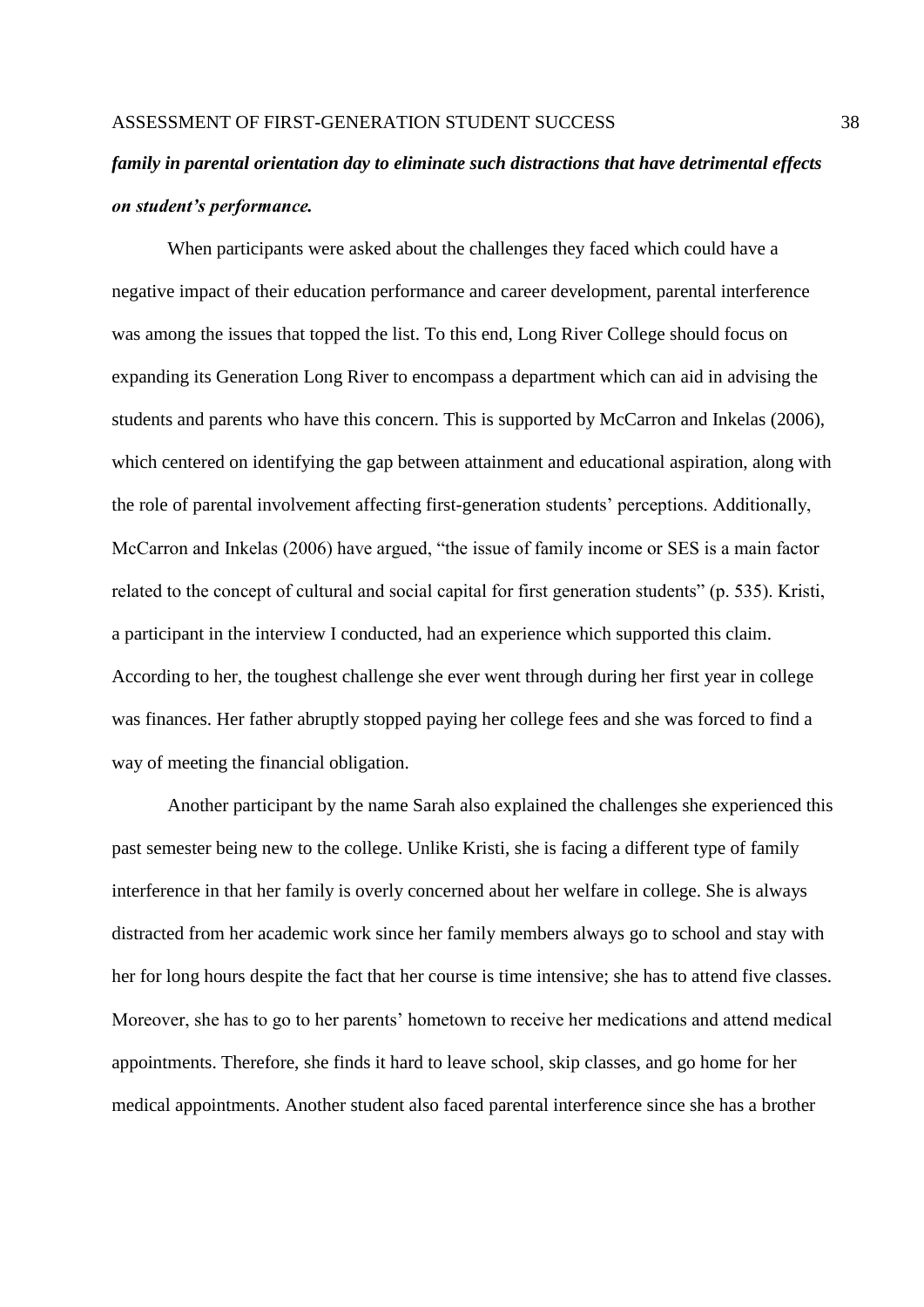who is transgender. Sarah cannot offer him the moral support he desperately needs because of her classes, and she gets stressed about it.

Long River College should have a program for first-generation students' parents. New first-generation students need to have support especially in their first day or the orientation day. The type of support that could help those students is by making them discover the university with their guardians or parents. Making an orientation day for the first-generation students' parents will help the parents to learn more about college life and how it works. Having that program will help the students to be more comfortable to discover the school while they are with their parents. On the other hand, for the parents to be more supportive to their kids, they need to have an idea about what's going to happen and what struggles their kids could face during the years in school. As I discovered in my interviews with the first-generation students at Long River College, I figured out that most of those students were having problems with support and understanding from their parents or families.

Many colleges and universities have already developed this kind of program for firstgeneration students. For example, Connecticut College in New London, CT has two orientation programs for first year students: Genesis, and Odysse. Genesis is on Thursday and Friday before Arrival Day. This program is for underrepresented students, including students of color and firstgeneration college students. It includes a segment for parents and guardians, giving them an opportunity to meet with the academic deans and administrators from the College's careerplanning program, health services, counseling services, student life, financial aid and other offices (Connecticut College, n.d.). At the orientation, parents have to participate in academic programs and student life. In the afternoon, there's a president's assembly, then a reception for students and parents. After that, students only go to start orientation. The other program, Odyssey is for international students. The school offers a lot of activities for parents prior to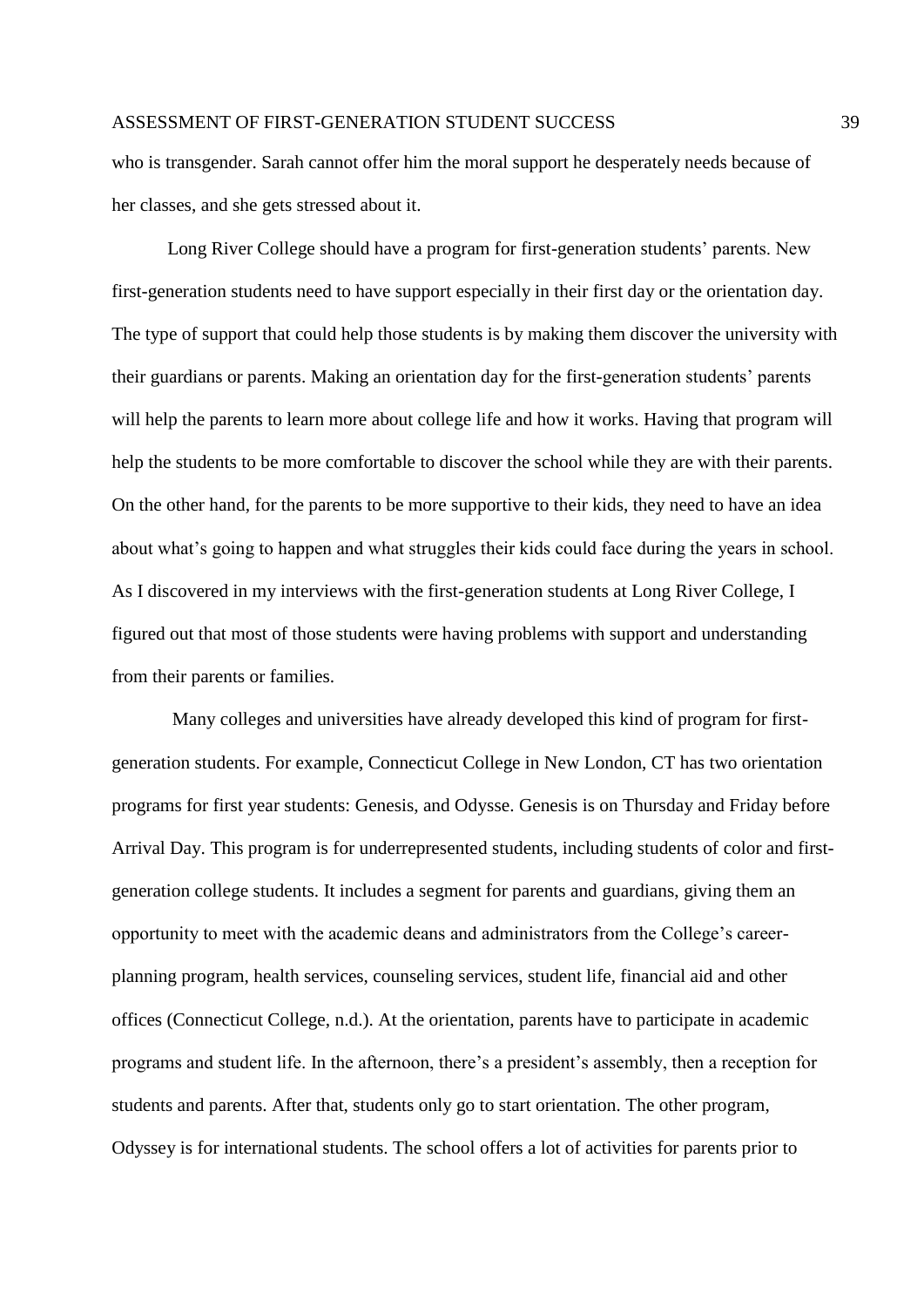arrival day and offer information about local hotels and accommodations. This kind of program will not affect the school budget because it will be the same exact amount of effort the school will put on a normal orientation. It might be longer in time but since it will be before the classes start it will not affect school or class hours (Connecticut College, n.d.).

 Despite the fact that first-generation students were in one way or another assisted by the out lined program, their parents were not, and it would have been better if all the involved parties came together and addressed the issue. This would not only benefit the current student but would also be beneficial to future first-generation students since such parents would recognize the mistakes they are making and avoid repeating them in their younger children or in the future semesters. Besides, this approach would also model to the first-generation students going through parental interference to be good second generation parents. To summarize, Long River College should establish this program as it will bring in long term benefits to the current and future first-generation students.

# *Recommendation 3: Long River College should include a strategy that will help First-Generation students in the short span they will be in college, to make the transition from high school to college easier by providing a bridge program.*

In the current state, Long River does not possess a way of enabling first-generation students at Long River College to move away from their high school mentality and put academic work first, or enable a student to have a healthy relationship with his or her high school peers and family members in a manner that will help them achieve their set goals. High school mentality and peers can have a detrimental effect on a first-generation student. This claim is supported by Wendy, a participant that I interviewed, who stated that the most difficult thing she encountered in her first year in Long River College was transitioning and leaving her high school friends behind because she hails from a really small town and only graduated in a class of 64 students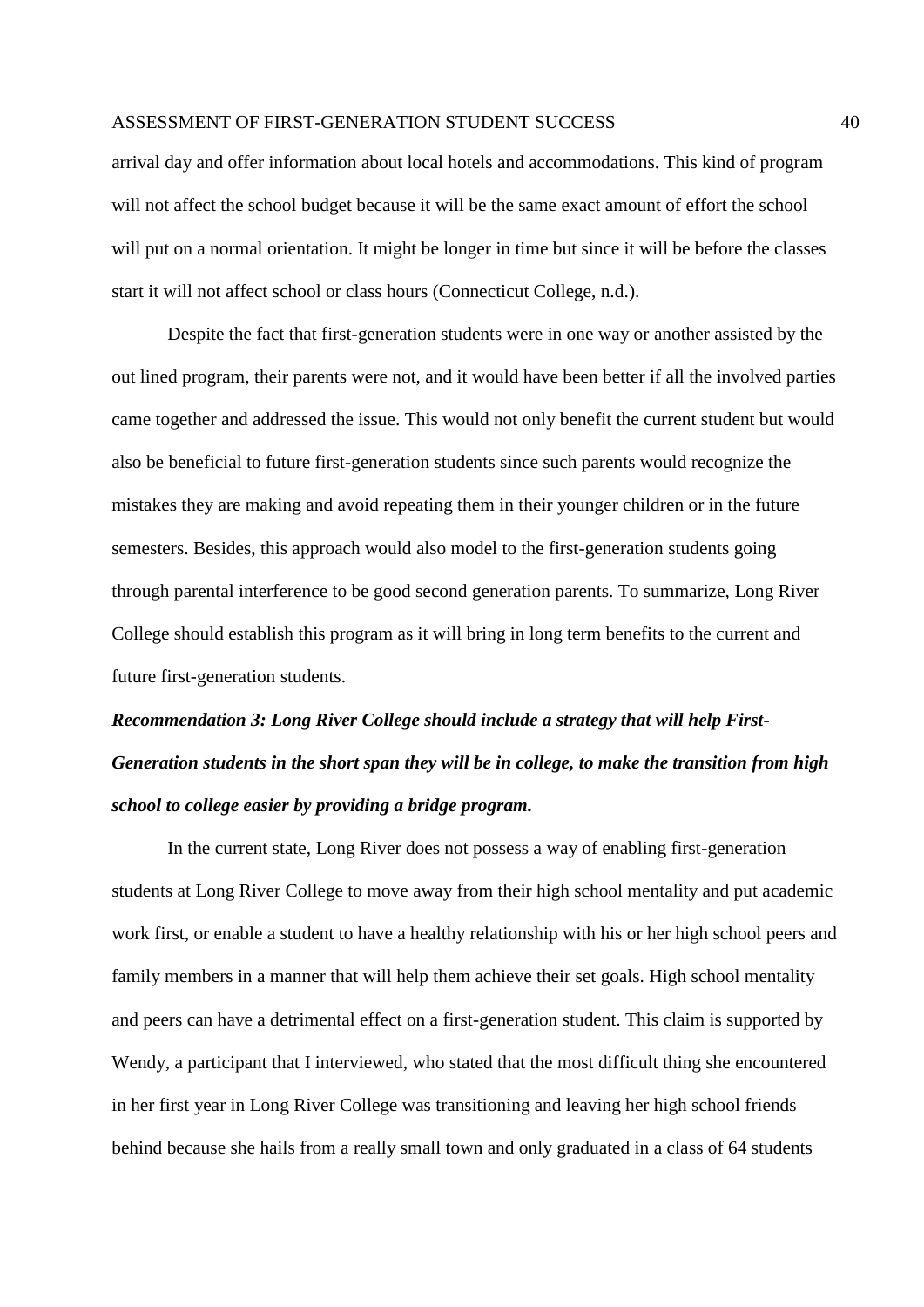that she had been with since kindergarten. The connection that she had with her former high school peers was very strong because they had been in her life every single day for many years. The detachment from her peers affected her psychologically. Besides, she is an introvert, and therefore found it really hard to put herself out there and make immediate friends. The introvert factor made her high school memories and peers linger for a long time, hence getting stressed and having a hard first year in college.

Similar sentiments were echoed by Heather who stated that she had difficulties transitioning from high school to college. The thought of stepping into a totally new environment made her really nervous since she did not know what she was expecting, especially getting accepted into the honors program. Brianna also discussed the scheduling difference between high school and college. Edgar also stated that he continued with his high school mentality straight to college. Interviewees cited unnecessary pressure from parents to be more successful as another problem.

Although these students later got the help of the Generation Long River program to overcome their first-generation challenges, the type of assistance that they received was not holistic. For instance, although Wendy states that she prides herself as being a member of the Generation Long River program owing to the assistance that she later received, we find that the biggest assistance came from her peers and family, but not the Generation Long River program itself. According to her, family and friends were her ultimate supports. Both her parents and friends would go to visit her at Long River College and surprise her with gifts, hence relieving the boredom and stress that she harbored. This makes it clear that the arrangement to visit to school culminated from her family and kindergarten peers, and not from the Long River Program. To this end, therefore, Long River College must improve its services and programs for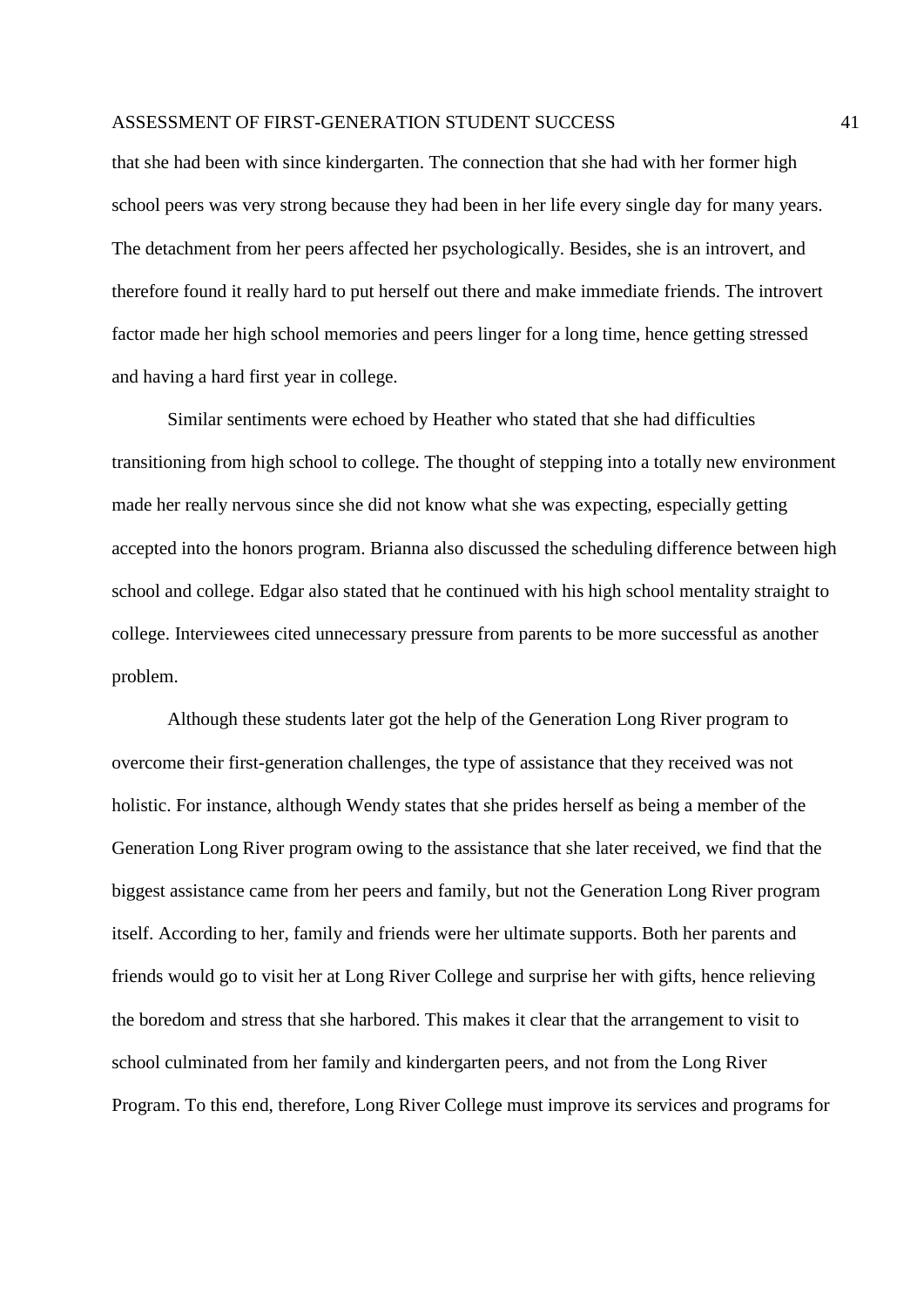first-generation students to encompass a plan for relieving high school mentality and enable students to benefit from their parents and former peers.

To this effect, I would suggest the Office of Student Success should join efforts with the admission office to create a program that simulate the Tele-mentoring program at Amherst College (Amherst College, 2005). In this program, first-generation students who are eligible and trained, would do peer to peer advising sessions using email and phone calls to answer high school student's questions. Eligible college students should be trained on answering questions regarding the application process, financial aid process, adjustments and social issues. For example, a former first-generation college student who had a particular issue regarding the financial aid process would help answer a first-generation high school student's questions who is struggling with the same issue. Long River College can use the services of non-profit organizations like Quest Bridge, a pioneer organization in the mentoring concept to identify firstgeneration students.

 Transitioning from high school to college comes with a lot of challenges and responsibilities. Long River College can use the experiences of Baldwin Wallace University in Berea, Ohio to create a similar program to their Jacket Link/Summer Bridge Program. This program is designed to help students transitioning from high school to a successful college career. The program provides students with the tools and resources to start their first year a week ahead of the welcoming week. Therefore, first-generation students will get the chance to connect with their mentors, get familiar with campus resources and services and learn strategies to transition successfully to their first college year. This program's goal is to provide a supportive and welcoming community for the students. This program services include evaluating the academic readiness level of the students, campus support, financial aid sessions, peer mentor debriefs, and social and cultural enrichment (Baldwin Wallace University, n.d.)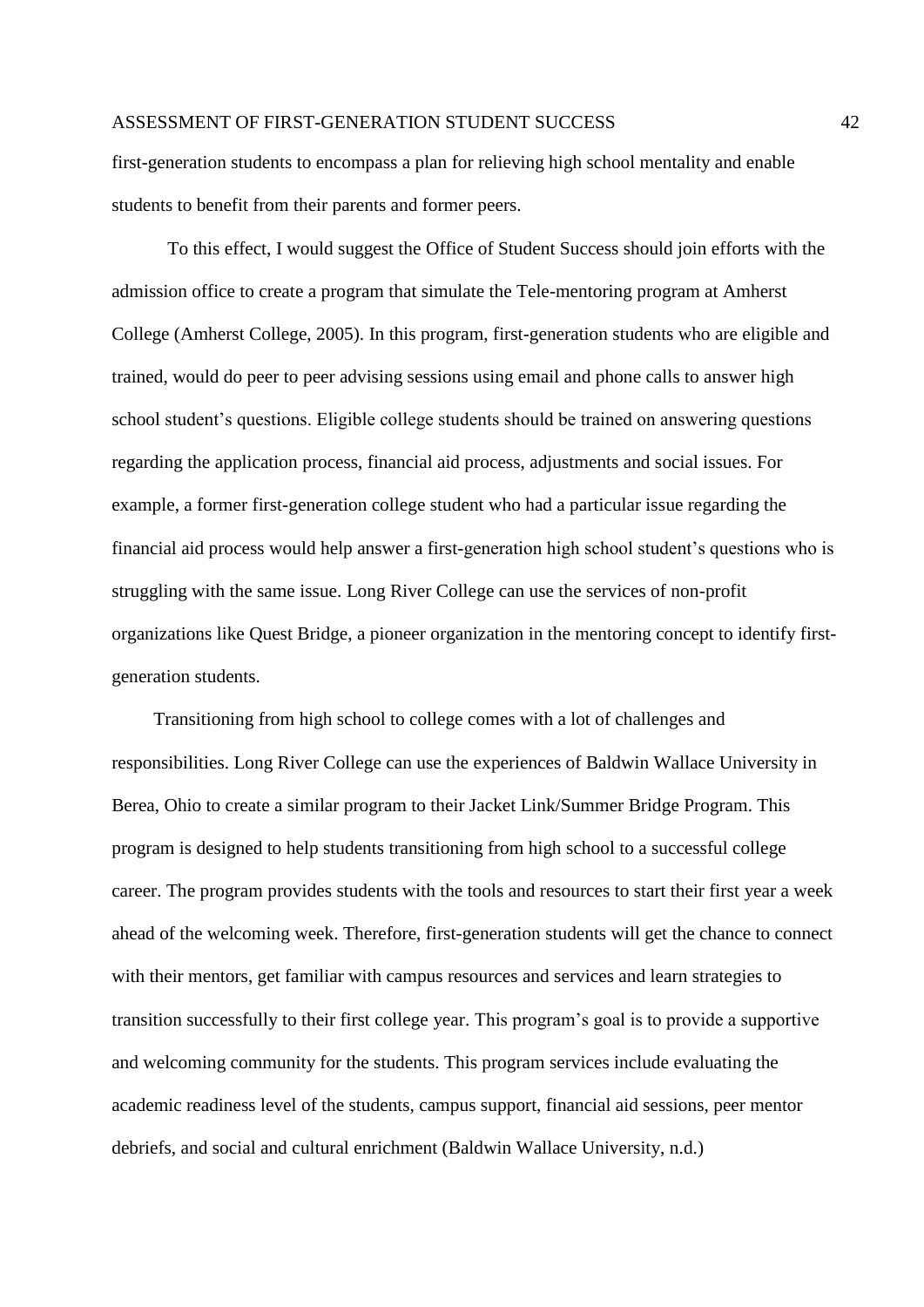## *Recommendation 4: Long River College needs to focus on the First-Generation students' concerns, which hinder the development of a well-rounded person.*

The current first-generation support organization is the brainchild of the former Program Director, Dr. Rebecca Smith. It therefore tends to focus on the challenges that she faced during her college life, but forgets that there are other people who go through challenges different from hers. For instance, from the interview I conducted with Dr. Rebecca, it is evident that she created the program based on the need to create an opportunity for career development. As she stated she did not really know anything; including, how locate the career center or how to talk to faculty members.

To this end, the previous program in my view was biased and only focuses on those strategies that will bring about career development. While my first recommendation is important, it forgets that life in and out of college is not entirely about career development. It entails getting acquainted to other social issues. Due to the fact that not all first-generation students at Long River need career development or go through the challenges that form the core values of Generation Long River. For instance, there are those students who come from the backgrounds of holistic secondary schools that familiarize them with the expectations of a college education and are able to get the necessary guidance on college life and career development. Moreover, the advancement of technology has made it possible for those about to attend college for the first time to research on what goes on in college and get themselves acquainted to college life.

However, first-generation students may still struggle learning how to balance a personal and professional life if they do not receive the appropriate support. A typical case would be that of a first-generation student who benefits from career development and excels in his future career by securing a good job in a lucrative global company. This person may still find it difficult starting up a family since his entire college life was geared towards career development. With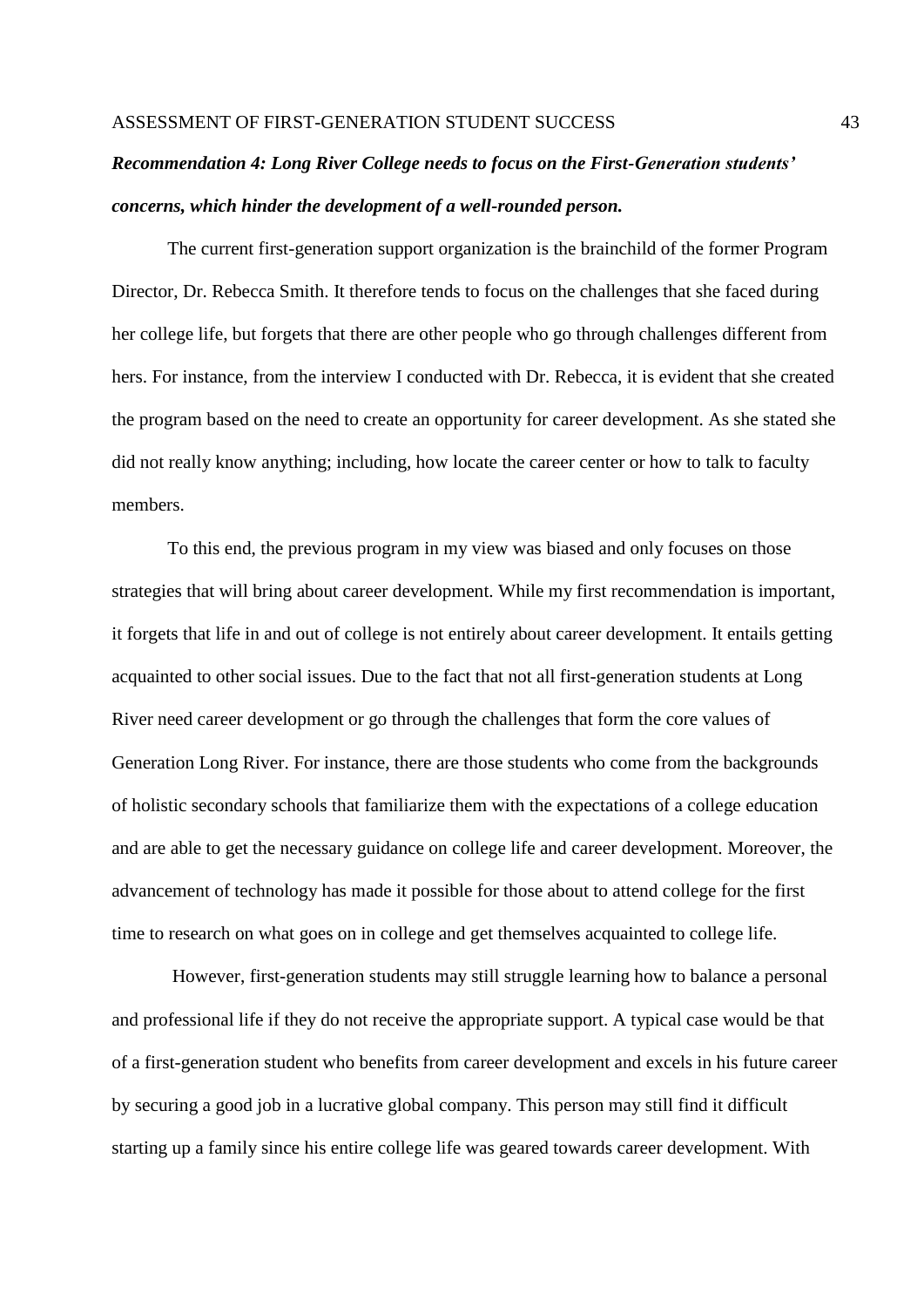this knowledge, therefore, I propose that Long River College should expand the scope of the current organization to create optional workshops that address the various needs of the students whether social, financial, or other aspects of life outside the classroom. They could also send out intentional emails to reach out and let the students know about these workshops and announce other campus events.

To better assist first-generation students to develop a well-rounded personality, I recommend Long River College create with the help of existing first-generation students, a firstgeneration student club. Mimicking the practices of the College of Saint Benedict and Saint John's University, enrollment and memberships would be open to all students in the institution. This should be stated in the club guidelines and be clear for students to read so they feel the sense of belonging. This club's activities and services will be directed toward first-generation students. A college staff member should be assigned as a club adviser, which duties includes, helping in the organizational process, promote club activities among staff and faculty, and meets with the official personnel if necessary (College of Saint Benedict/Saint John's University, 2012).

Moreover, the goal of this first-generation club is to establish additional supports for firstgeneration students at Long River College. This club should be encouraged to help firstgeneration students locate college services and resources, adjust well to their new environment, and the overall college lifestyle. The club activities would include, but are not limited to, movie nights, trips and tours, and group community services opportunities.

 This recommendation is supported by Collier and Morgan (2008) who introduced that success in college is not the most important case for students that demonstrate academic abilities. The authors further argue that it is important for the development of conceptual models for firstgeneration students because of the importance of role distribution at the educational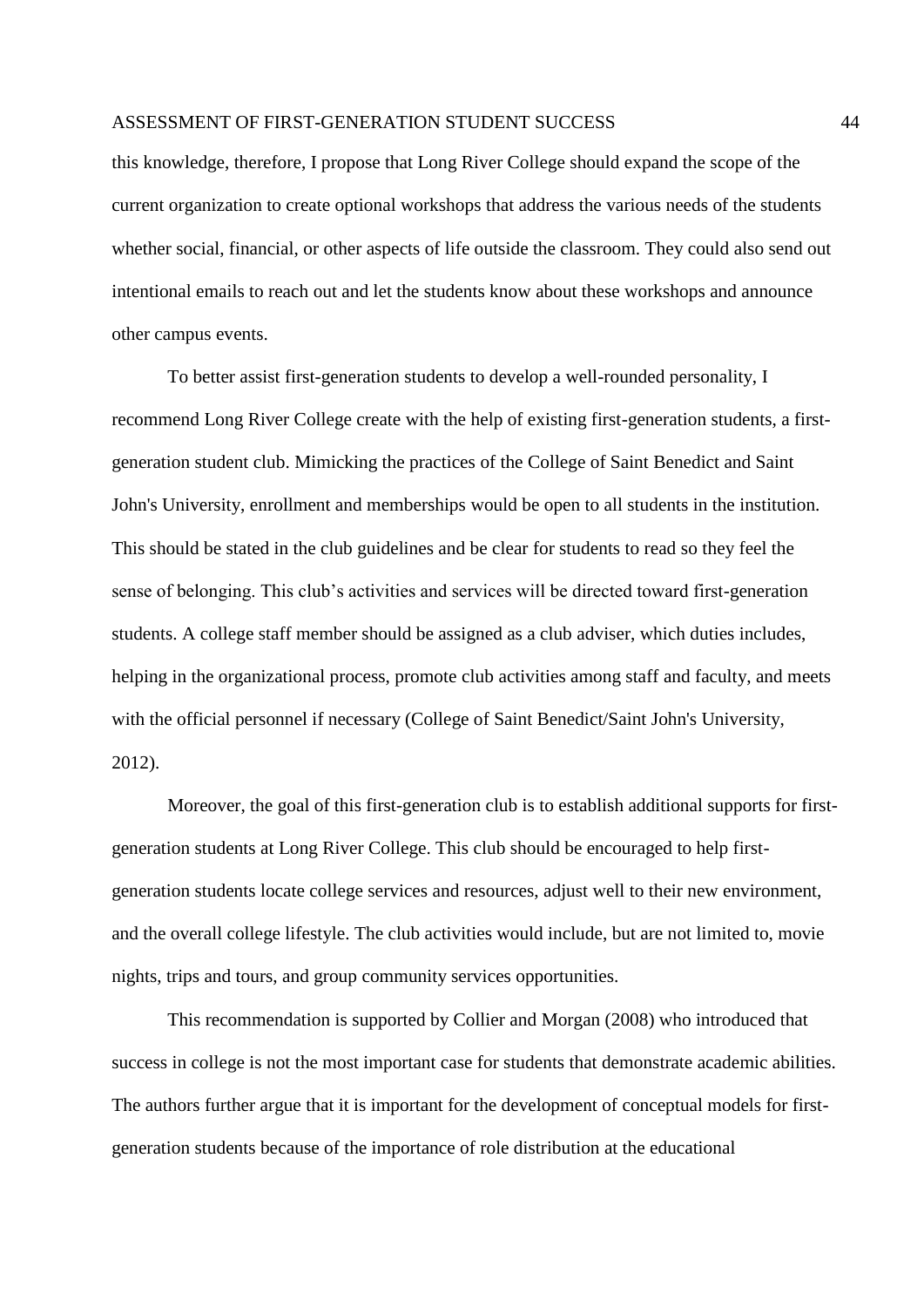establishment. Therefore, there should be additional programs that would allow students be more engaged in different on-campus activities.

## *Recommendation 5: The Generation Long River Organization needs to increase its visibility on campus.*

When participants were asked about recommendations they had for the organization, most participants suggested that Generation Long River organization needs to increase their visibility on campus by reaching out more with student to increase the student's involvement, as well as provide more activities and events where students can bond and grow together, such as game night, cider and donuts social, which are expected to attract new students to the organization. This could help the students to know more about the services and support systems that are available to them. Another recommendation from the students is that the first-generation organization need to advertise and bring more awareness to the whole community by engaging more people who have power to influence programming and other students such as professors, athletic teams and non-first-generation students. By holding an event where many people can participate, and have a general talk about what it means to be a first-generation students, will help to increase other students and faculty awareness of this population.

Additional awareness will be spread through the presence of social media. The firstgeneration organization could improve their efforts by being more engaged in social media. This could be effective if they work with campus communications to spread awareness information about first-generation college student success stories. Utilizing technology to connect firstgeneration college students, will assist them in finding information and resources regarding their college career. Easy access to people who could answers their concerns will help first-generation students increase their confidence regarding college experience and enable them to get the support that they need. For example, the organization could create a website, blogs, Facebook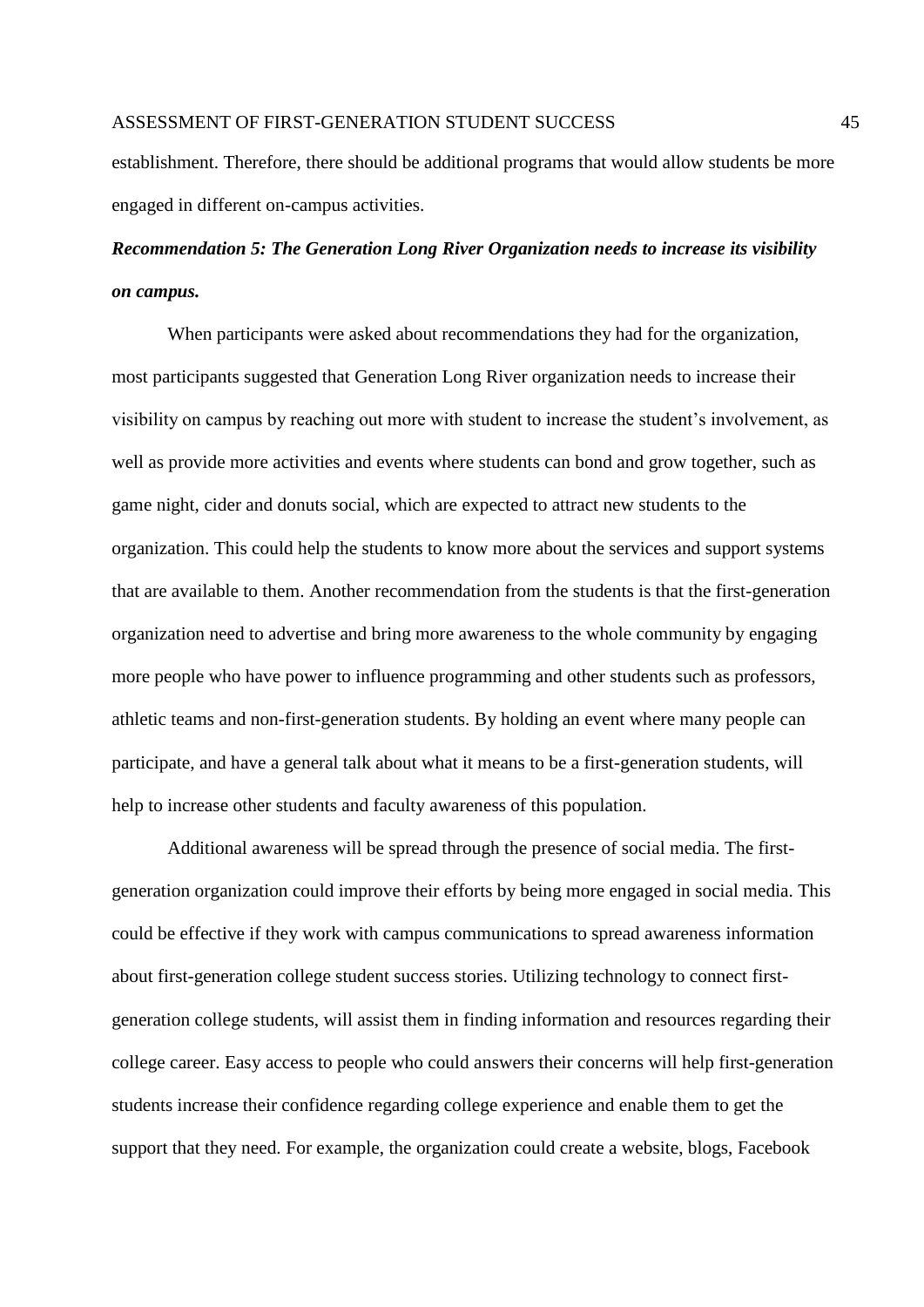group, as well as post articles on first-generation college students that could interest students to follow Generation Long River on social media outlets. As a result, they will feel more confident and represented on campus.

#### **Conclusion**

Since first-generation students have different challenges than non-first-generation students, instructors and student affairs professionals should develop the corresponding educational programs which could be helpful for students to be more engaged in campus activities and the academic process. In such a way, it will also be possible to create specific conditions for them to be more active and increase their performance. To begin with, the instructors should acknowledge that there are external and internal factors. When it concerns internal factors, attention should be paid to students' initial attitude and perception regarding the necessity of entering a higher education degree. As for external factors, the emphasis is placed on parents and friends who often disapprove of the students' decision to enroll in the university. The major approach for these students is motivating and encouraging. Instructors should deepen their understanding of the problem by integrating specialized programs that would make students more enthusiastic about attending college.

The above plan will respond to the findings from my research questions: what do firstgeneration college students feel is important to help them to be successful and reach their educational goals at Long River College and what barriers and support exist for first-generation college students at Long River College? The research was based on qualitative approaches, which contribute to the validity and reliability of the research and created a strong practical and theoretical approach for further improvements in the field. The interview measured the challenges, supports, and student involvement on campus. The use of the interviews also enhanced the perceptions and attitudes of students and the instructor on the current issue. The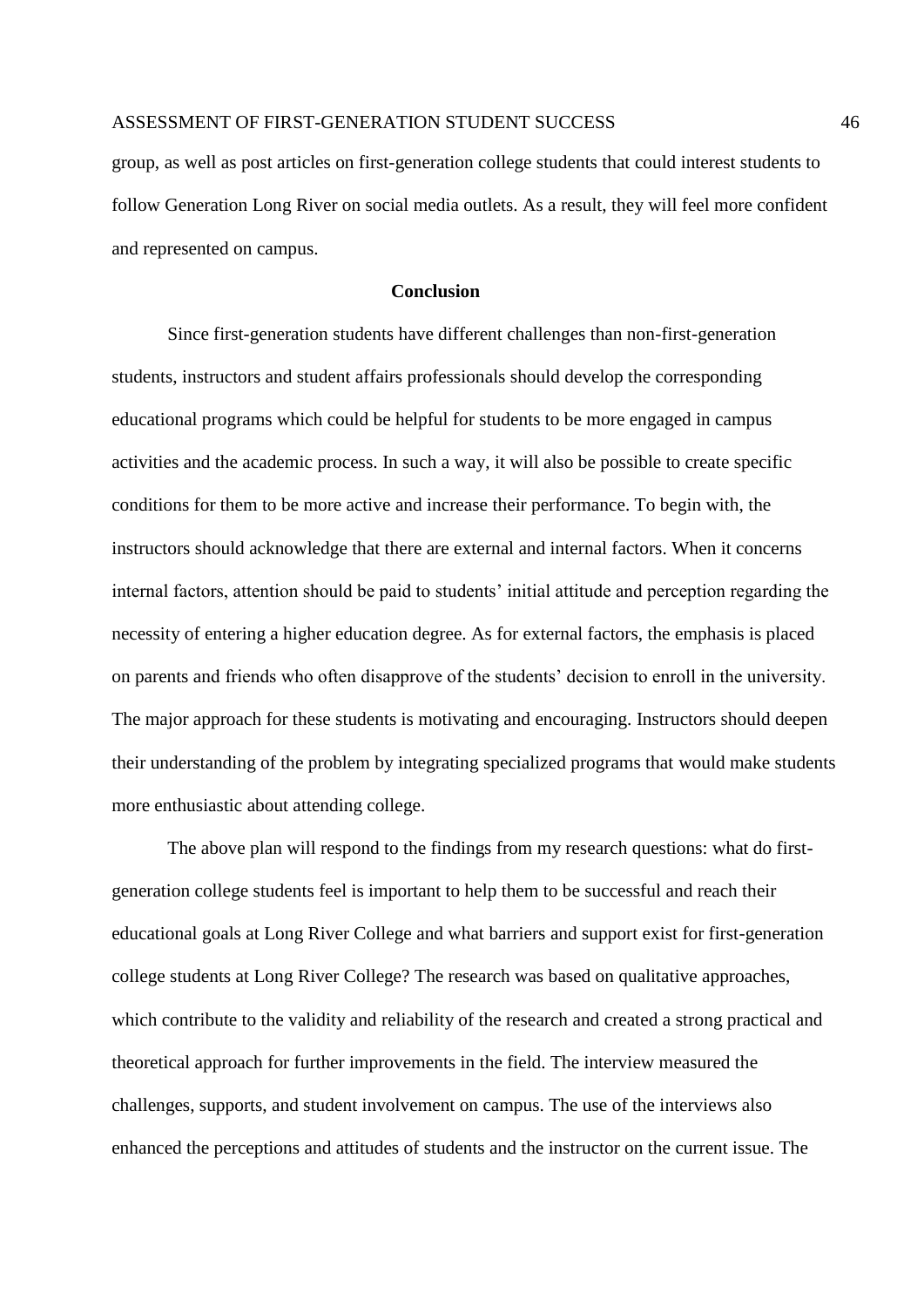findings in this study indicated that interviewed participants expressed an interest in more contact from faculty and staff, more workshops, connections with alumni, and career development. The findings were used to aid in the recommendation of the career enhancement programs, summer bridge program, and orientation program for parents, implementation of outings and events, and increasing visibility on campus. Furthermore, the analysis of ethical considerations is also essential for being more open-minded to social, economic, and educational problems related to first-generation students. In this manner, they will be more motivated and engaged in the learning process. Additionally, the programs should also engage parents and friends to be more loyal to their children who are determined to enter higher education, regardless of economic and financial problems. Moreover, they should also provide additional moral and emotional support for them to gain more scholarships.

Currently, there are more first-generation college students attending college than in the past. For that reason, this research is important for the future of higher education to enhance its practices to serve first-generation college student needs. By providing better services, engagement, and programing student will increase their engagement and performance. It is important that higher education professionals understand the way first-generation college students need to be understood and supported in their educational journey. In general, the research is essential since few research studies focus on empirical investigations of first year experiences. Rather, the attention is premised on observational research without any emphasis on actually talking with first-generation students about their experiences. Therefore, the analysis of these qualitative approaches is effective for further involvement of first-generation students. Additionally, the research will also help to develop new and modify existing educational programs for this group.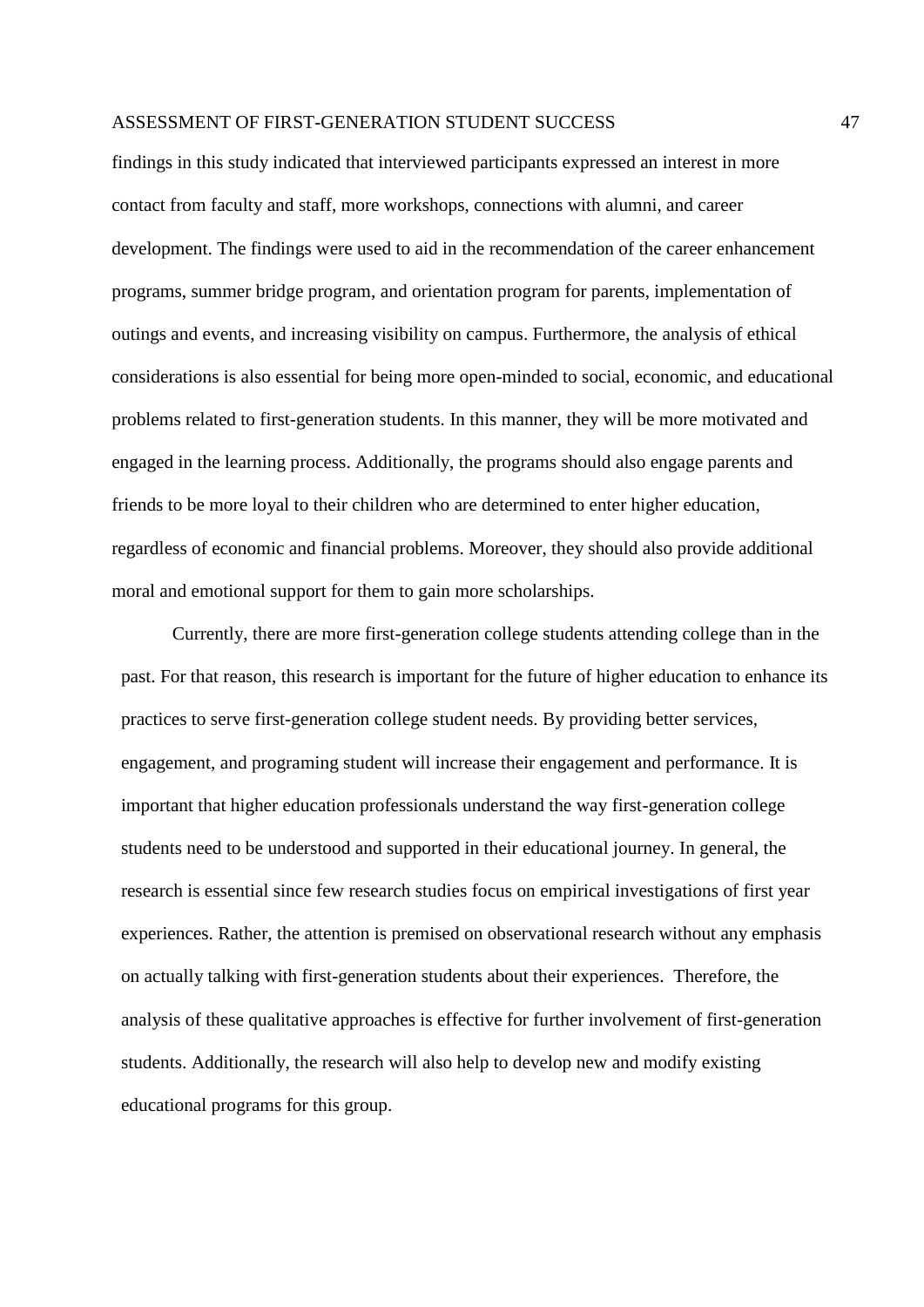#### References

Aronson, P. (2008). Breaking barriers or locked out? Class-based perceptions and experiences of postsecondary education. *New Directions for Child & Adolescent Development,* 2008(119), 41-54. doi:10.1002/cd.208.

Amherst College. (n.d.). Telemetering Program. Retrieved from:

<https://www.amherst.edu/admission/telementoring>

- Atherton, M. (2014). Academic preparedness of first-generation college students: Different perspectives. *Journal of College Student Development*, *55*(8), 824-829. doi:10.1353/csd.2014.0081
- Baldwin Wallace University. (n.d.). Jacked link bridge. Retrieved from:

<http://www.bw.edu/academics/student-success/jacket-link-bridge/>

Banks-Santilli, L. (2015, June3). Guilt is one of the biggest struggles first generation college students face. *Washington Post*. Retrieved from:

[https://www.washingtonpost.com/posteverything/wp/2015/06/03/guilt-is-one-of-the-](https://www.washingtonpost.com/posteverything/wp/2015/06/03/guilt-is-one-of-the-biggest-struggles-first-generation-college-students-face/)

[biggest-struggles-first-generation-college-students-face/](https://www.washingtonpost.com/posteverything/wp/2015/06/03/guilt-is-one-of-the-biggest-struggles-first-generation-college-students-face/)

- Cabrera, N., Miner, D., & Milem, J. (2013). Can a summer bridge program impact first-year persistence and performance? A case Study of the New Start Summer Program. *Research in Higher Education*, 481-498.
- Chapmen University. (2015). Mentoring program. Retrieved from:

<http://www.chapman.edu/students/academic-resources/firstgeneration/mentoring.aspx>

Collier, P. J., & Morgan, D. L. (2008). 'Is that paper really due today?' Differences in firstgeneration and traditional college students' understandings of faculty expectations. *Higher Education*, (4). 425.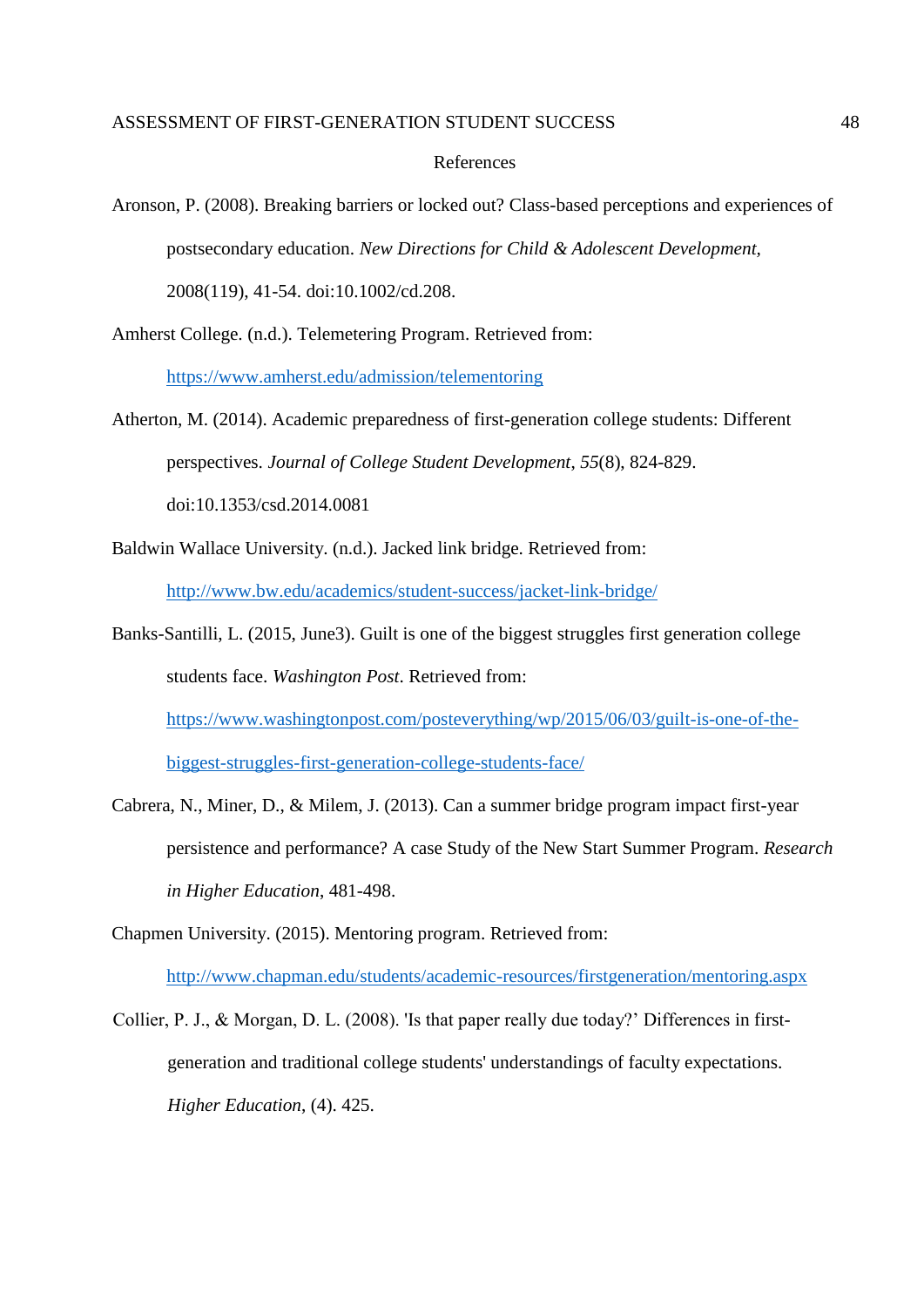Connecticut College. (n.d.). New parent orientation. Retrieved from: [https://www.conncoll.edu/parents-families/parent-student-resources/new-parents](https://www.conncoll.edu/parents-families/parent-student-resources/new-parents-orientation/)[orientation/](https://www.conncoll.edu/parents-families/parent-student-resources/new-parents-orientation/)

Davis, J. (2010). *The first generation student experience: Implications for campus practice, and strategies for improving persistence and success.* Virginia: Stylus Publishing, LLC.

- Duke, Sarah, "Assessing strategies for success for first generation college students at Merrimack College" (2015).*Education Student Publications*. Paper 7.
- Garcia, V. (2010). First-generation college students: How co-curricular involvement can assist with success. *Vermont Connection*, 3146-52.
- Housel, T. H., & Harvey, V. L. (2011). Introduction: Shall we gather in the classroom? *New Directions for Teaching and Learning*, (127), 5-10.
- Inkelas, K. K., Daver, Z. E., Vogt, K. E., & Leonard, J. (2007). Living–learning programs and first-generation college students' academic and social transition to college. *Research in Higher Education*, *48*(4), 403-434. Doi: 10.1007/s11162-006-9031-6.
- Jenkins, S. R., Belanger, A., Londono, M., Connally, A. B., and Duron, K. M. (2013). Firstgeneration undergraduate students' social support, depression, and life satisfaction. *Journal of College Counselling,16*, 129-142.
- Lunceford, B. (2011). When first-generation students go to graduate school. *New Directions for Teaching and Learning, 127,* 13-20.
- McCarron, G. P., & Inkelas, K. K. (2006). The gap between educational aspirations and attainment for first-generation college students and the role of parental involvement. *Journal of College Student Development*, (5), 534.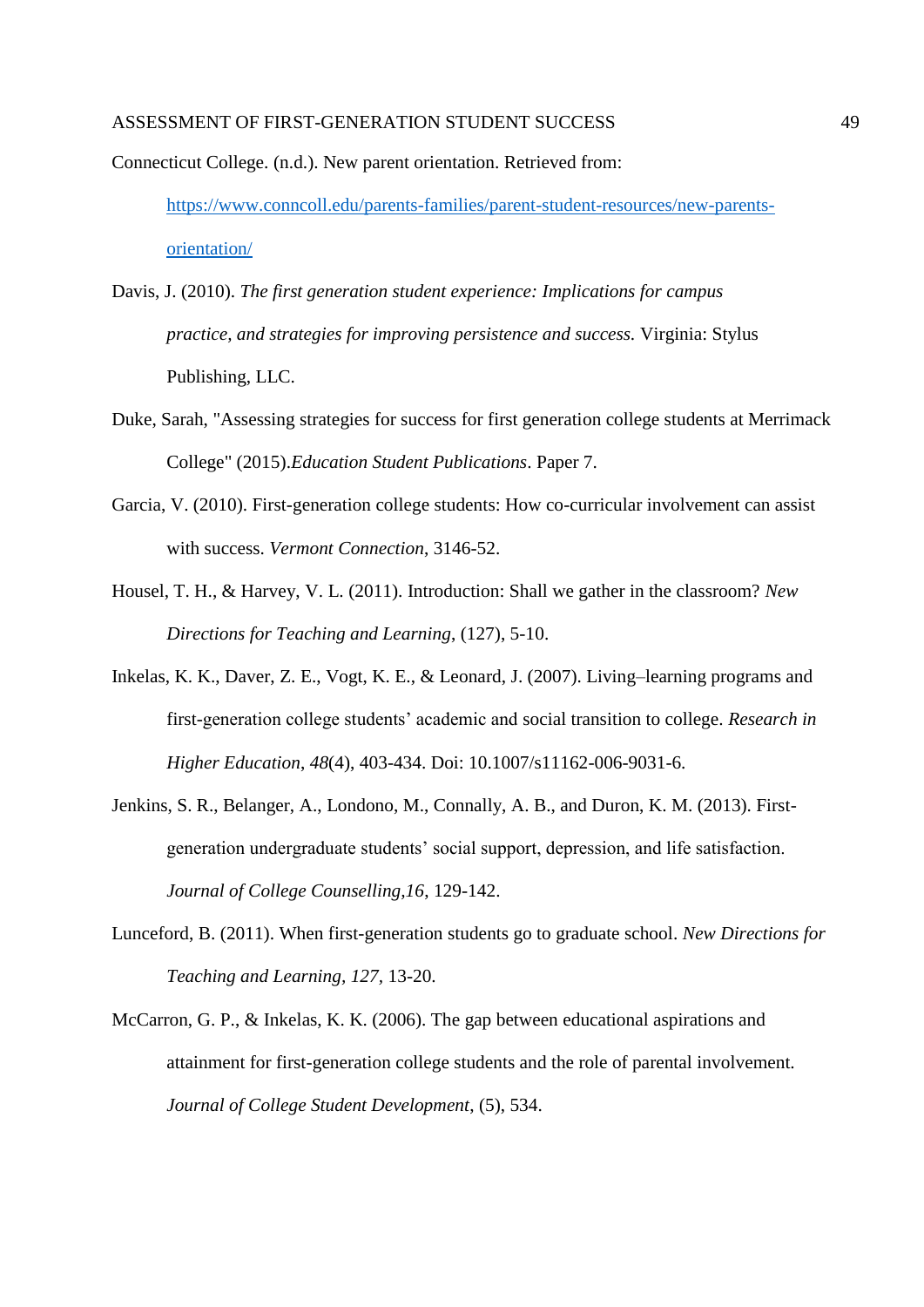- McKay, V. C., & Estrella, J. (2008). First-generation student Success: The role of faculty interaction in service learning courses. *Communication Education*, *57*(3), 356-372. doi:10.1080/03634520801966123
- Mehta, S. S., Newbold, J. J., & O'Rourke, M. A. (2011). Why do first-generation students fail? *College Student Journal*, *45*(1), 20-35.
- Mertens, D. M. (2009). *Research and evaluation in education and psychology*: Integrating diversity with qualitative, quantitative, and mixed methods approaches. (4th edition). New York: Sage publications.
- Olive, T. (2008). Desire for higher education in first-generation hispanic college students enrolled in an academic support program: A phenomenological analysis. *Journal of Phenomenological Psychology*, *39*(1), 81-110. doi:10.1163/156916208X311638
- Olson, J. S. (2014). Opportunities, obstacles, and options: First-generation college graduates and Social Cognitive Career Theory. *Journal of Career Development*, *41*(3), 199-217.
- Petty, T. (2014). Motivating first-generation students to academic success and college completion. *College Student Journal*, *48*(2), 257-264.
- Pike, G. R., & Kuh, G. D. (2005). First- and second-generation college students: A comparison of their engagement and intellectual development. *The Journal of Higher Education*, (3). 276.
- Stebleton, M. J., Soria, K. M., & Huesman, R. L. (2014). First-generation students' sense of belonging, mental health, and use of counseling services at public research universities. *Journal of College Counseling*, *17*(1), 6-20. doi:10.1002/j.2161-1882.2014.00044.x
- Ward, L., Siegel M., Davenport Z. (2012). *First generation college students: Understanding and*  improving *the Experience from Recruitment to Commencement*. San Francisco: Jossey-Bass.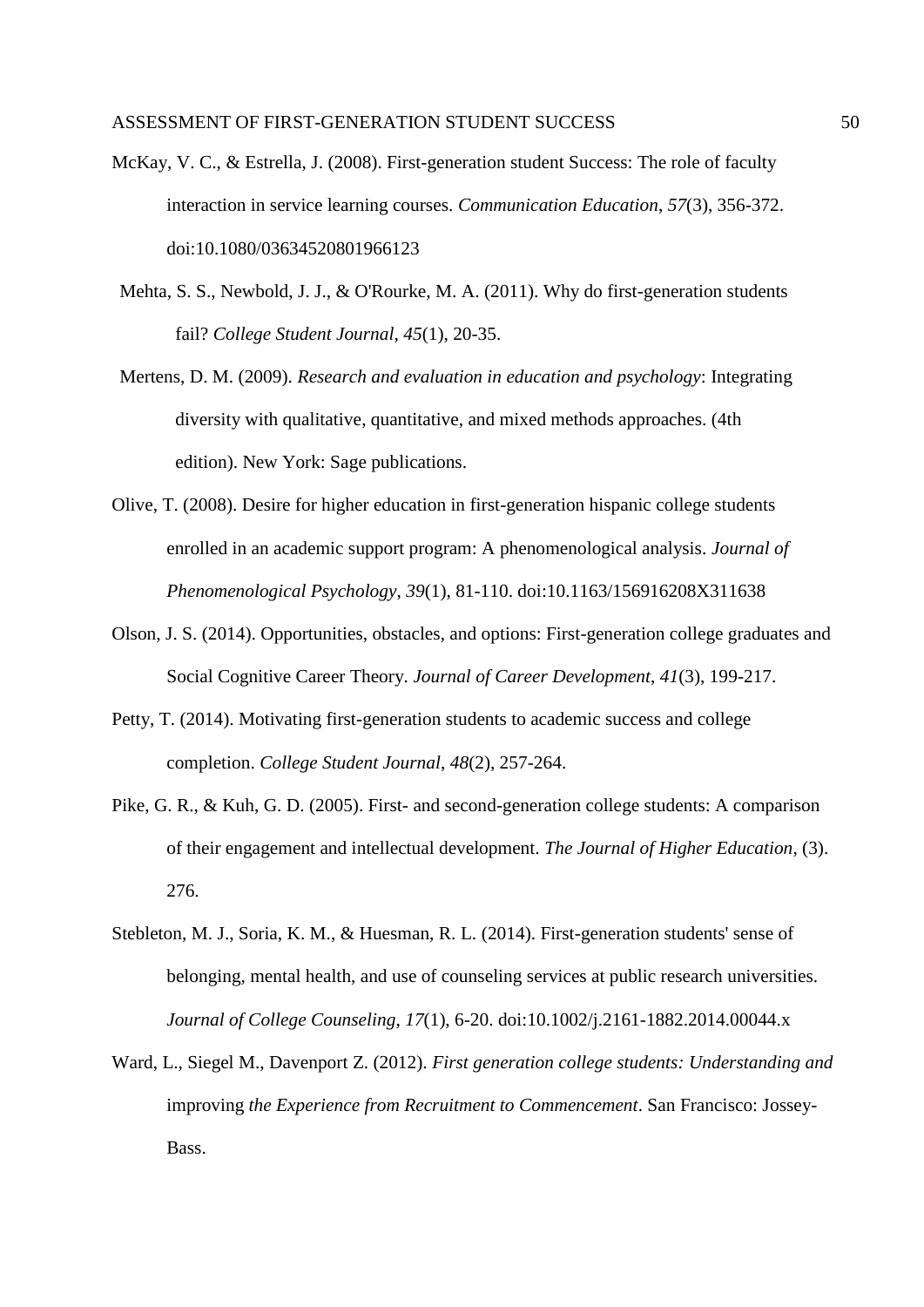| Participants<br>name | Commuter<br>or Resident | Employment     | Works on/off<br>campus | Peer<br>Mentor | Race/ Ethnicity         |
|----------------------|-------------------------|----------------|------------------------|----------------|-------------------------|
| Kristi               | Commuter                | Yes            | On and off             | Yes            | White                   |
| Sarah                | Resident                | N <sub>o</sub> |                        | N <sub>o</sub> | White                   |
| <b>Bree</b>          | Resident                | Yes            | On                     | Yes            | Hispanic                |
| <b>Brianna</b>       | Resident                | Yes            | On                     | N <sub>o</sub> | White                   |
| Edgar                | Commuter                | Yes            | On and off             | N <sub>o</sub> | Hispanic                |
| John                 | Commuter                | Yes            | On                     | N <sub>o</sub> | <b>African American</b> |
| Monica               | Resident                | N <sub>o</sub> |                        | N <sub>o</sub> | Asian                   |
| Heather              | Commuter                | Yes            | On and off             | Yes            | White                   |
| Wendy                | Resident                | Yes            | On                     | Yes            | Asian                   |
| Dr. Rebecca<br>Smith | N/A                     | Yes            | On                     | N/A            | White                   |

## **Appendix A**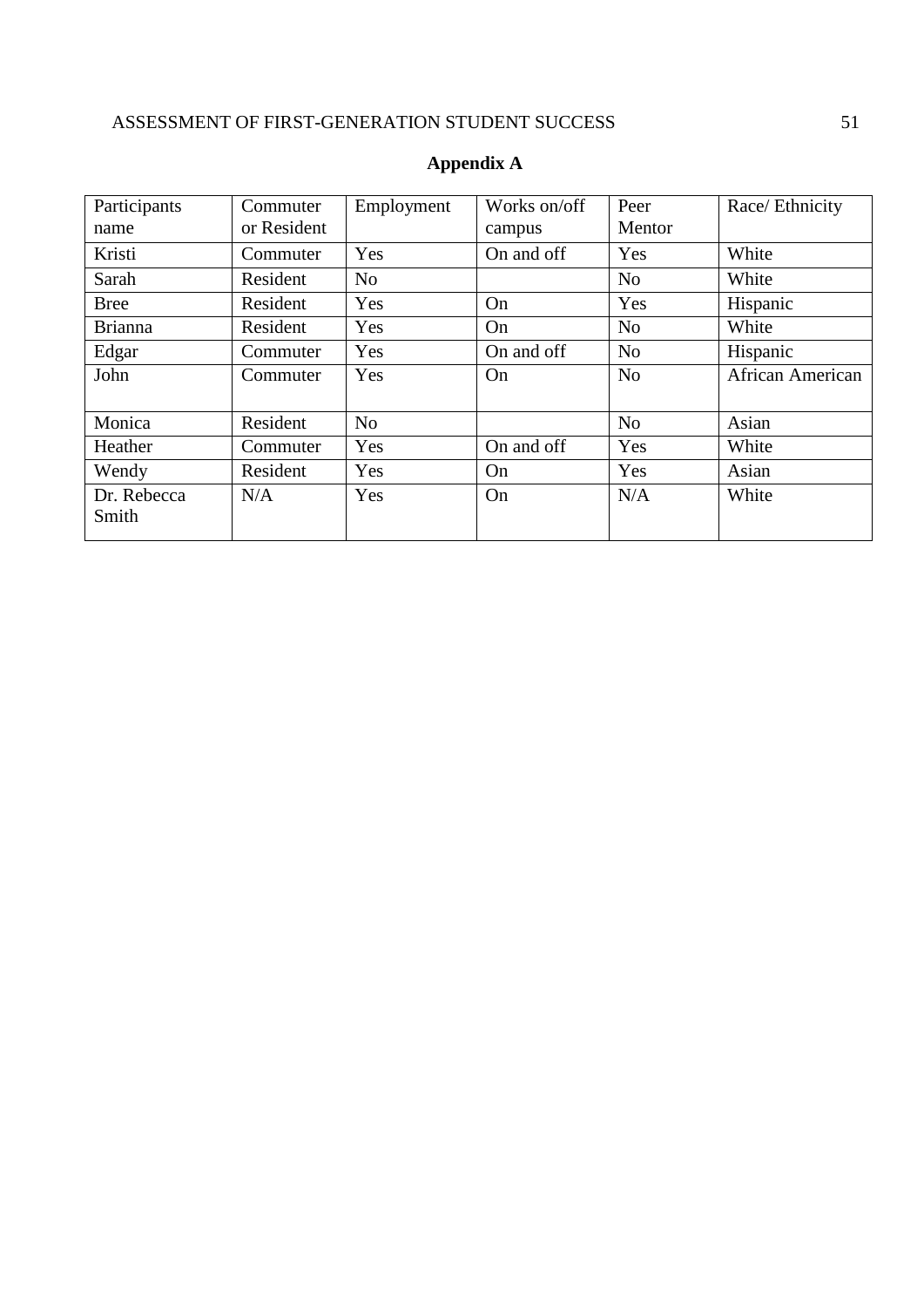## **Appendix B**

Interview Protocol:

- 1. Warm up question: Please tell me about yourself?
- 2. Describe being a first-generation college student in college?
	- a. What the benefits of being a first generation college student?
	- b. What are the challenges of being a first generation college student?
	- c. What support systems helped you in your journey as a first generation college student?
- 3. Are you involved in any extracurricular activities outside of the classroom (student groups, work, community service, sports, student government)? Explain.
- 4. How do you feel about the institutional support you have available to you (i.e. counseling, library resources, advising, and community service opportunities)?
- 5. With regards to college, what was the most difficult/easiest thing you encountered?
- 6. What student support services have assisted you in your college experience, if any?
- 7. Do you feel it would be beneficial to be connected to alumni in your field to provide guidance to you? If so how?
- 8. What could have helped you be successful in college that you did not receive at home or in college?
- 9. Was participating in Generation Long River been beneficial to you? If so how?
- 10. Did you feel that the other students in Generation Long River contribute to your sense of support?
- 11. What suggestions would you make for improvements for Generation Long River student organization?
- 12. End question: Is there anything else I should know that I have not asked?